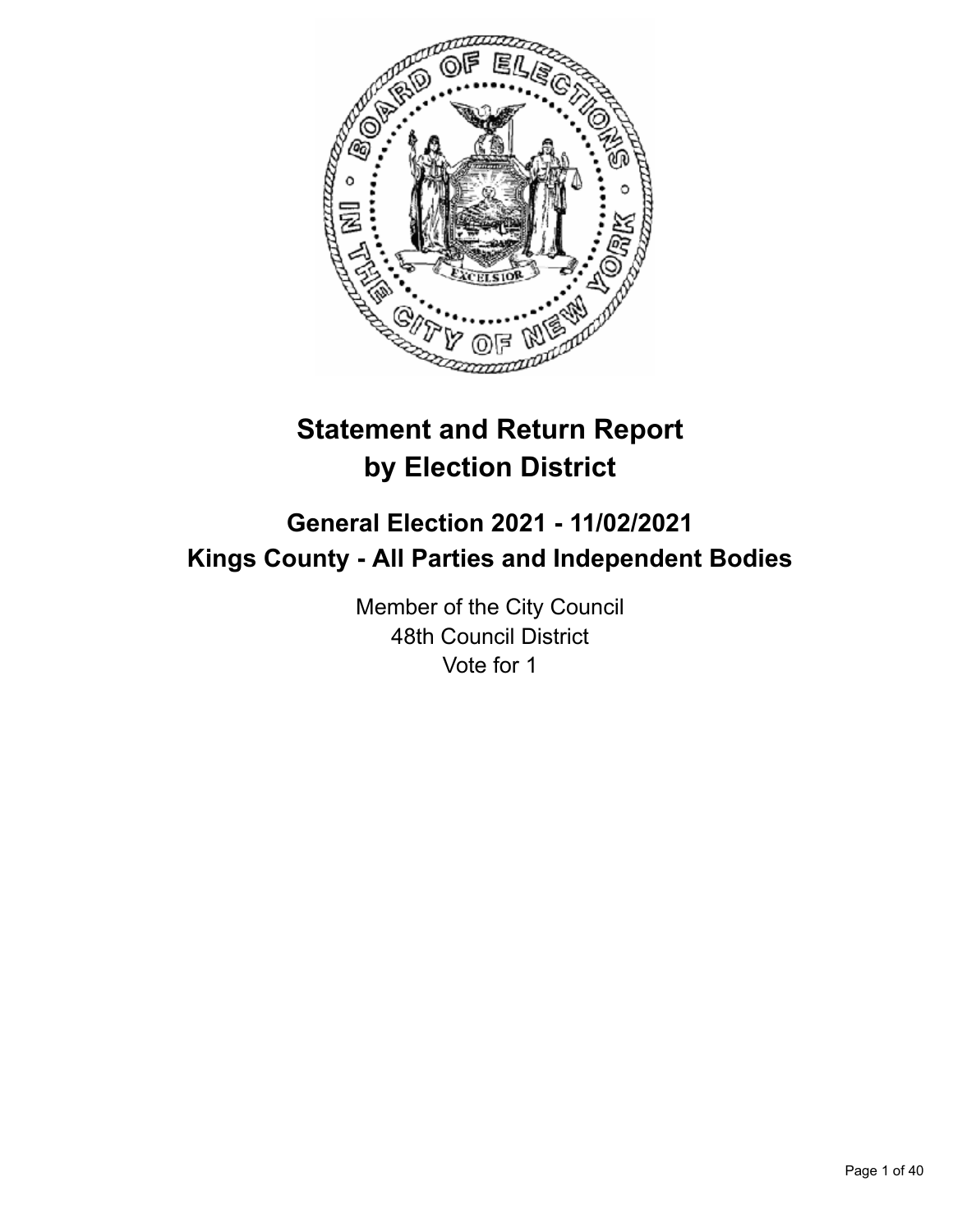

| <b>PUBLIC COUNTER</b>                                    | 196 |
|----------------------------------------------------------|-----|
| <b>MANUALLY COUNTED EMERGENCY</b>                        | 0   |
| ABSENTEE / MILITARY                                      | 15  |
| AFFIDAVIT                                                | 0   |
| <b>Total Ballots</b>                                     | 211 |
| Less - Inapplicable Federal/Special Presidential Ballots | 0   |
| <b>Total Applicable Ballots</b>                          | 211 |
| STEVEN SAPERSTEIN (DEMOCRATIC)                           | 93  |
| INNA VERNIKOV (REPUBLICAN)                               | 102 |
| INNA VERNIKOV (CONSERVATIVE/CENTRIST)                    | 10  |
| <b>Total Votes</b>                                       | 205 |
| Unrecorded                                               | 6   |

#### **002/41**

| <b>PUBLIC COUNTER</b>                                    | 251 |
|----------------------------------------------------------|-----|
| <b>MANUALLY COUNTED EMERGENCY</b>                        | 0   |
| ABSENTEE / MILITARY                                      | 23  |
| AFFIDAVIT                                                | 0   |
| <b>Total Ballots</b>                                     | 274 |
| Less - Inapplicable Federal/Special Presidential Ballots | 0   |
| <b>Total Applicable Ballots</b>                          | 274 |
| STEVEN SAPERSTEIN (DEMOCRATIC)                           | 104 |
| INNA VERNIKOV (REPUBLICAN)                               | 149 |
| INNA VERNIKOV (CONSERVATIVE/CENTRIST)                    | 10  |
| ANTHONY SWEENY (WRITE-IN)                                | 1   |
| STEPHEN EPSTEIN (WRITE-IN)                               | 1   |
| UNATTRIBUTABLE WRITE-IN (WRITE-IN)                       | 1   |
| <b>Total Votes</b>                                       | 266 |
| Unrecorded                                               | 8   |

| PUBLIC COUNTER                                           | 249 |
|----------------------------------------------------------|-----|
| MANUALLY COUNTED EMERGENCY                               | 0   |
| ABSENTEE / MILITARY                                      | 17  |
| AFFIDAVIT                                                | 2   |
| <b>Total Ballots</b>                                     | 268 |
| Less - Inapplicable Federal/Special Presidential Ballots | 0   |
| <b>Total Applicable Ballots</b>                          | 268 |
| STEVEN SAPERSTEIN (DEMOCRATIC)                           | 110 |
| INNA VERNIKOV (REPUBLICAN)                               | 141 |
| INNA VERNIKOV (CONSERVATIVE/CENTRIST)                    | 9   |
| <b>Total Votes</b>                                       | 260 |
| Unrecorded                                               | 8   |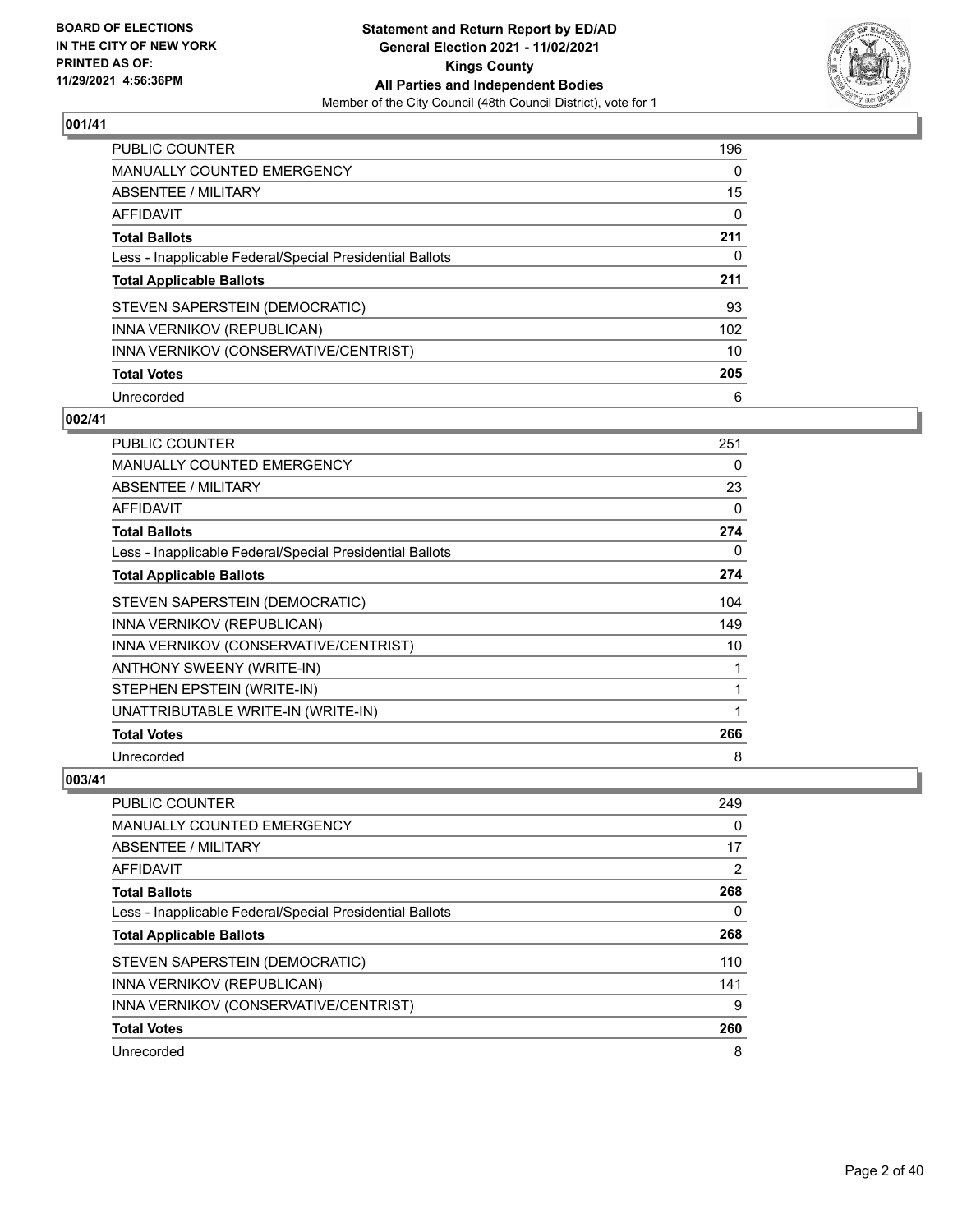

| <b>PUBLIC COUNTER</b>                                    | 182 |
|----------------------------------------------------------|-----|
| MANUALLY COUNTED EMERGENCY                               | 0   |
| ABSENTEE / MILITARY                                      | 11  |
| <b>AFFIDAVIT</b>                                         | 4   |
| <b>Total Ballots</b>                                     | 197 |
| Less - Inapplicable Federal/Special Presidential Ballots | 0   |
| <b>Total Applicable Ballots</b>                          | 197 |
| STEVEN SAPERSTEIN (DEMOCRATIC)                           | 89  |
| INNA VERNIKOV (REPUBLICAN)                               | 95  |
| INNA VERNIKOV (CONSERVATIVE/CENTRIST)                    | 9   |
| SAM AMBOSH (WRITE-IN)                                    | 1   |
| <b>Total Votes</b>                                       | 194 |
| Unrecorded                                               | 3   |

## **005/41**

| PUBLIC COUNTER                                           | 238 |
|----------------------------------------------------------|-----|
| <b>MANUALLY COUNTED EMERGENCY</b>                        | 0   |
| ABSENTEE / MILITARY                                      |     |
| <b>AFFIDAVIT</b>                                         | 2   |
| <b>Total Ballots</b>                                     | 247 |
| Less - Inapplicable Federal/Special Presidential Ballots | 0   |
| <b>Total Applicable Ballots</b>                          | 247 |
| STEVEN SAPERSTEIN (DEMOCRATIC)                           | 101 |
| INNA VERNIKOV (REPUBLICAN)                               | 139 |
| INNA VERNIKOV (CONSERVATIVE/CENTRIST)                    |     |
| <b>Total Votes</b>                                       | 247 |

| <b>PUBLIC COUNTER</b>                                    | 234      |
|----------------------------------------------------------|----------|
| MANUALLY COUNTED EMERGENCY                               | $\Omega$ |
| ABSENTEE / MILITARY                                      | 12       |
| AFFIDAVIT                                                |          |
| <b>Total Ballots</b>                                     | 247      |
| Less - Inapplicable Federal/Special Presidential Ballots | 0        |
| <b>Total Applicable Ballots</b>                          | 247      |
| STEVEN SAPERSTEIN (DEMOCRATIC)                           | 105      |
| <b>INNA VERNIKOV (REPUBLICAN)</b>                        | 128      |
| INNA VERNIKOV (CONSERVATIVE/CENTRIST)                    | 8        |
| <b>Total Votes</b>                                       | 241      |
| Unrecorded                                               | 6        |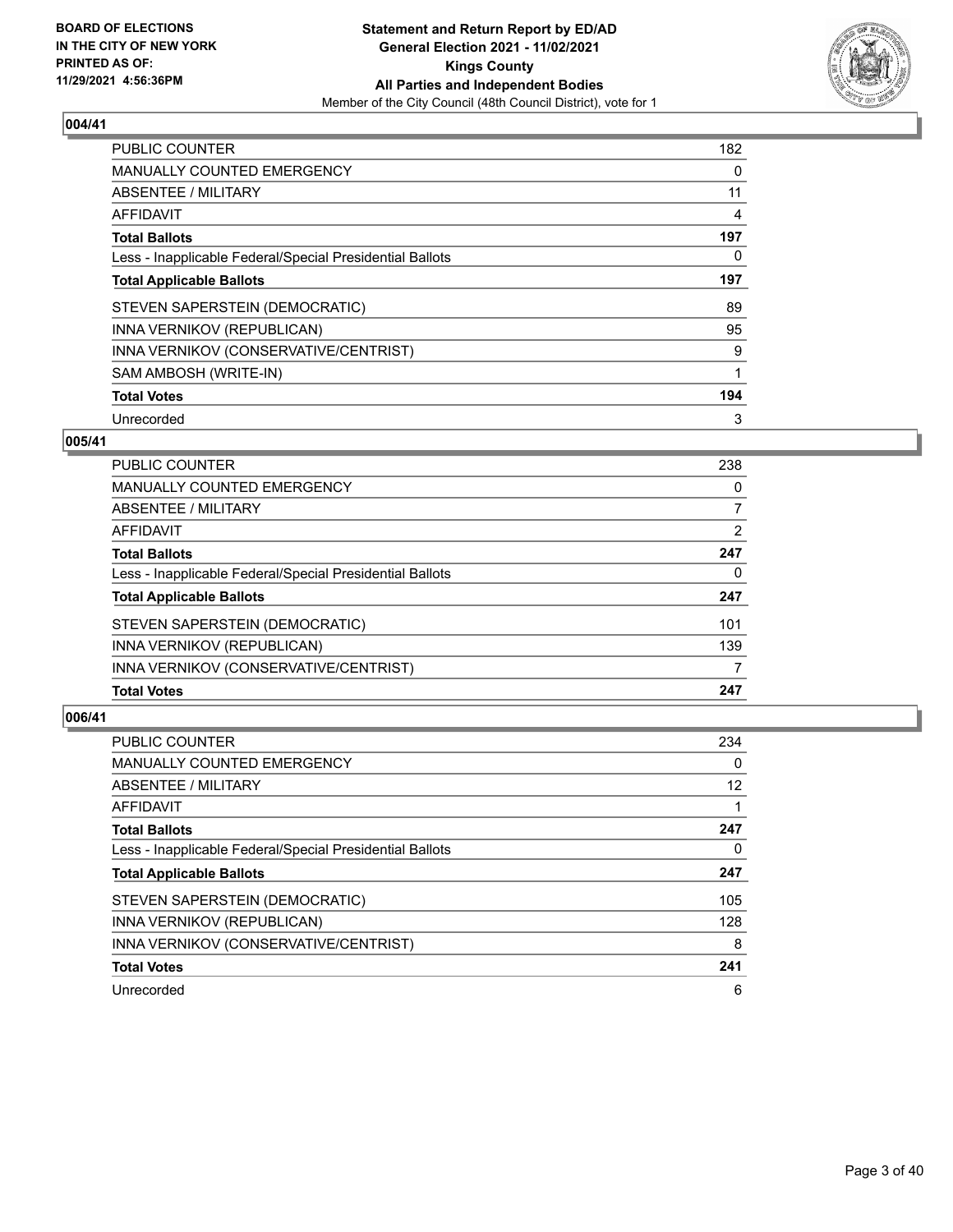

| PUBLIC COUNTER                                           | 265      |
|----------------------------------------------------------|----------|
| <b>MANUALLY COUNTED EMERGENCY</b>                        | $\Omega$ |
| <b>ABSENTEE / MILITARY</b>                               | 14       |
| AFFIDAVIT                                                | 3        |
| <b>Total Ballots</b>                                     | 282      |
| Less - Inapplicable Federal/Special Presidential Ballots | 0        |
| <b>Total Applicable Ballots</b>                          | 282      |
| STEVEN SAPERSTEIN (DEMOCRATIC)                           | 109      |
| INNA VERNIKOV (REPUBLICAN)                               | 147      |
| INNA VERNIKOV (CONSERVATIVE/CENTRIST)                    | 13       |
| <b>Total Votes</b>                                       | 269      |
| Unrecorded                                               | 13       |

#### **008/41**

| PUBLIC COUNTER                                           | 241      |
|----------------------------------------------------------|----------|
| <b>MANUALLY COUNTED EMERGENCY</b>                        | 0        |
| <b>ABSENTEE / MILITARY</b>                               | 12       |
| <b>AFFIDAVIT</b>                                         |          |
| <b>Total Ballots</b>                                     | 254      |
| Less - Inapplicable Federal/Special Presidential Ballots | $\Omega$ |
| <b>Total Applicable Ballots</b>                          | 254      |
| STEVEN SAPERSTEIN (DEMOCRATIC)                           | 97       |
| INNA VERNIKOV (REPUBLICAN)                               | 137      |
| INNA VERNIKOV (CONSERVATIVE/CENTRIST)                    | 12       |
| <b>Total Votes</b>                                       | 246      |
| Unrecorded                                               | 8        |

| <b>PUBLIC COUNTER</b>                                    | 243      |
|----------------------------------------------------------|----------|
| <b>MANUALLY COUNTED EMERGENCY</b>                        | $\Omega$ |
| ABSENTEE / MILITARY                                      | 18       |
| <b>AFFIDAVIT</b>                                         |          |
| <b>Total Ballots</b>                                     | 262      |
| Less - Inapplicable Federal/Special Presidential Ballots | 0        |
| <b>Total Applicable Ballots</b>                          | 262      |
| STEVEN SAPERSTEIN (DEMOCRATIC)                           | 88       |
| INNA VERNIKOV (REPUBLICAN)                               | 150      |
| INNA VERNIKOV (CONSERVATIVE/CENTRIST)                    | 14       |
|                                                          |          |
| <b>Total Votes</b>                                       | 252      |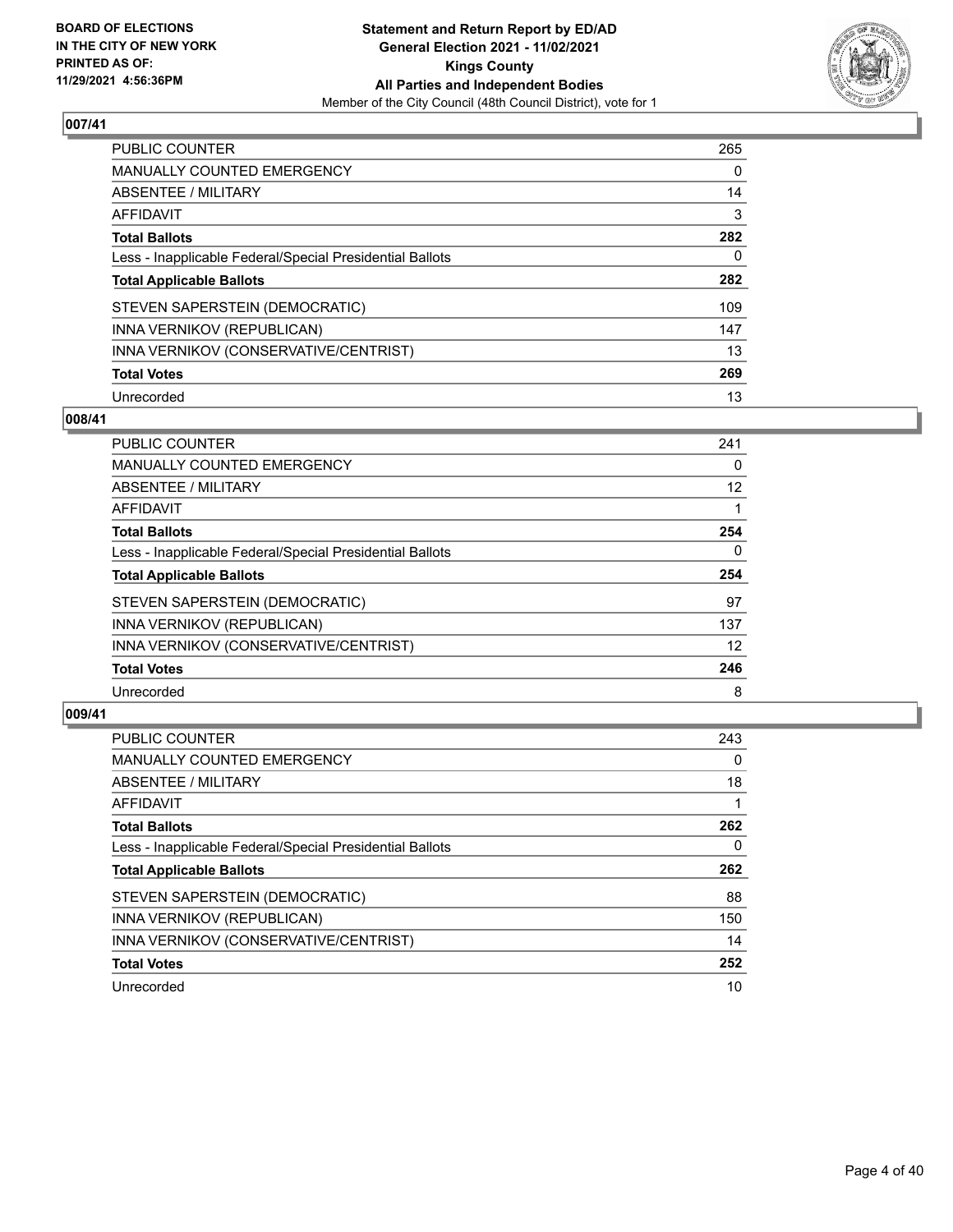

| <b>PUBLIC COUNTER</b>                                    | 191 |
|----------------------------------------------------------|-----|
| <b>MANUALLY COUNTED EMERGENCY</b>                        | 0   |
| ABSENTEE / MILITARY                                      | 10  |
| <b>AFFIDAVIT</b>                                         | 0   |
| <b>Total Ballots</b>                                     | 201 |
| Less - Inapplicable Federal/Special Presidential Ballots | 0   |
| <b>Total Applicable Ballots</b>                          | 201 |
| STEVEN SAPERSTEIN (DEMOCRATIC)                           | 77  |
| INNA VERNIKOV (REPUBLICAN)                               | 112 |
| INNA VERNIKOV (CONSERVATIVE/CENTRIST)                    | 9   |
| UNATTRIBUTABLE WRITE-IN (WRITE-IN)                       | 1   |
| <b>Total Votes</b>                                       | 199 |
| Unrecorded                                               | 2   |

## **035/41**

| <b>PUBLIC COUNTER</b>                                    | 237 |
|----------------------------------------------------------|-----|
| MANUALLY COUNTED EMERGENCY                               | 0   |
| ABSENTEE / MILITARY                                      | 10  |
| AFFIDAVIT                                                | 0   |
| <b>Total Ballots</b>                                     | 247 |
| Less - Inapplicable Federal/Special Presidential Ballots | 0   |
| <b>Total Applicable Ballots</b>                          | 247 |
| STEVEN SAPERSTEIN (DEMOCRATIC)                           | 99  |
| INNA VERNIKOV (REPUBLICAN)                               | 138 |
| INNA VERNIKOV (CONSERVATIVE/CENTRIST)                    | 3   |
| <b>Total Votes</b>                                       | 240 |
| Unrecorded                                               |     |

| <b>PUBLIC COUNTER</b>                                    | 112 |
|----------------------------------------------------------|-----|
| <b>MANUALLY COUNTED EMERGENCY</b>                        | 0   |
| ABSENTEE / MILITARY                                      | 2   |
| AFFIDAVIT                                                |     |
| <b>Total Ballots</b>                                     | 115 |
| Less - Inapplicable Federal/Special Presidential Ballots | 0   |
|                                                          |     |
| <b>Total Applicable Ballots</b>                          | 115 |
| STEVEN SAPERSTEIN (DEMOCRATIC)                           | 39  |
| INNA VERNIKOV (REPUBLICAN)                               | 65  |
| INNA VERNIKOV (CONSERVATIVE/CENTRIST)                    | 5   |
| <b>Total Votes</b>                                       | 109 |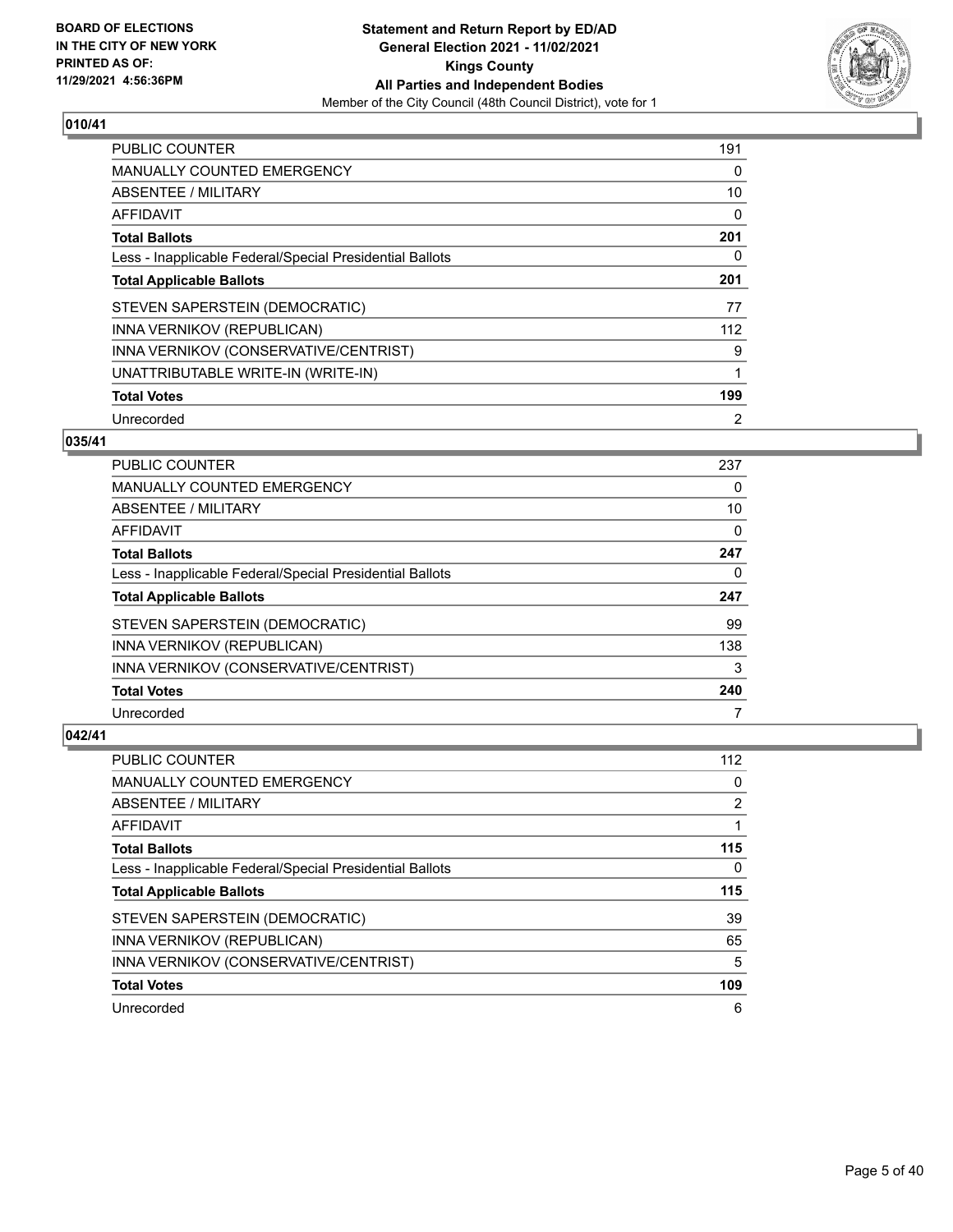

| <b>PUBLIC COUNTER</b>                                    | 115 |
|----------------------------------------------------------|-----|
| <b>MANUALLY COUNTED EMERGENCY</b>                        | 0   |
| ABSENTEE / MILITARY                                      | 10  |
| <b>AFFIDAVIT</b>                                         | 0   |
| <b>Total Ballots</b>                                     | 125 |
| Less - Inapplicable Federal/Special Presidential Ballots | 0   |
| <b>Total Applicable Ballots</b>                          | 125 |
| STEVEN SAPERSTEIN (DEMOCRATIC)                           | 52  |
| INNA VERNIKOV (REPUBLICAN)                               | 68  |
| INNA VERNIKOV (CONSERVATIVE/CENTRIST)                    | 0   |
| UNATTRIBUTABLE WRITE-IN (WRITE-IN)                       | 1   |
| <b>Total Votes</b>                                       | 121 |
| Unrecorded                                               | 4   |

## **057/41**

| <b>PUBLIC COUNTER</b>                                    | 192 |
|----------------------------------------------------------|-----|
| <b>MANUALLY COUNTED EMERGENCY</b>                        | 0   |
| ABSENTEE / MILITARY                                      | 4   |
| AFFIDAVIT                                                | 0   |
| <b>Total Ballots</b>                                     | 196 |
| Less - Inapplicable Federal/Special Presidential Ballots | 0   |
| <b>Total Applicable Ballots</b>                          | 196 |
| STEVEN SAPERSTEIN (DEMOCRATIC)                           | 76  |
| INNA VERNIKOV (REPUBLICAN)                               | 105 |
| INNA VERNIKOV (CONSERVATIVE/CENTRIST)                    | 9   |
| <b>Total Votes</b>                                       | 190 |
| Unrecorded                                               | 6   |

| PUBLIC COUNTER                                           | 288 |
|----------------------------------------------------------|-----|
| <b>MANUALLY COUNTED EMERGENCY</b>                        | 0   |
| ABSENTEE / MILITARY                                      | 8   |
| AFFIDAVIT                                                | 4   |
| <b>Total Ballots</b>                                     | 300 |
| Less - Inapplicable Federal/Special Presidential Ballots | 0   |
|                                                          |     |
| <b>Total Applicable Ballots</b>                          | 300 |
| STEVEN SAPERSTEIN (DEMOCRATIC)                           | 89  |
| INNA VERNIKOV (REPUBLICAN)                               | 201 |
| INNA VERNIKOV (CONSERVATIVE/CENTRIST)                    |     |
| <b>Total Votes</b>                                       | 297 |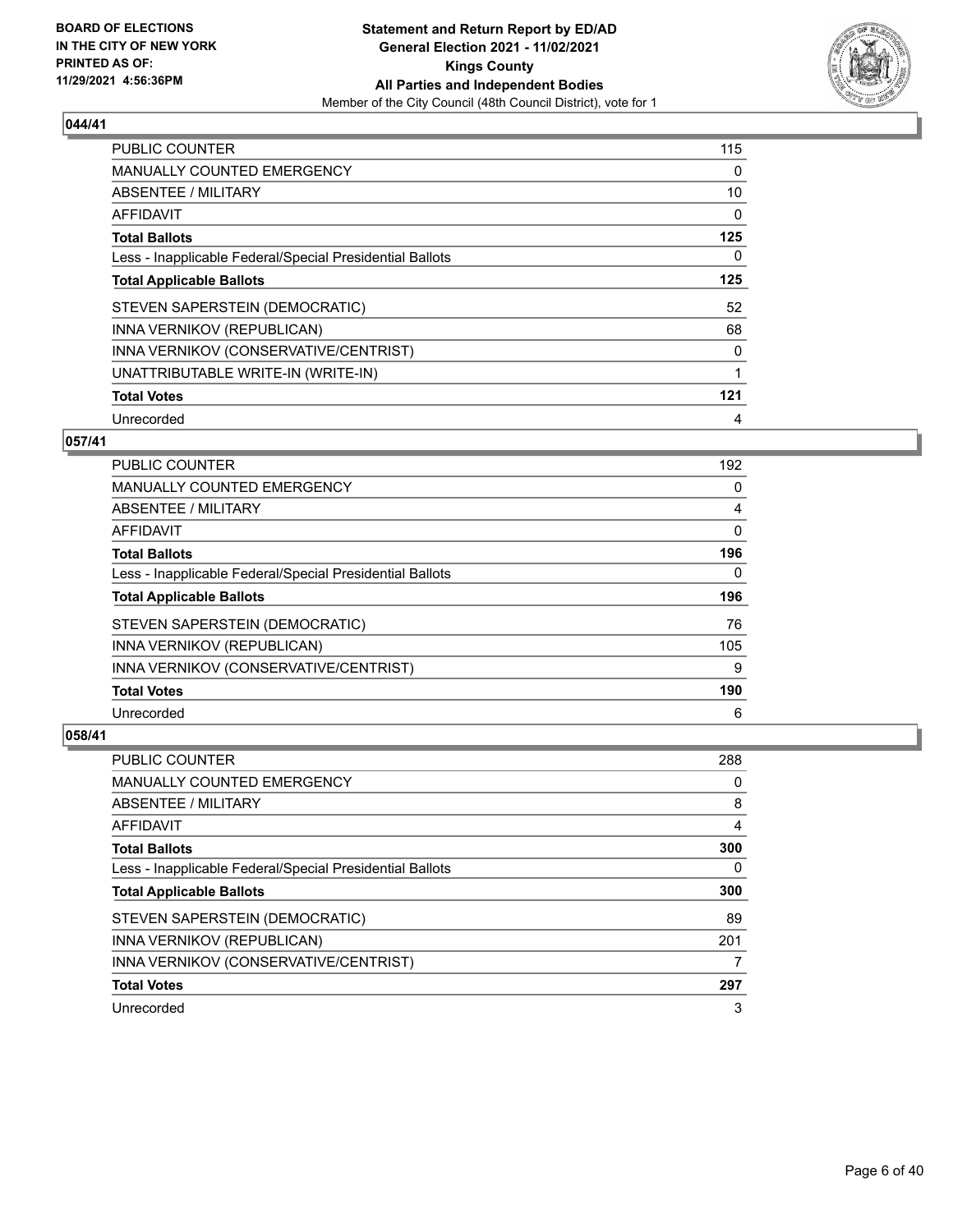

| <b>PUBLIC COUNTER</b>                                    | 303      |
|----------------------------------------------------------|----------|
| <b>MANUALLY COUNTED EMERGENCY</b>                        | $\Omega$ |
| <b>ABSENTEE / MILITARY</b>                               | 27       |
| AFFIDAVIT                                                | 2        |
| <b>Total Ballots</b>                                     | 332      |
| Less - Inapplicable Federal/Special Presidential Ballots | 0        |
| <b>Total Applicable Ballots</b>                          | 332      |
| STEVEN SAPERSTEIN (DEMOCRATIC)                           | 117      |
| INNA VERNIKOV (REPUBLICAN)                               | 196      |
| INNA VERNIKOV (CONSERVATIVE/CENTRIST)                    | 13       |
| <b>Total Votes</b>                                       | 326      |
| Unrecorded                                               | 6        |

#### **065/41**

| <b>PUBLIC COUNTER</b>                                    | 72       |
|----------------------------------------------------------|----------|
| <b>MANUALLY COUNTED EMERGENCY</b>                        | 0        |
| ABSENTEE / MILITARY                                      | 7        |
| <b>AFFIDAVIT</b>                                         | $\Omega$ |
| <b>Total Ballots</b>                                     | 79       |
| Less - Inapplicable Federal/Special Presidential Ballots | $\Omega$ |
| <b>Total Applicable Ballots</b>                          | 79       |
| STEVEN SAPERSTEIN (DEMOCRATIC)                           | 52       |
| INNA VERNIKOV (REPUBLICAN)                               | 18       |
| INNA VERNIKOV (CONSERVATIVE/CENTRIST)                    |          |
| <b>Total Votes</b>                                       | 71       |
| Unrecorded                                               | 8        |

| <b>PUBLIC COUNTER</b>                                    | 253 |
|----------------------------------------------------------|-----|
| MANUALLY COUNTED EMERGENCY                               | 0   |
| ABSENTEE / MILITARY                                      | 21  |
| AFFIDAVIT                                                |     |
| <b>Total Ballots</b>                                     | 275 |
| Less - Inapplicable Federal/Special Presidential Ballots | 0   |
| <b>Total Applicable Ballots</b>                          | 275 |
| STEVEN SAPERSTEIN (DEMOCRATIC)                           | 120 |
| INNA VERNIKOV (REPUBLICAN)                               | 133 |
| INNA VERNIKOV (CONSERVATIVE/CENTRIST)                    | 9   |
| RITA FEVER (WRITE-IN)                                    |     |
| <b>Total Votes</b>                                       | 263 |
| Unrecorded                                               | 12  |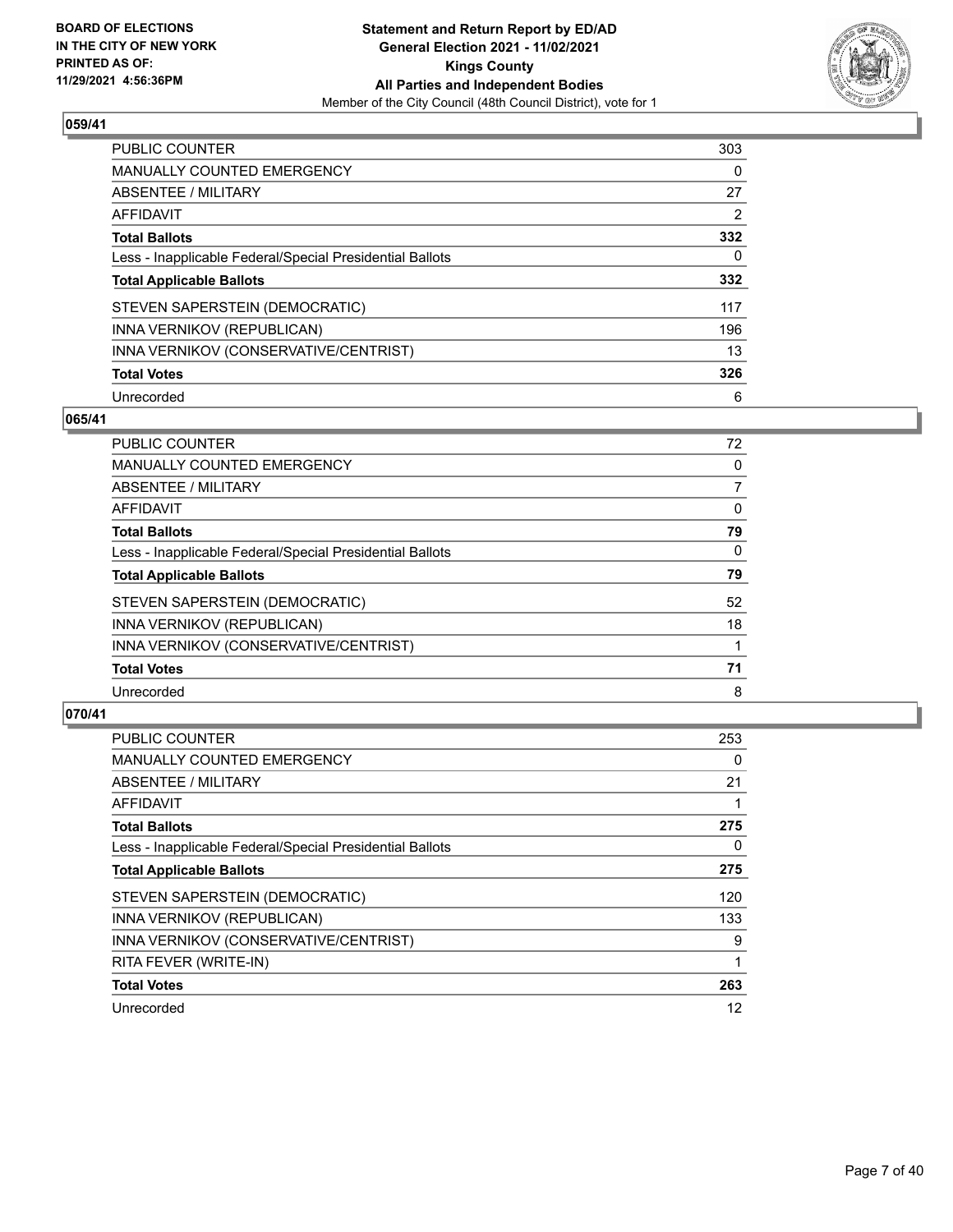

| <b>PUBLIC COUNTER</b>                                    | 249      |
|----------------------------------------------------------|----------|
| <b>MANUALLY COUNTED EMERGENCY</b>                        | 0        |
| ABSENTEE / MILITARY                                      | 15       |
| <b>AFFIDAVIT</b>                                         | 0        |
| <b>Total Ballots</b>                                     | 264      |
| Less - Inapplicable Federal/Special Presidential Ballots | $\Omega$ |
| <b>Total Applicable Ballots</b>                          | 264      |
| STEVEN SAPERSTEIN (DEMOCRATIC)                           | 69       |
| INNA VERNIKOV (REPUBLICAN)                               | 180      |
| INNA VERNIKOV (CONSERVATIVE/CENTRIST)                    | 4        |
| UNATTRIBUTABLE WRITE-IN (WRITE-IN)                       | 1        |
| <b>Total Votes</b>                                       | 254      |
| Unrecorded                                               | 10       |

## **072/41**

| PUBLIC COUNTER                                           | 223 |
|----------------------------------------------------------|-----|
| <b>MANUALLY COUNTED EMERGENCY</b>                        |     |
| ABSENTEE / MILITARY                                      | 23  |
| <b>AFFIDAVIT</b>                                         | 2   |
| <b>Total Ballots</b>                                     | 249 |
| Less - Inapplicable Federal/Special Presidential Ballots | 0   |
| <b>Total Applicable Ballots</b>                          | 249 |
| STEVEN SAPERSTEIN (DEMOCRATIC)                           | 95  |
| INNA VERNIKOV (REPUBLICAN)                               | 143 |
| INNA VERNIKOV (CONSERVATIVE/CENTRIST)                    | 4   |
| <b>Total Votes</b>                                       | 242 |
| Unrecorded                                               |     |

| PUBLIC COUNTER                                           | 259 |
|----------------------------------------------------------|-----|
| <b>MANUALLY COUNTED EMERGENCY</b>                        | 0   |
| ABSENTEE / MILITARY                                      | 32  |
| AFFIDAVIT                                                | 5   |
| <b>Total Ballots</b>                                     | 296 |
| Less - Inapplicable Federal/Special Presidential Ballots | 0   |
| <b>Total Applicable Ballots</b>                          | 296 |
| STEVEN SAPERSTEIN (DEMOCRATIC)                           | 135 |
| INNA VERNIKOV (REPUBLICAN)                               | 146 |
| INNA VERNIKOV (CONSERVATIVE/CENTRIST)                    | 8   |
| <b>Total Votes</b>                                       | 289 |
|                                                          |     |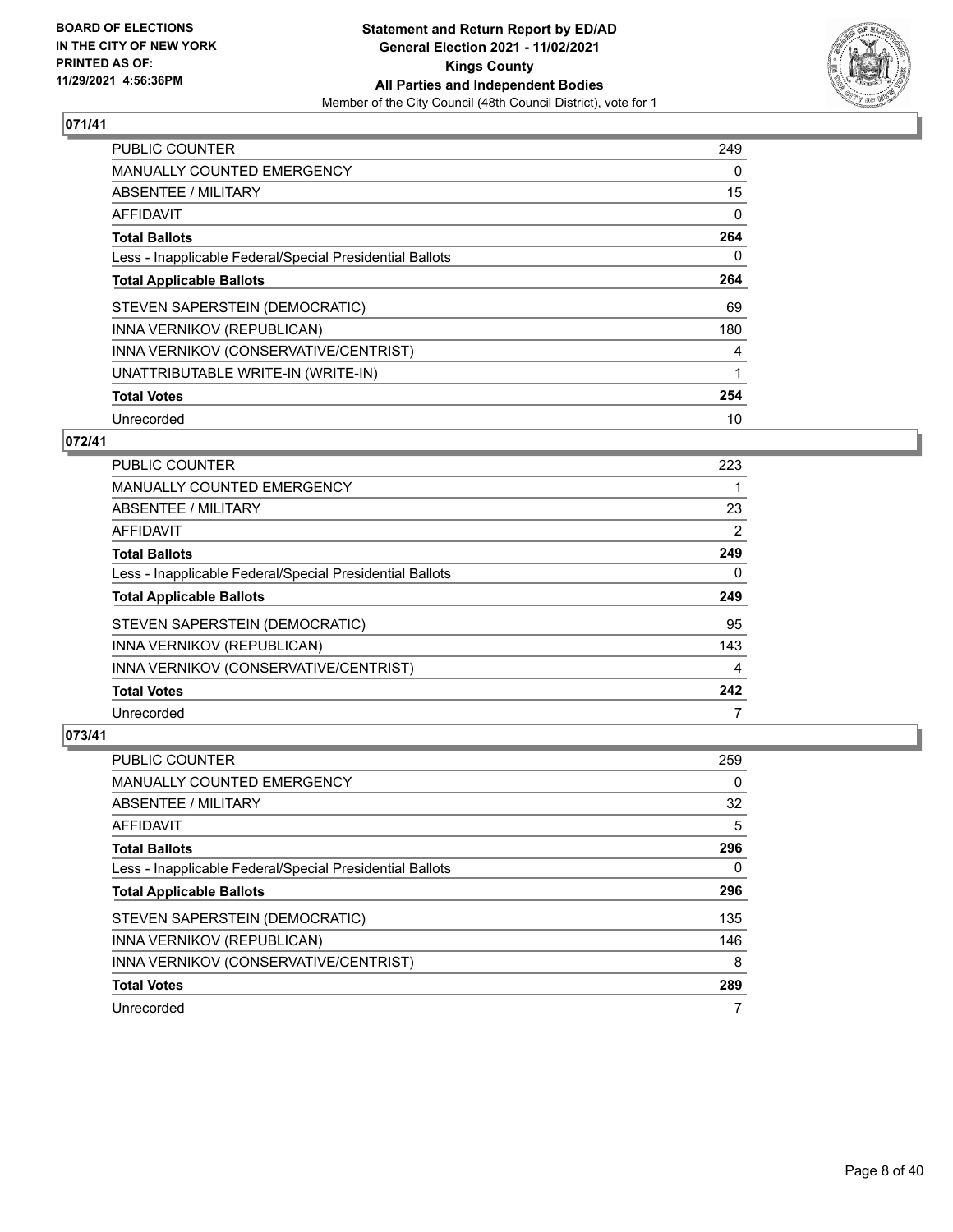

| PUBLIC COUNTER                                           | 284 |
|----------------------------------------------------------|-----|
| <b>MANUALLY COUNTED EMERGENCY</b>                        | 0   |
| ABSENTEE / MILITARY                                      | 18  |
| AFFIDAVIT                                                | 4   |
| <b>Total Ballots</b>                                     | 306 |
| Less - Inapplicable Federal/Special Presidential Ballots | 0   |
| <b>Total Applicable Ballots</b>                          | 306 |
| STEVEN SAPERSTEIN (DEMOCRATIC)                           | 123 |
| INNA VERNIKOV (REPUBLICAN)                               | 162 |
| INNA VERNIKOV (CONSERVATIVE/CENTRIST)                    | 6   |
| <b>Total Votes</b>                                       | 291 |
| Unrecorded                                               | 15  |

#### **075/41**

| PUBLIC COUNTER                                           | 217      |
|----------------------------------------------------------|----------|
| <b>MANUALLY COUNTED EMERGENCY</b>                        | $\Omega$ |
| ABSENTEE / MILITARY                                      | 14       |
| <b>AFFIDAVIT</b>                                         |          |
| <b>Total Ballots</b>                                     | 232      |
| Less - Inapplicable Federal/Special Presidential Ballots | 0        |
| <b>Total Applicable Ballots</b>                          | 232      |
| STEVEN SAPERSTEIN (DEMOCRATIC)                           | 112      |
| INNA VERNIKOV (REPUBLICAN)                               | 103      |
| INNA VERNIKOV (CONSERVATIVE/CENTRIST)                    | 4        |
| <b>Total Votes</b>                                       | 219      |
| Unrecorded                                               | 13       |

| <b>PUBLIC COUNTER</b>                                    | 176 |
|----------------------------------------------------------|-----|
| <b>MANUALLY COUNTED EMERGENCY</b>                        | 0   |
| ABSENTEE / MILITARY                                      | 12  |
| <b>AFFIDAVIT</b>                                         | 0   |
| <b>Total Ballots</b>                                     | 188 |
| Less - Inapplicable Federal/Special Presidential Ballots | 0   |
| <b>Total Applicable Ballots</b>                          | 188 |
| STEVEN SAPERSTEIN (DEMOCRATIC)                           | 87  |
| INNA VERNIKOV (REPUBLICAN)                               | 84  |
| INNA VERNIKOV (CONSERVATIVE/CENTRIST)                    | 5   |
| UNATTRIBUTABLE WRITE-IN (WRITE-IN)                       |     |
| <b>Total Votes</b>                                       | 177 |
| Unrecorded                                               | 11  |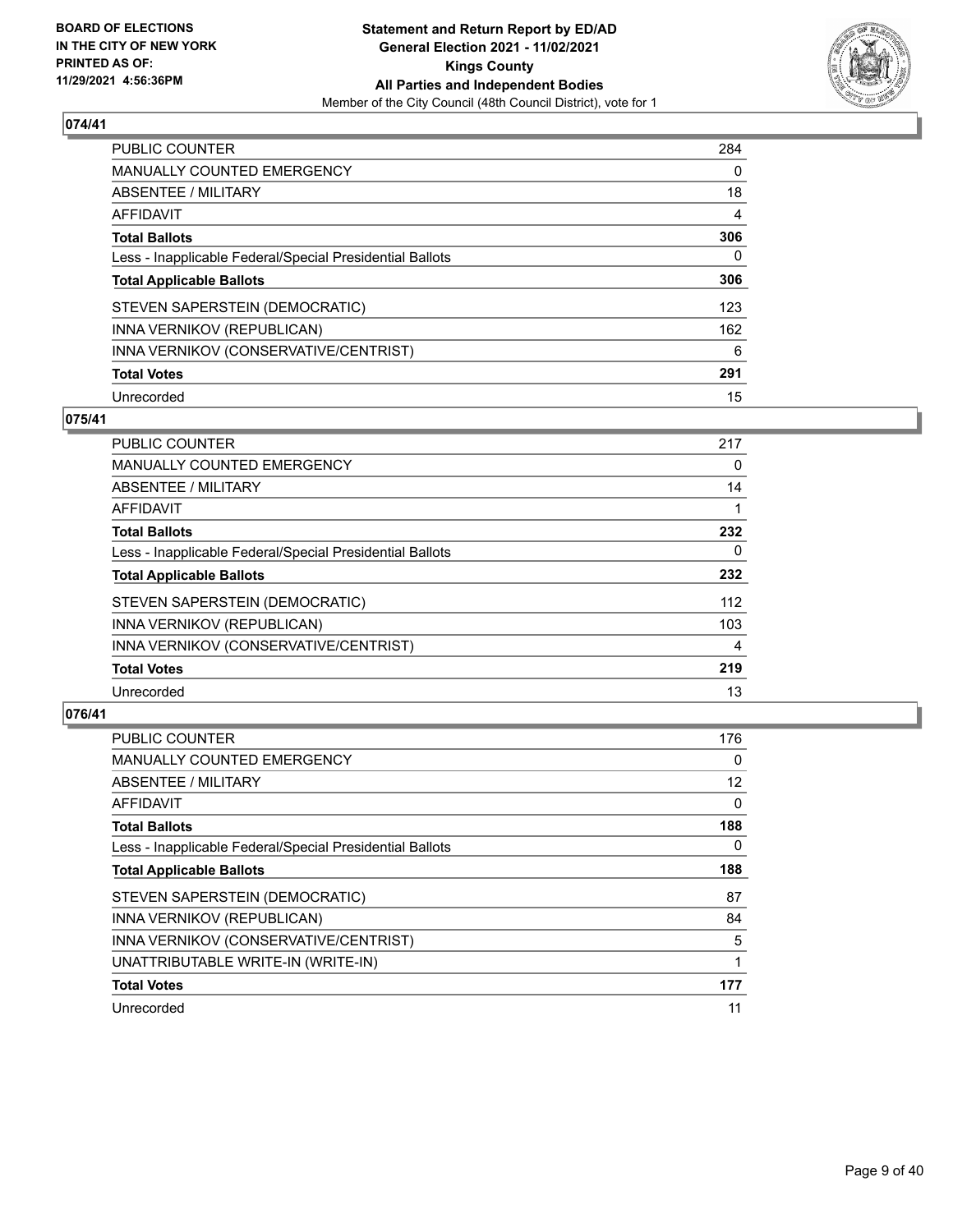

| PUBLIC COUNTER                                           | 229      |
|----------------------------------------------------------|----------|
| <b>MANUALLY COUNTED EMERGENCY</b>                        | $\Omega$ |
| ABSENTEE / MILITARY                                      | 15       |
| AFFIDAVIT                                                | $\Omega$ |
| <b>Total Ballots</b>                                     | 244      |
| Less - Inapplicable Federal/Special Presidential Ballots | 0        |
| <b>Total Applicable Ballots</b>                          | 244      |
| STEVEN SAPERSTEIN (DEMOCRATIC)                           | 88       |
| INNA VERNIKOV (REPUBLICAN)                               | 132      |
| INNA VERNIKOV (CONSERVATIVE/CENTRIST)                    | 15       |
| <b>Total Votes</b>                                       | 235      |
| Unrecorded                                               | 9        |

## **078/41**

| PUBLIC COUNTER                                           | 165         |
|----------------------------------------------------------|-------------|
| MANUALLY COUNTED EMERGENCY                               | $\Omega$    |
| ABSENTEE / MILITARY                                      | 16          |
| AFFIDAVIT                                                | 1           |
| <b>Total Ballots</b>                                     | 182         |
| Less - Inapplicable Federal/Special Presidential Ballots | 0           |
| <b>Total Applicable Ballots</b>                          | 182         |
| STEVEN SAPERSTEIN (DEMOCRATIC)                           | 78          |
| INNA VERNIKOV (REPUBLICAN)                               | 98          |
| INNA VERNIKOV (CONSERVATIVE/CENTRIST)                    | 4           |
| UNATTRIBUTABLE WRITE-IN (WRITE-IN)                       | $\mathbf 1$ |
| <b>Total Votes</b>                                       | 181         |
| Unrecorded                                               | 1           |

| <b>PUBLIC COUNTER</b>                                    | 180 |
|----------------------------------------------------------|-----|
| <b>MANUALLY COUNTED EMERGENCY</b>                        | 0   |
| ABSENTEE / MILITARY                                      | 15  |
| AFFIDAVIT                                                | 3   |
| <b>Total Ballots</b>                                     | 198 |
| Less - Inapplicable Federal/Special Presidential Ballots | 0   |
|                                                          |     |
| <b>Total Applicable Ballots</b>                          | 198 |
| STEVEN SAPERSTEIN (DEMOCRATIC)                           | 76  |
| INNA VERNIKOV (REPUBLICAN)                               | 108 |
| INNA VERNIKOV (CONSERVATIVE/CENTRIST)                    | 8   |
| <b>Total Votes</b>                                       | 192 |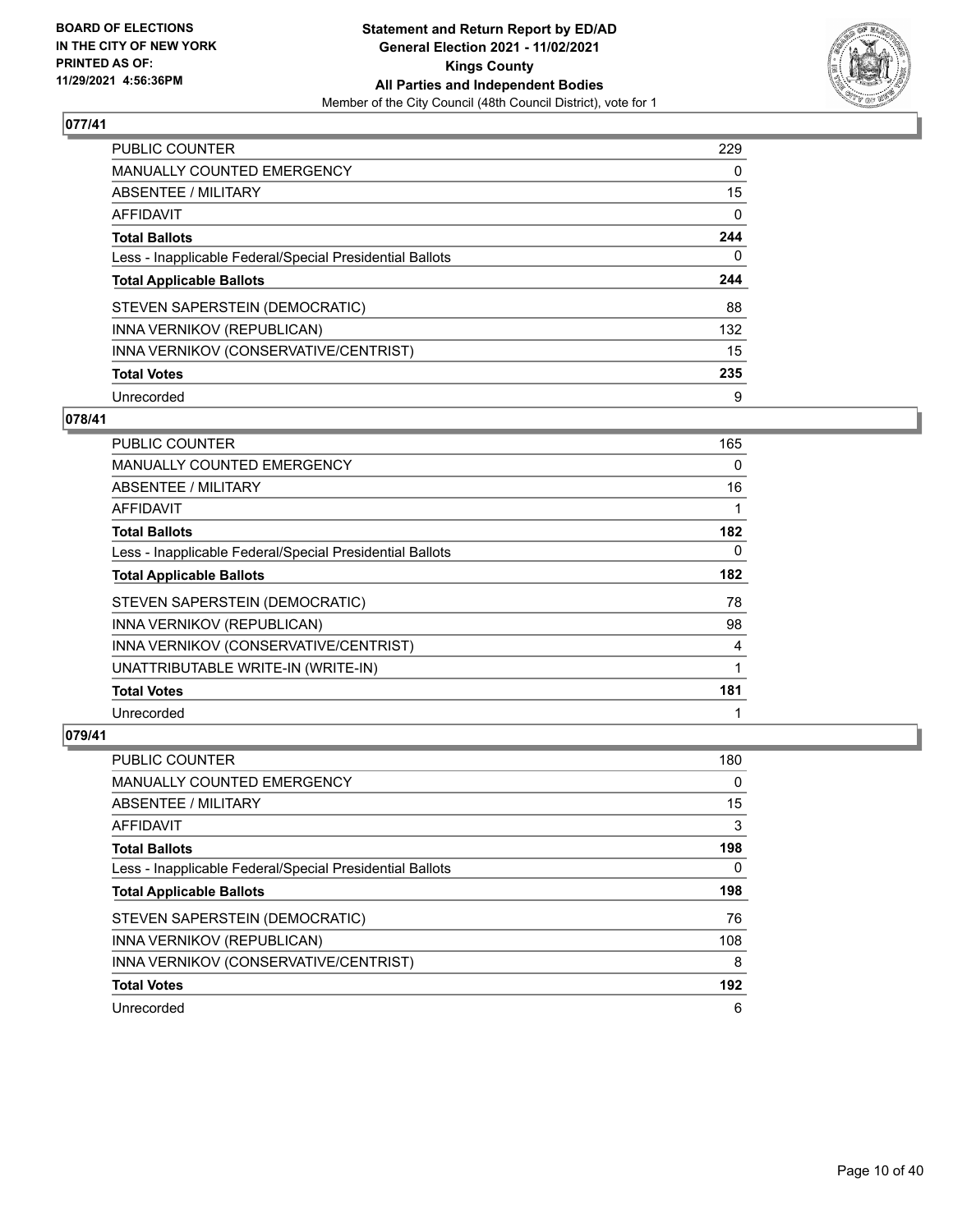

| <b>PUBLIC COUNTER</b>                                    | 26       |
|----------------------------------------------------------|----------|
| <b>MANUALLY COUNTED EMERGENCY</b>                        | $\Omega$ |
| <b>ABSENTEE / MILITARY</b>                               | 4        |
| AFFIDAVIT                                                |          |
| <b>Total Ballots</b>                                     | 31       |
| Less - Inapplicable Federal/Special Presidential Ballots | 0        |
| <b>Total Applicable Ballots</b>                          | 31       |
| STEVEN SAPERSTEIN (DEMOCRATIC)                           |          |
| INNA VERNIKOV (REPUBLICAN)                               | 19       |
| INNA VERNIKOV (CONSERVATIVE/CENTRIST)                    | 3        |
| <b>Total Votes</b>                                       | 29       |
| Unrecorded                                               | 2        |

## **081/41**

| <b>PUBLIC COUNTER</b>                                    | 139      |
|----------------------------------------------------------|----------|
| <b>MANUALLY COUNTED EMERGENCY</b>                        | 0        |
| ABSENTEE / MILITARY                                      | 7        |
| <b>AFFIDAVIT</b>                                         | 2        |
| <b>Total Ballots</b>                                     | 148      |
| Less - Inapplicable Federal/Special Presidential Ballots | $\Omega$ |
| <b>Total Applicable Ballots</b>                          | 148      |
| STEVEN SAPERSTEIN (DEMOCRATIC)                           | 46       |
| INNA VERNIKOV (REPUBLICAN)                               | 93       |
| INNA VERNIKOV (CONSERVATIVE/CENTRIST)                    | 2        |
| <b>Total Votes</b>                                       | 141      |
| Unrecorded                                               |          |

| <b>PUBLIC COUNTER</b>                                    | 232      |
|----------------------------------------------------------|----------|
| <b>MANUALLY COUNTED EMERGENCY</b>                        | $\Omega$ |
| ABSENTEE / MILITARY                                      | 12       |
| AFFIDAVIT                                                | 2        |
| <b>Total Ballots</b>                                     | 246      |
| Less - Inapplicable Federal/Special Presidential Ballots | 0        |
| <b>Total Applicable Ballots</b>                          | 246      |
| STEVEN SAPERSTEIN (DEMOCRATIC)                           | 70       |
| INNA VERNIKOV (REPUBLICAN)                               | 158      |
| INNA VERNIKOV (CONSERVATIVE/CENTRIST)                    | 10       |
|                                                          |          |
| <b>Total Votes</b>                                       | 238      |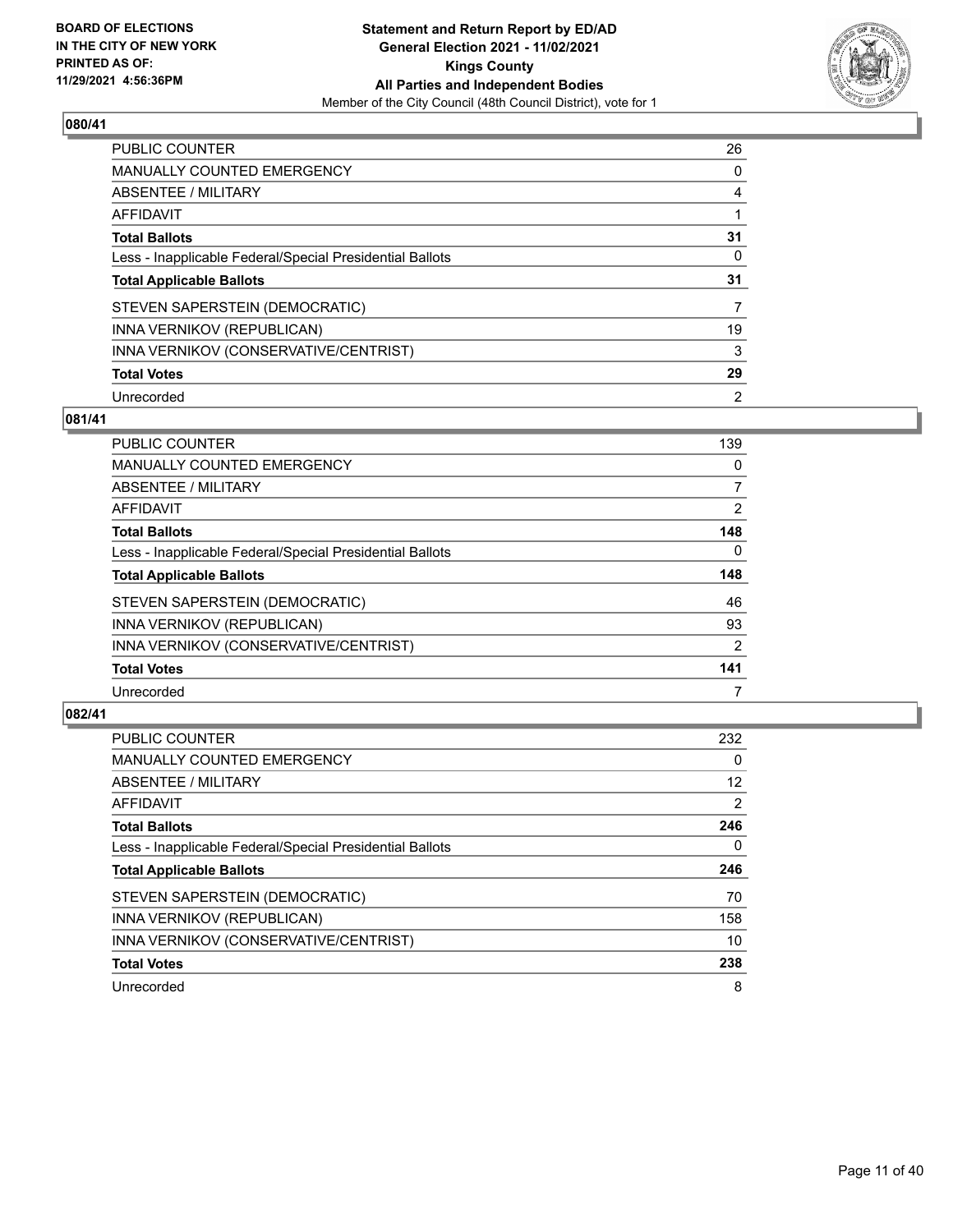

| <b>PUBLIC COUNTER</b>                                    | 130 |
|----------------------------------------------------------|-----|
| <b>MANUALLY COUNTED EMERGENCY</b>                        | 0   |
| ABSENTEE / MILITARY                                      | 10  |
| AFFIDAVIT                                                | 0   |
| <b>Total Ballots</b>                                     | 140 |
| Less - Inapplicable Federal/Special Presidential Ballots | 0   |
| <b>Total Applicable Ballots</b>                          | 140 |
| STEVEN SAPERSTEIN (DEMOCRATIC)                           | 53  |
| INNA VERNIKOV (REPUBLICAN)                               | 78  |
| INNA VERNIKOV (CONSERVATIVE/CENTRIST)                    | 4   |
| AMBER ADLER (WRITE-IN)                                   | 1   |
| UNATTRIBUTABLE WRITE-IN (WRITE-IN)                       | 1   |
| <b>Total Votes</b>                                       | 137 |
| Unrecorded                                               | 3   |

## **085/41**

| PUBLIC COUNTER                                           | 135 |
|----------------------------------------------------------|-----|
| MANUALLY COUNTED EMERGENCY                               | 0   |
| ABSENTEE / MILITARY                                      | 13  |
| AFFIDAVIT                                                |     |
| <b>Total Ballots</b>                                     | 149 |
| Less - Inapplicable Federal/Special Presidential Ballots | 0   |
| <b>Total Applicable Ballots</b>                          | 149 |
| STEVEN SAPERSTEIN (DEMOCRATIC)                           | 83  |
| INNA VERNIKOV (REPUBLICAN)                               | 54  |
| INNA VERNIKOV (CONSERVATIVE/CENTRIST)                    | 5   |
| <b>Total Votes</b>                                       | 142 |
| Unrecorded                                               | 7   |

| <b>PUBLIC COUNTER</b>                                    | 254            |
|----------------------------------------------------------|----------------|
| <b>MANUALLY COUNTED EMERGENCY</b>                        | 0              |
| ABSENTEE / MILITARY                                      | 14             |
| AFFIDAVIT                                                | $\overline{2}$ |
| <b>Total Ballots</b>                                     | 270            |
| Less - Inapplicable Federal/Special Presidential Ballots | 0              |
| <b>Total Applicable Ballots</b>                          | 270            |
| STEVEN SAPERSTEIN (DEMOCRATIC)                           | 89             |
| INNA VERNIKOV (REPUBLICAN)                               | 164            |
| INNA VERNIKOV (CONSERVATIVE/CENTRIST)                    | 10             |
| PHILLIP J ADAMS (WRITE-IN)                               | 1              |
| UNATTRIBUTABLE WRITE-IN (WRITE-IN)                       | 1              |
| <b>Total Votes</b>                                       | 265            |
| Unrecorded                                               | 5              |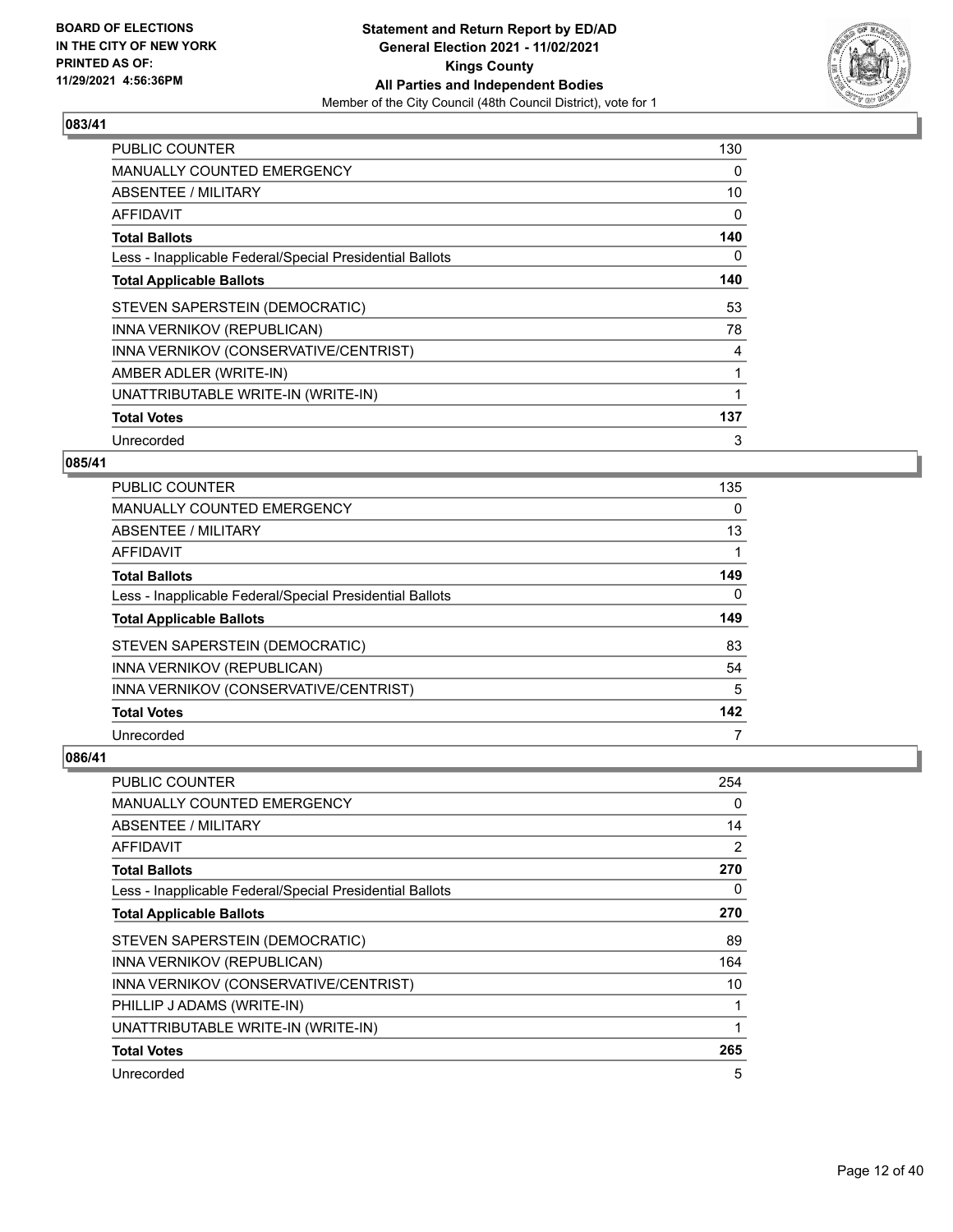

| <b>PUBLIC COUNTER</b>                                    | 170 |
|----------------------------------------------------------|-----|
| MANUALLY COUNTED EMERGENCY                               | 0   |
| ABSENTEE / MILITARY                                      | 10  |
| AFFIDAVIT                                                | 0   |
| <b>Total Ballots</b>                                     | 180 |
| Less - Inapplicable Federal/Special Presidential Ballots | 0   |
| <b>Total Applicable Ballots</b>                          | 180 |
| STEVEN SAPERSTEIN (DEMOCRATIC)                           | 51  |
| INNA VERNIKOV (REPUBLICAN)                               | 119 |
| INNA VERNIKOV (CONSERVATIVE/CENTRIST)                    | 3   |
|                                                          |     |
| <b>Total Votes</b>                                       | 173 |

#### **088/41**

| <b>PUBLIC COUNTER</b>                                    | 227 |
|----------------------------------------------------------|-----|
| <b>MANUALLY COUNTED EMERGENCY</b>                        | 0   |
| ABSENTEE / MILITARY                                      | 9   |
| AFFIDAVIT                                                |     |
| <b>Total Ballots</b>                                     | 237 |
| Less - Inapplicable Federal/Special Presidential Ballots | 0   |
| <b>Total Applicable Ballots</b>                          | 237 |
| STEVEN SAPERSTEIN (DEMOCRATIC)                           | 56  |
| INNA VERNIKOV (REPUBLICAN)                               | 159 |
| INNA VERNIKOV (CONSERVATIVE/CENTRIST)                    | 8   |
| <b>Total Votes</b>                                       | 223 |
| Unrecorded                                               | 14  |

| <b>PUBLIC COUNTER</b>                                    | 127 |
|----------------------------------------------------------|-----|
| <b>MANUALLY COUNTED EMERGENCY</b>                        | 0   |
| ABSENTEE / MILITARY                                      | 14  |
| <b>AFFIDAVIT</b>                                         | 0   |
| <b>Total Ballots</b>                                     | 141 |
| Less - Inapplicable Federal/Special Presidential Ballots | 0   |
| <b>Total Applicable Ballots</b>                          | 141 |
| STEVEN SAPERSTEIN (DEMOCRATIC)                           | 62  |
| INNA VERNIKOV (REPUBLICAN)                               | 68  |
| INNA VERNIKOV (CONSERVATIVE/CENTRIST)                    | 3   |
| <b>Total Votes</b>                                       | 133 |
| Unrecorded                                               | 8   |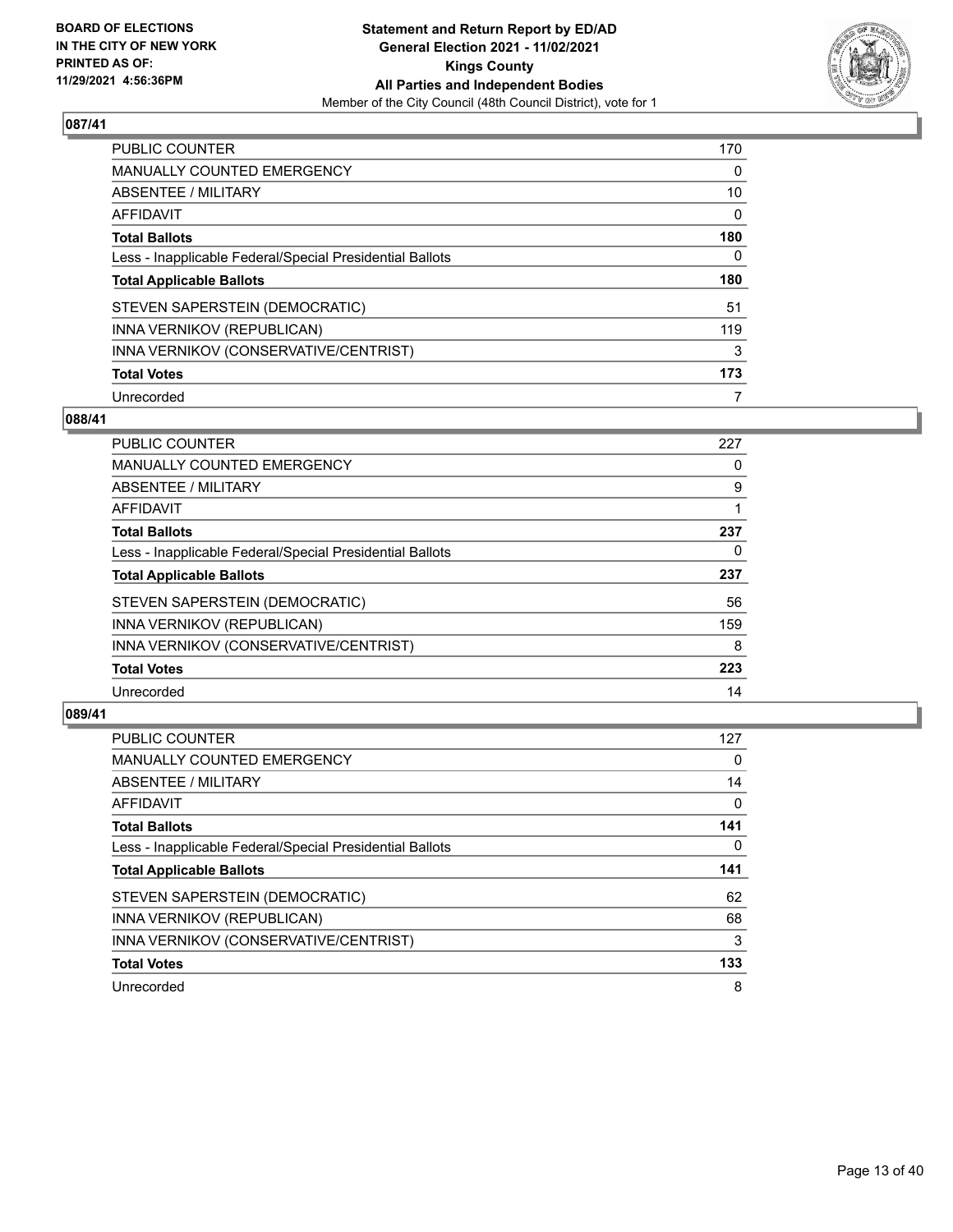

| PUBLIC COUNTER                                           | 50       |
|----------------------------------------------------------|----------|
| <b>MANUALLY COUNTED EMERGENCY</b>                        | $\Omega$ |
| <b>ABSENTEE / MILITARY</b>                               | 8        |
| AFFIDAVIT                                                |          |
| <b>Total Ballots</b>                                     | 59       |
| Less - Inapplicable Federal/Special Presidential Ballots | 0        |
| <b>Total Applicable Ballots</b>                          | 59       |
| STEVEN SAPERSTEIN (DEMOCRATIC)                           | 24       |
| INNA VERNIKOV (REPUBLICAN)                               | 29       |
| INNA VERNIKOV (CONSERVATIVE/CENTRIST)                    | 3        |
| <b>Total Votes</b>                                       | 56       |
| Unrecorded                                               | 3        |

#### **092/41**

| PUBLIC COUNTER                                           | 137            |
|----------------------------------------------------------|----------------|
| <b>MANUALLY COUNTED EMERGENCY</b>                        | 0              |
| ABSENTEE / MILITARY                                      | $\overline{2}$ |
| <b>AFFIDAVIT</b>                                         | 0              |
| <b>Total Ballots</b>                                     | 139            |
| Less - Inapplicable Federal/Special Presidential Ballots | $\Omega$       |
| <b>Total Applicable Ballots</b>                          | 139            |
| STEVEN SAPERSTEIN (DEMOCRATIC)                           | 48             |
| INNA VERNIKOV (REPUBLICAN)                               | 82             |
| INNA VERNIKOV (CONSERVATIVE/CENTRIST)                    | 2              |
| <b>Total Votes</b>                                       | 132            |
| Unrecorded                                               |                |

| <b>PUBLIC COUNTER</b>                                    | 179 |
|----------------------------------------------------------|-----|
| <b>MANUALLY COUNTED EMERGENCY</b>                        | 0   |
| ABSENTEE / MILITARY                                      | 10  |
| AFFIDAVIT                                                |     |
| <b>Total Ballots</b>                                     | 190 |
| Less - Inapplicable Federal/Special Presidential Ballots | 0   |
| <b>Total Applicable Ballots</b>                          | 190 |
| STEVEN SAPERSTEIN (DEMOCRATIC)                           | 70  |
| INNA VERNIKOV (REPUBLICAN)                               | 104 |
| INNA VERNIKOV (CONSERVATIVE/CENTRIST)                    | 14  |
| BENSIIN BORUKHOR (WRITE-IN)                              |     |
| <b>Total Votes</b>                                       | 189 |
| Unrecorded                                               |     |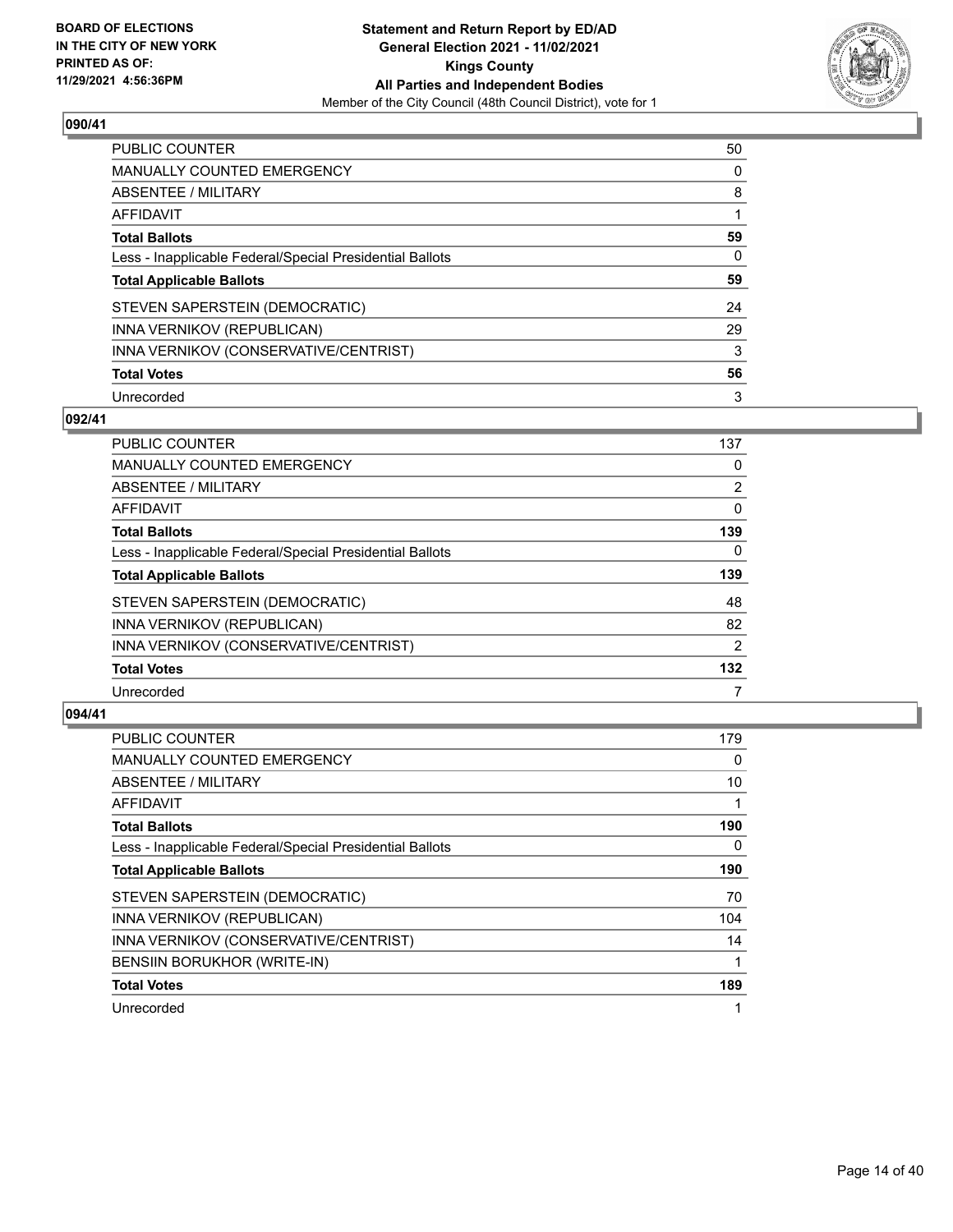

| <b>PUBLIC COUNTER</b>                                    | 123 |
|----------------------------------------------------------|-----|
| <b>MANUALLY COUNTED EMERGENCY</b>                        | 0   |
| ABSENTEE / MILITARY                                      | 11  |
| AFFIDAVIT                                                |     |
| <b>Total Ballots</b>                                     | 135 |
| Less - Inapplicable Federal/Special Presidential Ballots | 0   |
| <b>Total Applicable Ballots</b>                          | 135 |
|                                                          |     |
| STEVEN SAPERSTEIN (DEMOCRATIC)                           | 43  |
| INNA VERNIKOV (REPUBLICAN)                               | 86  |
| INNA VERNIKOV (CONSERVATIVE/CENTRIST)                    | 5   |
| <b>Total Votes</b>                                       | 134 |

#### **066/42**

| <b>PUBLIC COUNTER</b>                                    | 171      |
|----------------------------------------------------------|----------|
| MANUALLY COUNTED EMERGENCY                               | 0        |
| ABSENTEE / MILITARY                                      | 19       |
| <b>AFFIDAVIT</b>                                         | 0        |
| <b>Total Ballots</b>                                     | 190      |
| Less - Inapplicable Federal/Special Presidential Ballots | $\Omega$ |
| <b>Total Applicable Ballots</b>                          | 190      |
| STEVEN SAPERSTEIN (DEMOCRATIC)                           | 67       |
| INNA VERNIKOV (REPUBLICAN)                               | 111      |
| INNA VERNIKOV (CONSERVATIVE/CENTRIST)                    | 11       |
| <b>Total Votes</b>                                       | 189      |
| Unrecorded                                               |          |

| <b>PUBLIC COUNTER</b>                                    | 174          |
|----------------------------------------------------------|--------------|
| <b>MANUALLY COUNTED EMERGENCY</b>                        | 0            |
| ABSENTEE / MILITARY                                      | 13           |
| AFFIDAVIT                                                | 2            |
| <b>Total Ballots</b>                                     | 189          |
| Less - Inapplicable Federal/Special Presidential Ballots | 0            |
| <b>Total Applicable Ballots</b>                          | 189          |
| STEVEN SAPERSTEIN (DEMOCRATIC)                           | 90           |
| INNA VERNIKOV (REPUBLICAN)                               | 84           |
| INNA VERNIKOV (CONSERVATIVE/CENTRIST)                    | 6            |
| <b>GAIL BREWER (WRITE-IN)</b>                            | 1            |
| THOMAS TREMBERGER (WRITE-IN)                             | 1            |
| YOCHONON TWERSKY (WRITE-IN)                              | $\mathbf{1}$ |
| <b>Total Votes</b>                                       | 183          |
| Unrecorded                                               | 6            |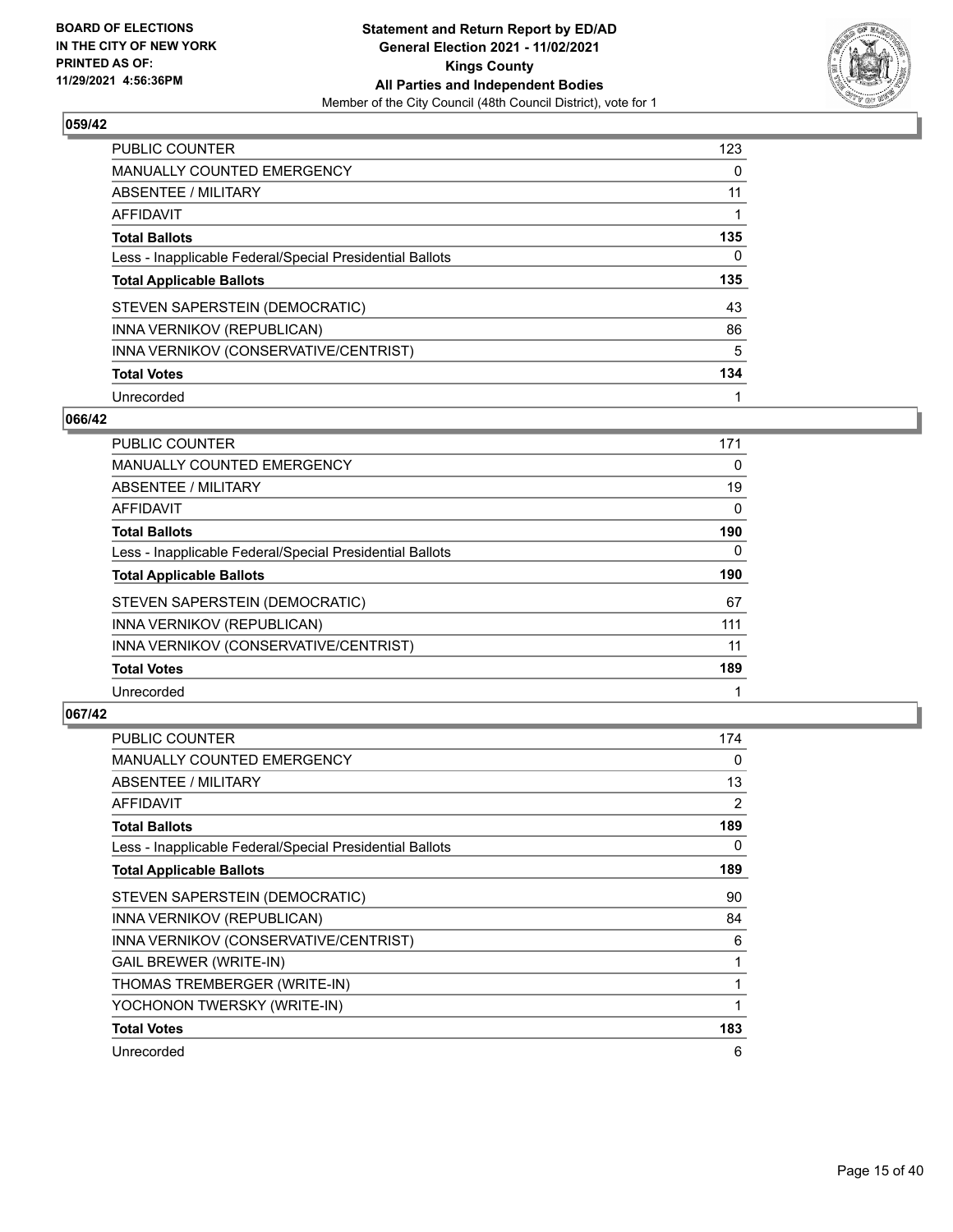

| <b>PUBLIC COUNTER</b>                                    | 308 |
|----------------------------------------------------------|-----|
| <b>MANUALLY COUNTED EMERGENCY</b>                        | 0   |
| ABSENTEE / MILITARY                                      | 12  |
| <b>AFFIDAVIT</b>                                         |     |
| <b>Total Ballots</b>                                     | 321 |
| Less - Inapplicable Federal/Special Presidential Ballots | 0   |
| <b>Total Applicable Ballots</b>                          | 321 |
| STEVEN SAPERSTEIN (DEMOCRATIC)                           | 141 |
| INNA VERNIKOV (REPUBLICAN)                               | 152 |
| INNA VERNIKOV (CONSERVATIVE/CENTRIST)                    | 19  |
| <b>BERISH BRAUNSTEIN (WRITE-IN)</b>                      |     |
| <b>Total Votes</b>                                       | 313 |
| Unrecorded                                               | 8   |

## **002/45**

| <b>PUBLIC COUNTER</b>                                    | 319 |
|----------------------------------------------------------|-----|
| <b>MANUALLY COUNTED EMERGENCY</b>                        | 0   |
| ABSENTEE / MILITARY                                      | 20  |
| AFFIDAVIT                                                |     |
| <b>Total Ballots</b>                                     | 340 |
| Less - Inapplicable Federal/Special Presidential Ballots | 0   |
| <b>Total Applicable Ballots</b>                          | 340 |
| STEVEN SAPERSTEIN (DEMOCRATIC)                           | 135 |
| INNA VERNIKOV (REPUBLICAN)                               | 167 |
| INNA VERNIKOV (CONSERVATIVE/CENTRIST)                    | 22  |
| B. NYOMIN BENDEL (WRITE-IN)                              | 1   |
| UNATTRIBUTABLE WRITE-IN (WRITE-IN)                       | 2   |
| <b>Total Votes</b>                                       | 327 |
| Unrecorded                                               | 13  |

| <b>PUBLIC COUNTER</b>                                    | 299      |
|----------------------------------------------------------|----------|
| MANUALLY COUNTED EMERGENCY                               | $\Omega$ |
| ABSENTEE / MILITARY                                      | 16       |
| AFFIDAVIT                                                | 0        |
| <b>Total Ballots</b>                                     | 315      |
| Less - Inapplicable Federal/Special Presidential Ballots | $\Omega$ |
| <b>Total Applicable Ballots</b>                          | 315      |
| STEVEN SAPERSTEIN (DEMOCRATIC)                           | 142      |
| INNA VERNIKOV (REPUBLICAN)                               | 156      |
| INNA VERNIKOV (CONSERVATIVE/CENTRIST)                    | 11       |
| UNATTRIBUTABLE WRITE-IN (WRITE-IN)                       |          |
| <b>Total Votes</b>                                       | 310      |
| Unrecorded                                               | 5        |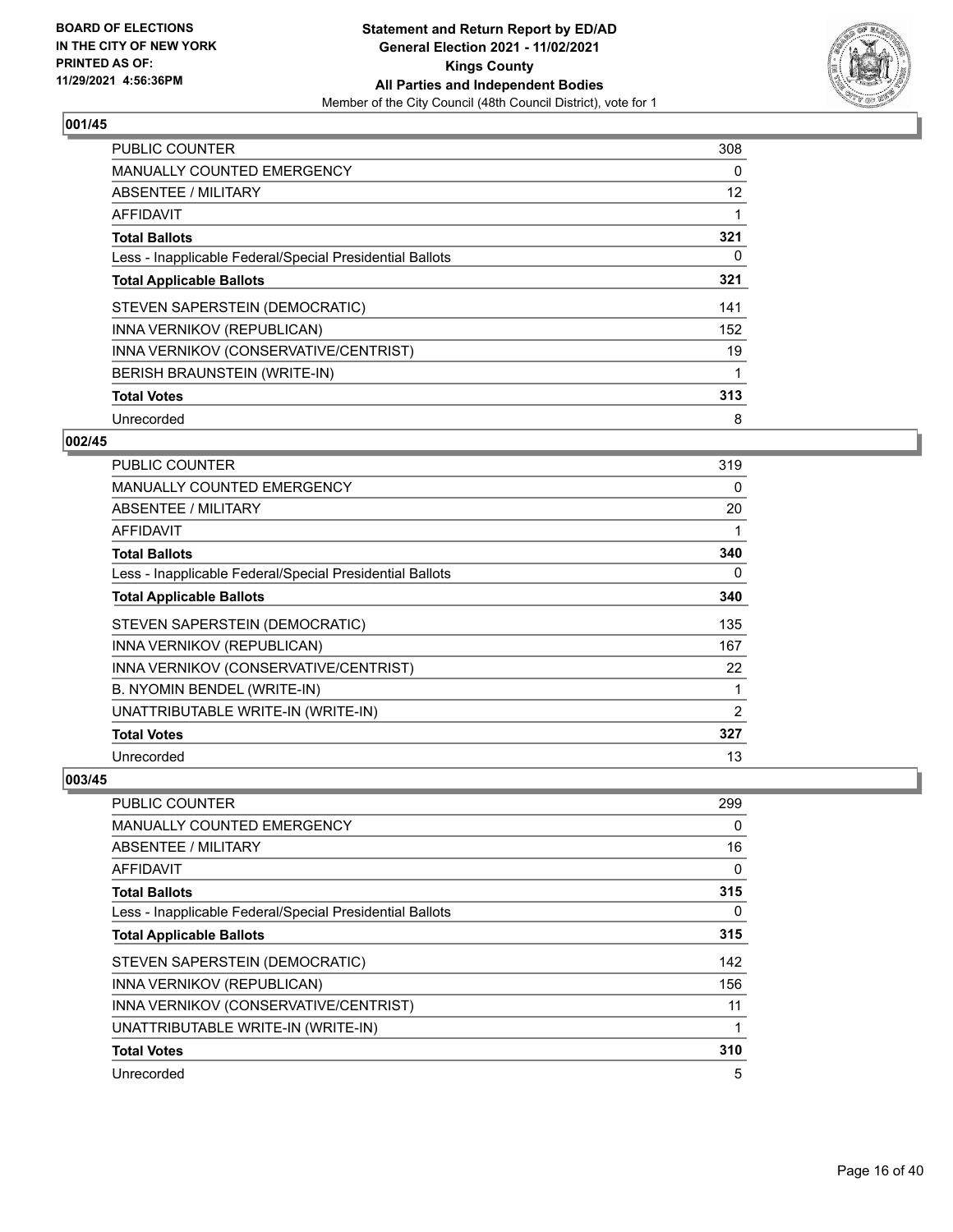

| <b>PUBLIC COUNTER</b>                                    | 211 |
|----------------------------------------------------------|-----|
| <b>MANUALLY COUNTED EMERGENCY</b>                        | 0   |
| ABSENTEE / MILITARY                                      | 20  |
| <b>AFFIDAVIT</b>                                         | 2   |
| <b>Total Ballots</b>                                     | 233 |
| Less - Inapplicable Federal/Special Presidential Ballots | 0   |
| <b>Total Applicable Ballots</b>                          | 233 |
| STEVEN SAPERSTEIN (DEMOCRATIC)                           | 109 |
| INNA VERNIKOV (REPUBLICAN)                               | 109 |
| INNA VERNIKOV (CONSERVATIVE/CENTRIST)                    | 7   |
| MARIYA MARKH (WRITE-IN)                                  |     |
| <b>Total Votes</b>                                       | 226 |
| Unrecorded                                               | 7   |

## **005/45**

| <b>PUBLIC COUNTER</b>                                    | 312            |
|----------------------------------------------------------|----------------|
| <b>MANUALLY COUNTED EMERGENCY</b>                        | 0              |
| ABSENTEE / MILITARY                                      | 5              |
| <b>AFFIDAVIT</b>                                         | $\overline{2}$ |
| <b>Total Ballots</b>                                     | 319            |
| Less - Inapplicable Federal/Special Presidential Ballots | 0              |
| <b>Total Applicable Ballots</b>                          | 319            |
| STEVEN SAPERSTEIN (DEMOCRATIC)                           | 133            |
| INNA VERNIKOV (REPUBLICAN)                               | 144            |
| INNA VERNIKOV (CONSERVATIVE/CENTRIST)                    | 22             |
| DAVID GREENFEILD (WRITE-IN)                              | 1              |
| MARTIN KAHAN (WRITE-IN)                                  | 1              |
| TONY BOGOAN (WRITE-IN)                                   | 1              |
| UNATTRIBUTABLE WRITE-IN (WRITE-IN)                       | 1              |
| <b>Total Votes</b>                                       | 303            |
| Unrecorded                                               | 16             |

| <b>PUBLIC COUNTER</b>                                    | 174 |
|----------------------------------------------------------|-----|
| MANUALLY COUNTED EMERGENCY                               | 0   |
| ABSENTEE / MILITARY                                      | 19  |
| AFFIDAVIT                                                | 2   |
| <b>Total Ballots</b>                                     | 195 |
| Less - Inapplicable Federal/Special Presidential Ballots | 0   |
| <b>Total Applicable Ballots</b>                          | 195 |
| STEVEN SAPERSTEIN (DEMOCRATIC)                           | 84  |
| INNA VERNIKOV (REPUBLICAN)                               | 97  |
| INNA VERNIKOV (CONSERVATIVE/CENTRIST)                    | 8   |
| <b>Total Votes</b>                                       | 189 |
| Unrecorded                                               | 6   |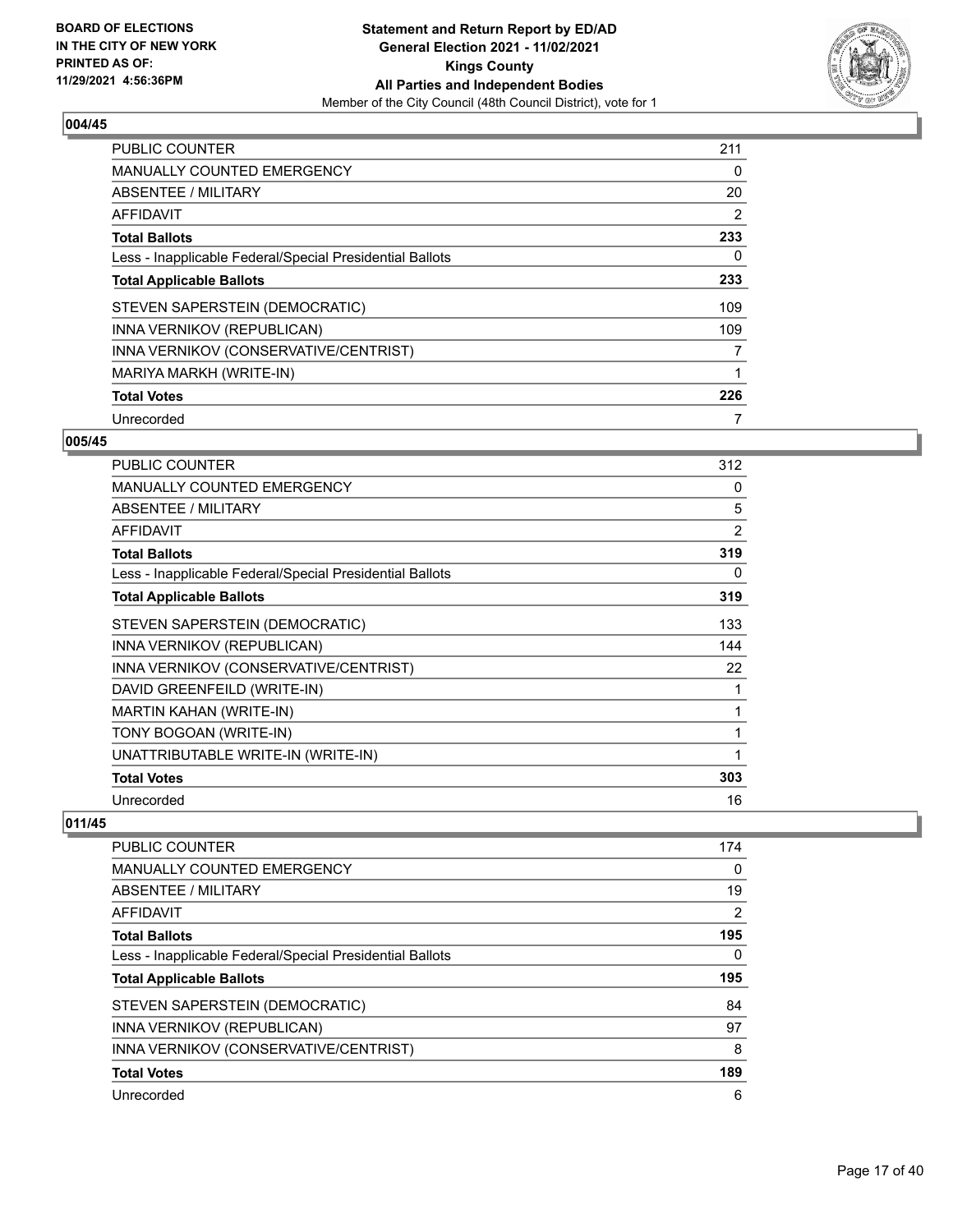

| <b>PUBLIC COUNTER</b>                                    | 135 |
|----------------------------------------------------------|-----|
| <b>MANUALLY COUNTED EMERGENCY</b>                        | 0   |
| ABSENTEE / MILITARY                                      | 9   |
| AFFIDAVIT                                                | 0   |
| <b>Total Ballots</b>                                     | 144 |
| Less - Inapplicable Federal/Special Presidential Ballots | 0   |
| <b>Total Applicable Ballots</b>                          | 144 |
| STEVEN SAPERSTEIN (DEMOCRATIC)                           | 63  |
| INNA VERNIKOV (REPUBLICAN)                               | 69  |
| INNA VERNIKOV (CONSERVATIVE/CENTRIST)                    | 5   |
| MARIYA MARKH (WRITE-IN)                                  | 1   |
| <b>Total Votes</b>                                       | 138 |
| Unrecorded                                               | 6   |

# **013/45**

| <b>PUBLIC COUNTER</b>                                    | 213 |
|----------------------------------------------------------|-----|
| <b>MANUALLY COUNTED EMERGENCY</b>                        | 0   |
| <b>ABSENTEE / MILITARY</b>                               | 15  |
| <b>AFFIDAVIT</b>                                         | 2   |
| <b>Total Ballots</b>                                     | 230 |
| Less - Inapplicable Federal/Special Presidential Ballots | 0   |
| <b>Total Applicable Ballots</b>                          | 230 |
| STEVEN SAPERSTEIN (DEMOCRATIC)                           | 97  |
| INNA VERNIKOV (REPUBLICAN)                               | 108 |
| INNA VERNIKOV (CONSERVATIVE/CENTRIST)                    | 14  |
| AMBER ADLER (WRITE-IN)                                   |     |
| BILBO BAGGINS (WRITE-IN)                                 | 1   |
| NEDZEYA ORGAT (WRITE-IN)                                 | 1   |
| UNATTRIBUTABLE WRITE-IN (WRITE-IN)                       |     |
| <b>Total Votes</b>                                       | 223 |
| Unrecorded                                               | 7   |

| <b>PUBLIC COUNTER</b>                                    | 184 |
|----------------------------------------------------------|-----|
| <b>MANUALLY COUNTED EMERGENCY</b>                        | 0   |
| ABSENTEE / MILITARY                                      | 8   |
| AFFIDAVIT                                                | 0   |
| <b>Total Ballots</b>                                     | 192 |
| Less - Inapplicable Federal/Special Presidential Ballots | 0   |
| <b>Total Applicable Ballots</b>                          | 192 |
| STEVEN SAPERSTEIN (DEMOCRATIC)                           | 76  |
| INNA VERNIKOV (REPUBLICAN)                               | 99  |
| INNA VERNIKOV (CONSERVATIVE/CENTRIST)                    | 11  |
| <b>Total Votes</b>                                       | 186 |
| Unrecorded                                               | 6   |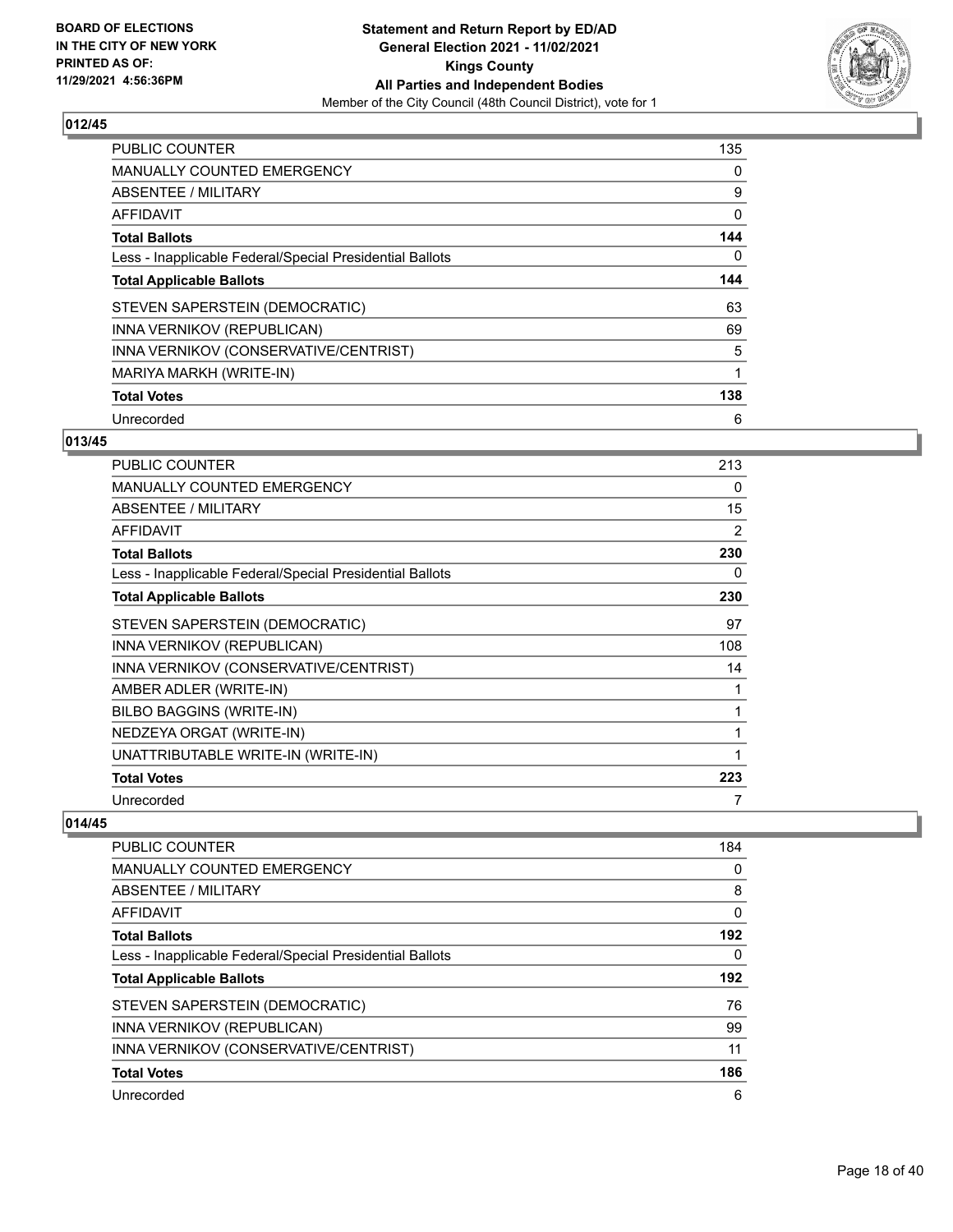

| PUBLIC COUNTER                                           | 67             |
|----------------------------------------------------------|----------------|
| <b>MANUALLY COUNTED EMERGENCY</b>                        | $\Omega$       |
| ABSENTEE / MILITARY                                      |                |
| AFFIDAVIT                                                | 0              |
| <b>Total Ballots</b>                                     | 68             |
| Less - Inapplicable Federal/Special Presidential Ballots | 0              |
| <b>Total Applicable Ballots</b>                          | 68             |
| STEVEN SAPERSTEIN (DEMOCRATIC)                           | 25             |
| INNA VERNIKOV (REPUBLICAN)                               | 39             |
| INNA VERNIKOV (CONSERVATIVE/CENTRIST)                    | 2              |
| <b>Total Votes</b>                                       | 66             |
| Unrecorded                                               | $\overline{2}$ |

#### **023/45**

| PUBLIC COUNTER                                           | 157      |
|----------------------------------------------------------|----------|
| <b>MANUALLY COUNTED EMERGENCY</b>                        | 0        |
| ABSENTEE / MILITARY                                      | 7        |
| <b>AFFIDAVIT</b>                                         | 0        |
| <b>Total Ballots</b>                                     | 164      |
| Less - Inapplicable Federal/Special Presidential Ballots | $\Omega$ |
| <b>Total Applicable Ballots</b>                          | 164      |
| STEVEN SAPERSTEIN (DEMOCRATIC)                           | 65       |
| INNA VERNIKOV (REPUBLICAN)                               | 75       |
| INNA VERNIKOV (CONSERVATIVE/CENTRIST)                    | 17       |
| <b>Total Votes</b>                                       | 157      |
| Unrecorded                                               |          |

| PUBLIC COUNTER                                           | 153 |
|----------------------------------------------------------|-----|
| MANUALLY COUNTED EMERGENCY                               | 0   |
| ABSENTEE / MILITARY                                      | 13  |
| AFFIDAVIT                                                | 0   |
| <b>Total Ballots</b>                                     | 166 |
| Less - Inapplicable Federal/Special Presidential Ballots | 0   |
| <b>Total Applicable Ballots</b>                          | 166 |
| STEVEN SAPERSTEIN (DEMOCRATIC)                           | 59  |
| INNA VERNIKOV (REPUBLICAN)                               | 85  |
| INNA VERNIKOV (CONSERVATIVE/CENTRIST)                    | 7   |
| UNATTRIBUTABLE WRITE-IN (WRITE-IN)                       |     |
| <b>Total Votes</b>                                       | 152 |
| Unrecorded                                               | 14  |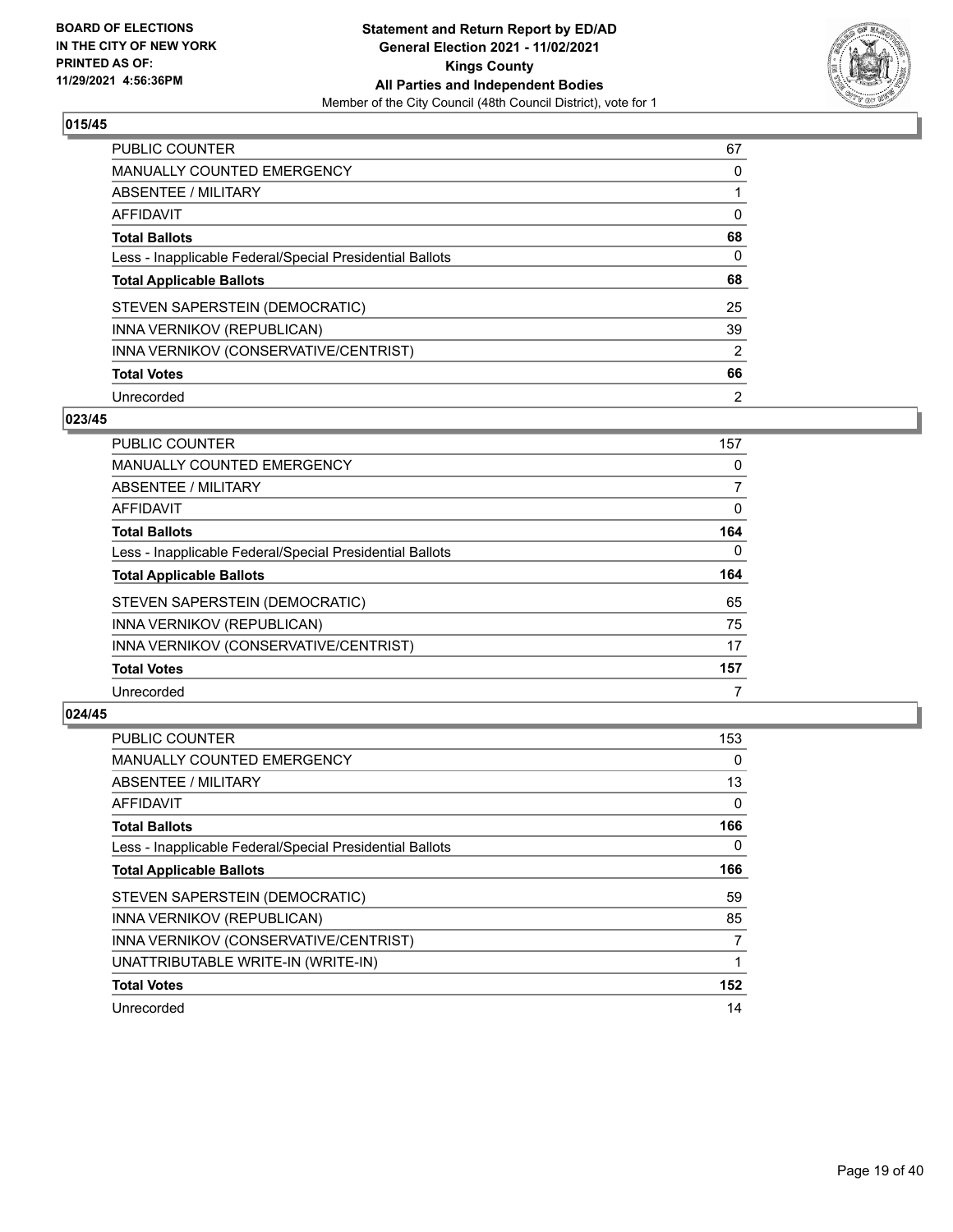

| PUBLIC COUNTER                                           | 62             |
|----------------------------------------------------------|----------------|
| <b>MANUALLY COUNTED EMERGENCY</b>                        | 0              |
| ABSENTEE / MILITARY                                      | $\overline{2}$ |
| AFFIDAVIT                                                | $\Omega$       |
| <b>Total Ballots</b>                                     | 64             |
| Less - Inapplicable Federal/Special Presidential Ballots | 0              |
| <b>Total Applicable Ballots</b>                          | 64             |
| STEVEN SAPERSTEIN (DEMOCRATIC)                           | 36             |
| INNA VERNIKOV (REPUBLICAN)                               | 25             |
| INNA VERNIKOV (CONSERVATIVE/CENTRIST)                    |                |
|                                                          |                |
| <b>Total Votes</b>                                       | 62             |

#### **026/45**

| <b>PUBLIC COUNTER</b>                                    | 110 |
|----------------------------------------------------------|-----|
| MANUALLY COUNTED EMERGENCY                               | 0   |
| ABSENTEE / MILITARY                                      | 13  |
| <b>AFFIDAVIT</b>                                         | 0   |
| <b>Total Ballots</b>                                     | 123 |
| Less - Inapplicable Federal/Special Presidential Ballots | 0   |
| <b>Total Applicable Ballots</b>                          | 123 |
| STEVEN SAPERSTEIN (DEMOCRATIC)                           | 58  |
| INNA VERNIKOV (REPUBLICAN)                               | 50  |
| INNA VERNIKOV (CONSERVATIVE/CENTRIST)                    | 5   |
| <b>Total Votes</b>                                       | 113 |
| Unrecorded                                               | 10  |

| <b>PUBLIC COUNTER</b>                                    | 158      |
|----------------------------------------------------------|----------|
| <b>MANUALLY COUNTED EMERGENCY</b>                        | 0        |
| ABSENTEE / MILITARY                                      | 17       |
| AFFIDAVIT                                                | $\Omega$ |
| <b>Total Ballots</b>                                     | 175      |
| Less - Inapplicable Federal/Special Presidential Ballots | 0        |
| <b>Total Applicable Ballots</b>                          | 175      |
|                                                          |          |
| STEVEN SAPERSTEIN (DEMOCRATIC)                           | 80       |
| INNA VERNIKOV (REPUBLICAN)                               | 81       |
| INNA VERNIKOV (CONSERVATIVE/CENTRIST)                    | 3        |
| <b>Total Votes</b>                                       | 164      |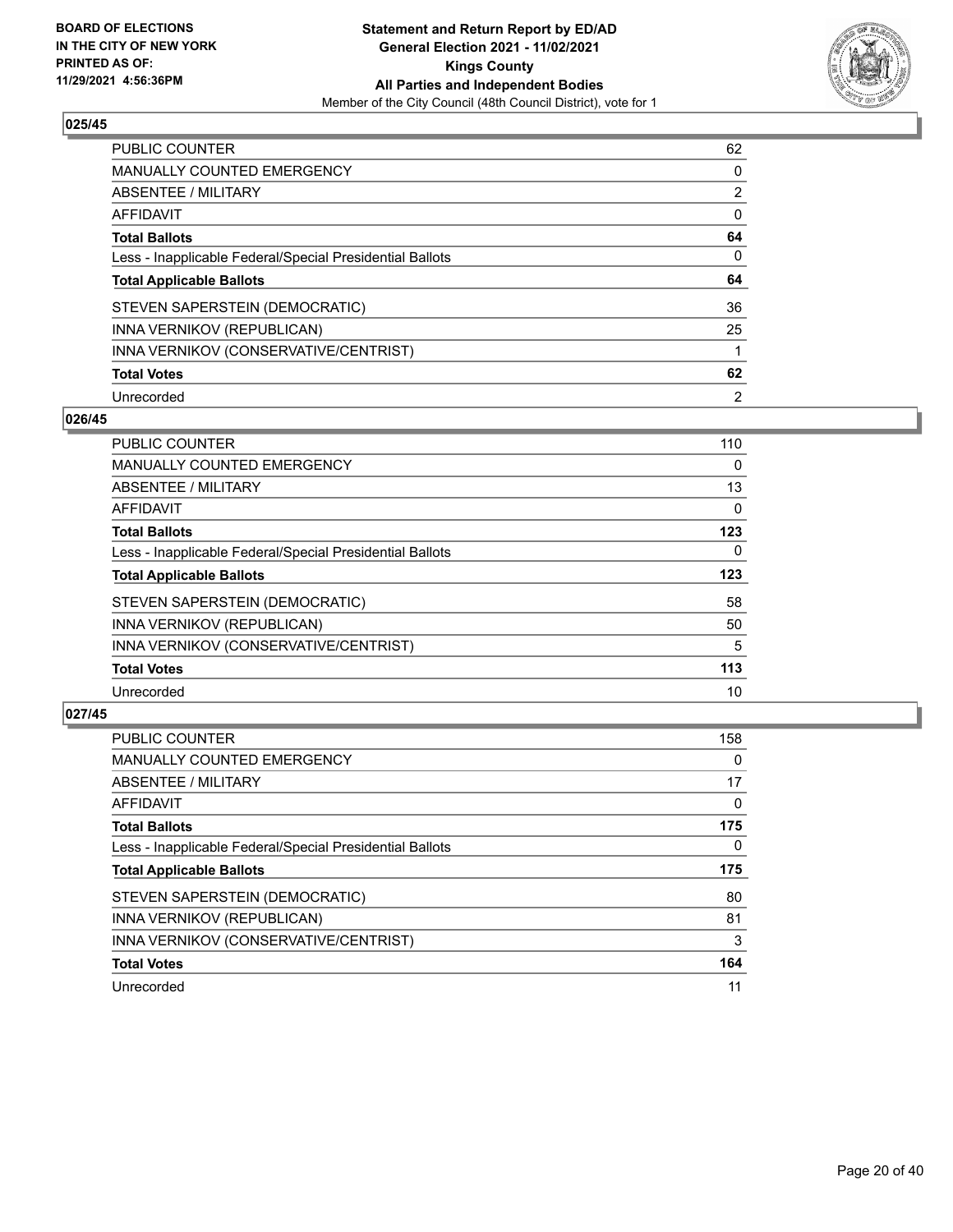

| <b>PUBLIC COUNTER</b>                                    | 113 |
|----------------------------------------------------------|-----|
| <b>MANUALLY COUNTED EMERGENCY</b>                        | 0   |
| ABSENTEE / MILITARY                                      | 18  |
| AFFIDAVIT                                                | 2   |
| <b>Total Ballots</b>                                     | 133 |
| Less - Inapplicable Federal/Special Presidential Ballots | 0   |
| <b>Total Applicable Ballots</b>                          | 133 |
|                                                          |     |
| STEVEN SAPERSTEIN (DEMOCRATIC)                           | 66  |
| INNA VERNIKOV (REPUBLICAN)                               | 57  |
| INNA VERNIKOV (CONSERVATIVE/CENTRIST)                    | 2   |
| <b>Total Votes</b>                                       | 125 |

#### **029/45**

| <b>PUBLIC COUNTER</b>                                    | 114      |
|----------------------------------------------------------|----------|
| MANUALLY COUNTED EMERGENCY                               | $\Omega$ |
| ABSENTEE / MILITARY                                      | 10       |
| AFFIDAVIT                                                |          |
| <b>Total Ballots</b>                                     | 125      |
| Less - Inapplicable Federal/Special Presidential Ballots | $\Omega$ |
| <b>Total Applicable Ballots</b>                          | 125      |
| STEVEN SAPERSTEIN (DEMOCRATIC)                           | 41       |
| INNA VERNIKOV (REPUBLICAN)                               | 72       |
| INNA VERNIKOV (CONSERVATIVE/CENTRIST)                    | 2        |
| <b>Total Votes</b>                                       | 115      |
| Unrecorded                                               | 10       |

| <b>PUBLIC COUNTER</b>                                    | 202 |
|----------------------------------------------------------|-----|
| <b>MANUALLY COUNTED EMERGENCY</b>                        | 0   |
| ABSENTEE / MILITARY                                      | 9   |
| <b>AFFIDAVIT</b>                                         |     |
| <b>Total Ballots</b>                                     | 212 |
| Less - Inapplicable Federal/Special Presidential Ballots | 0   |
| <b>Total Applicable Ballots</b>                          | 212 |
| STEVEN SAPERSTEIN (DEMOCRATIC)                           | 92  |
| INNA VERNIKOV (REPUBLICAN)                               | 103 |
| INNA VERNIKOV (CONSERVATIVE/CENTRIST)                    | 13  |
| <b>Total Votes</b>                                       | 208 |
| Unrecorded                                               | 4   |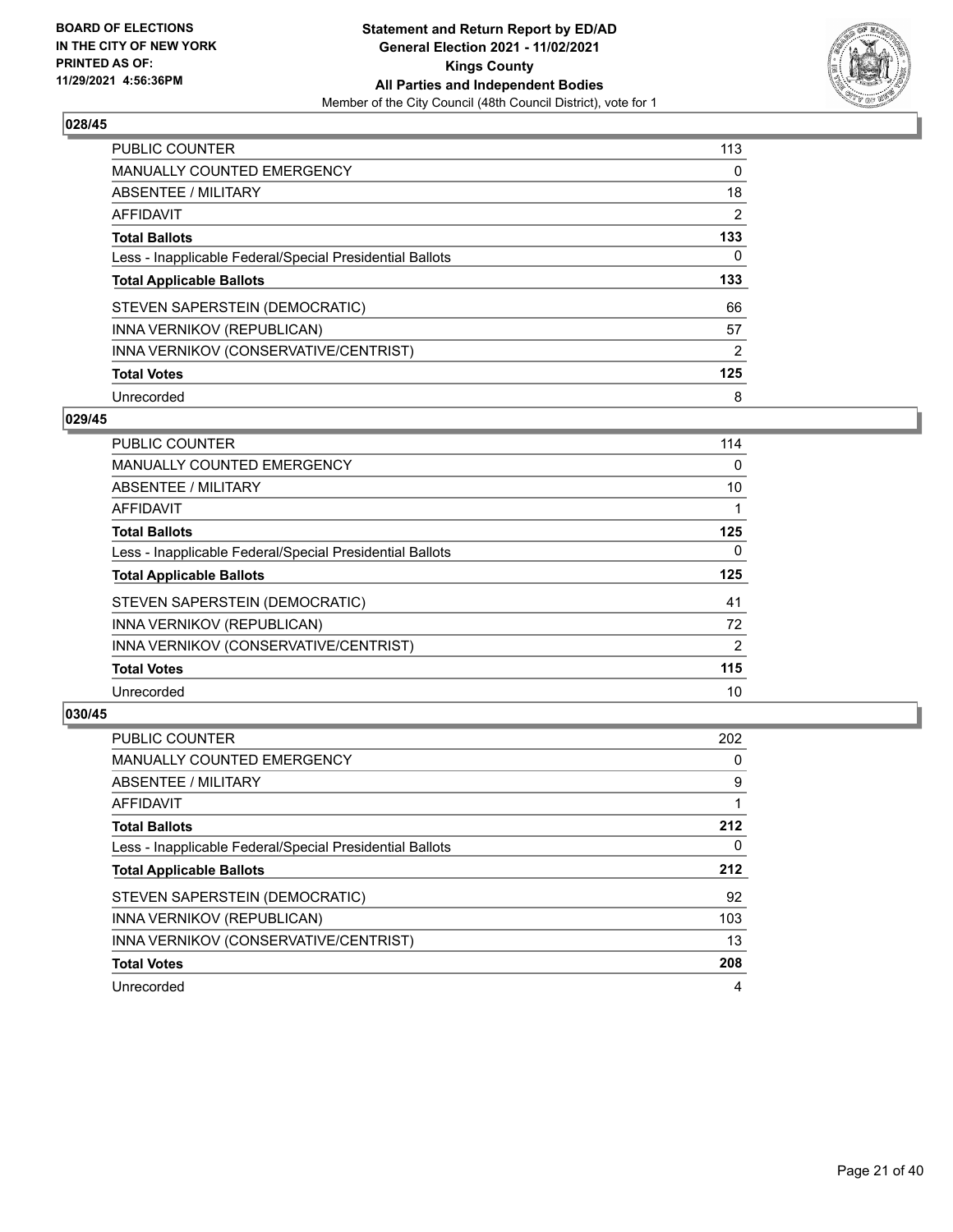

| <b>PUBLIC COUNTER</b>                                    | 165 |
|----------------------------------------------------------|-----|
| <b>MANUALLY COUNTED EMERGENCY</b>                        | 0   |
| ABSENTEE / MILITARY                                      | 10  |
| <b>AFFIDAVIT</b>                                         | 0   |
| <b>Total Ballots</b>                                     | 175 |
| Less - Inapplicable Federal/Special Presidential Ballots | 0   |
|                                                          |     |
| <b>Total Applicable Ballots</b>                          | 175 |
| STEVEN SAPERSTEIN (DEMOCRATIC)                           | 49  |
| INNA VERNIKOV (REPUBLICAN)                               | 117 |
| INNA VERNIKOV (CONSERVATIVE/CENTRIST)                    | 5   |
| <b>Total Votes</b>                                       | 171 |

#### **038/45**

| <b>PUBLIC COUNTER</b>                                    | 153      |
|----------------------------------------------------------|----------|
| <b>MANUALLY COUNTED EMERGENCY</b>                        | 0        |
| ABSENTEE / MILITARY                                      | 15       |
| AFFIDAVIT                                                |          |
| <b>Total Ballots</b>                                     | 169      |
| Less - Inapplicable Federal/Special Presidential Ballots | $\Omega$ |
| <b>Total Applicable Ballots</b>                          | 169      |
| STEVEN SAPERSTEIN (DEMOCRATIC)                           | 59       |
| INNA VERNIKOV (REPUBLICAN)                               | 94       |
| INNA VERNIKOV (CONSERVATIVE/CENTRIST)                    | 8        |
| <b>Total Votes</b>                                       | 161      |
| Unrecorded                                               | 8        |

| <b>PUBLIC COUNTER</b>                                    | 28             |
|----------------------------------------------------------|----------------|
| MANUALLY COUNTED EMERGENCY                               | 0              |
| ABSENTEE / MILITARY                                      | $\overline{2}$ |
| AFFIDAVIT                                                | $\Omega$       |
| <b>Total Ballots</b>                                     | 30             |
| Less - Inapplicable Federal/Special Presidential Ballots | $\Omega$       |
| <b>Total Applicable Ballots</b>                          | 30             |
| STEVEN SAPERSTEIN (DEMOCRATIC)                           | 12             |
| INNA VERNIKOV (REPUBLICAN)                               | 15             |
| INNA VERNIKOV (CONSERVATIVE/CENTRIST)                    |                |
| <b>Total Votes</b>                                       | 28             |
| Unrecorded                                               | $\overline{2}$ |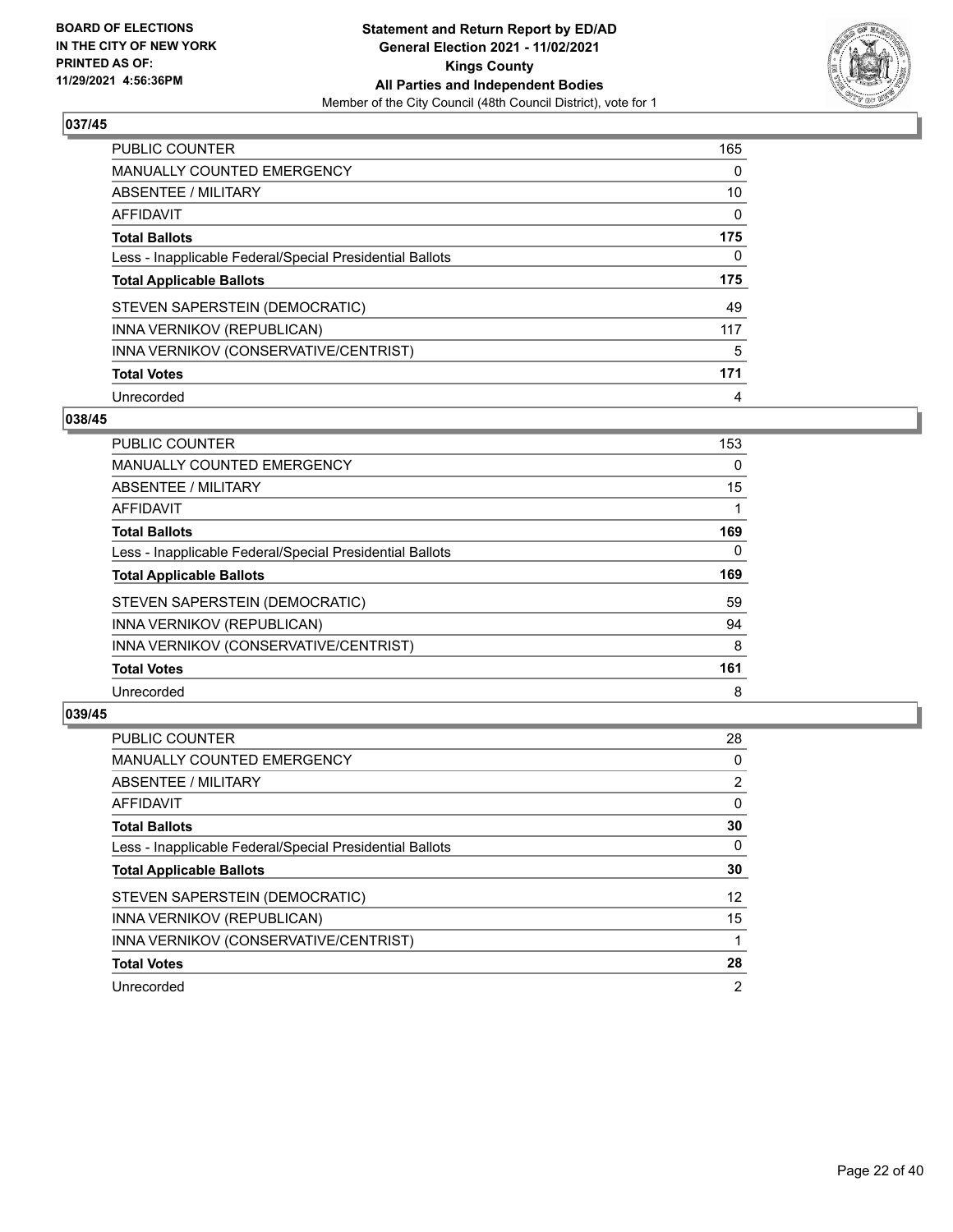

| <b>PUBLIC COUNTER</b>                                    | 171      |
|----------------------------------------------------------|----------|
| <b>MANUALLY COUNTED EMERGENCY</b>                        | $\Omega$ |
| ABSENTEE / MILITARY                                      | 12       |
| AFFIDAVIT                                                | $\Omega$ |
| <b>Total Ballots</b>                                     | 183      |
| Less - Inapplicable Federal/Special Presidential Ballots | 0        |
| <b>Total Applicable Ballots</b>                          | 183      |
| STEVEN SAPERSTEIN (DEMOCRATIC)                           | 46       |
| INNA VERNIKOV (REPUBLICAN)                               | 115      |
| INNA VERNIKOV (CONSERVATIVE/CENTRIST)                    | 10       |
| <b>Total Votes</b>                                       | 171      |
| Unrecorded                                               | 12       |

#### **049/45**

| <b>PUBLIC COUNTER</b>                                    | 60 |
|----------------------------------------------------------|----|
| MANUALLY COUNTED EMERGENCY                               | 0  |
| ABSENTEE / MILITARY                                      | 3  |
| <b>AFFIDAVIT</b>                                         | 0  |
| <b>Total Ballots</b>                                     | 63 |
| Less - Inapplicable Federal/Special Presidential Ballots | 0  |
| <b>Total Applicable Ballots</b>                          | 63 |
| STEVEN SAPERSTEIN (DEMOCRATIC)                           | 17 |
| INNA VERNIKOV (REPUBLICAN)                               | 40 |
| INNA VERNIKOV (CONSERVATIVE/CENTRIST)                    | 5  |
| <b>Total Votes</b>                                       | 62 |
| Unrecorded                                               |    |

| <b>PUBLIC COUNTER</b>                                    | 227      |
|----------------------------------------------------------|----------|
| <b>MANUALLY COUNTED EMERGENCY</b>                        | 0        |
| ABSENTEE / MILITARY                                      | 25       |
| <b>AFFIDAVIT</b>                                         | $\Omega$ |
| <b>Total Ballots</b>                                     | 252      |
| Less - Inapplicable Federal/Special Presidential Ballots | 0        |
| <b>Total Applicable Ballots</b>                          | 252      |
| STEVEN SAPERSTEIN (DEMOCRATIC)                           | 104      |
| INNA VERNIKOV (REPUBLICAN)                               | 134      |
| INNA VERNIKOV (CONSERVATIVE/CENTRIST)                    | 7        |
| <b>Total Votes</b>                                       | 245      |
| Unrecorded                                               |          |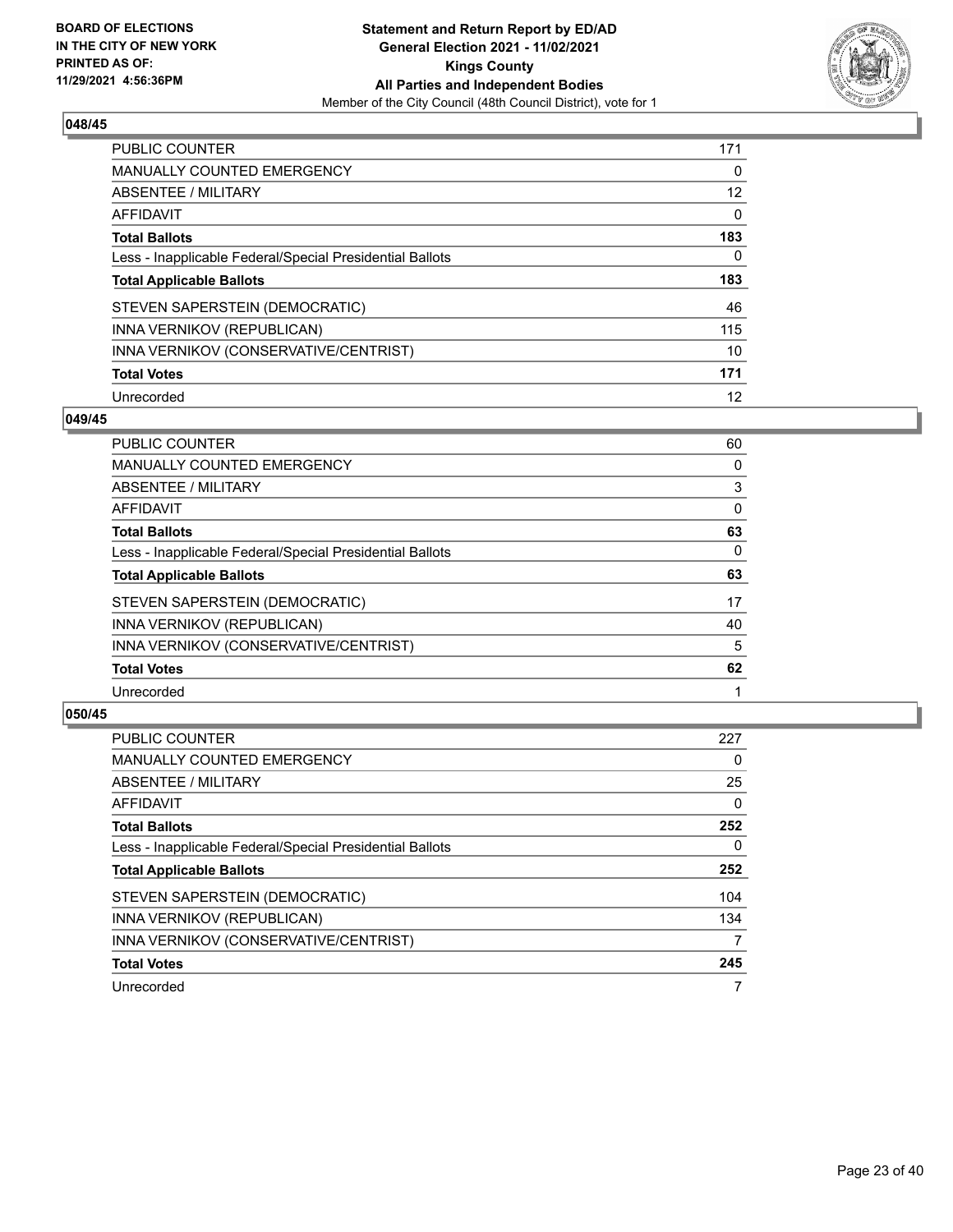

| <b>PUBLIC COUNTER</b>                                    | 141 |
|----------------------------------------------------------|-----|
| <b>MANUALLY COUNTED EMERGENCY</b>                        | 0   |
| ABSENTEE / MILITARY                                      |     |
| AFFIDAVIT                                                | 0   |
| <b>Total Ballots</b>                                     | 142 |
| Less - Inapplicable Federal/Special Presidential Ballots | 0   |
| <b>Total Applicable Ballots</b>                          | 142 |
|                                                          |     |
| STEVEN SAPERSTEIN (DEMOCRATIC)                           | 56  |
| INNA VERNIKOV (REPUBLICAN)                               | 77  |
| INNA VERNIKOV (CONSERVATIVE/CENTRIST)                    | 5   |
| <b>Total Votes</b>                                       | 138 |

#### **052/45**

| PUBLIC COUNTER                                           | 33             |
|----------------------------------------------------------|----------------|
| <b>MANUALLY COUNTED EMERGENCY</b>                        | $\Omega$       |
| ABSENTEE / MILITARY                                      | $\overline{2}$ |
| <b>AFFIDAVIT</b>                                         |                |
| <b>Total Ballots</b>                                     | 36             |
| Less - Inapplicable Federal/Special Presidential Ballots | $\Omega$       |
| <b>Total Applicable Ballots</b>                          | 36             |
| STEVEN SAPERSTEIN (DEMOCRATIC)                           | 13             |
| INNA VERNIKOV (REPUBLICAN)                               | 19             |
| INNA VERNIKOV (CONSERVATIVE/CENTRIST)                    | 3              |
| <b>Total Votes</b>                                       | 35             |
| Unrecorded                                               |                |

| <b>PUBLIC COUNTER</b>                                    | 161 |
|----------------------------------------------------------|-----|
| <b>MANUALLY COUNTED EMERGENCY</b>                        | 0   |
| ABSENTEE / MILITARY                                      | 9   |
| AFFIDAVIT                                                |     |
| <b>Total Ballots</b>                                     | 171 |
| Less - Inapplicable Federal/Special Presidential Ballots | 0   |
| <b>Total Applicable Ballots</b>                          | 171 |
| STEVEN SAPERSTEIN (DEMOCRATIC)                           | 52  |
| INNA VERNIKOV (REPUBLICAN)                               | 103 |
| INNA VERNIKOV (CONSERVATIVE/CENTRIST)                    | 8   |
| <b>Total Votes</b>                                       | 163 |
| Unrecorded                                               | 8   |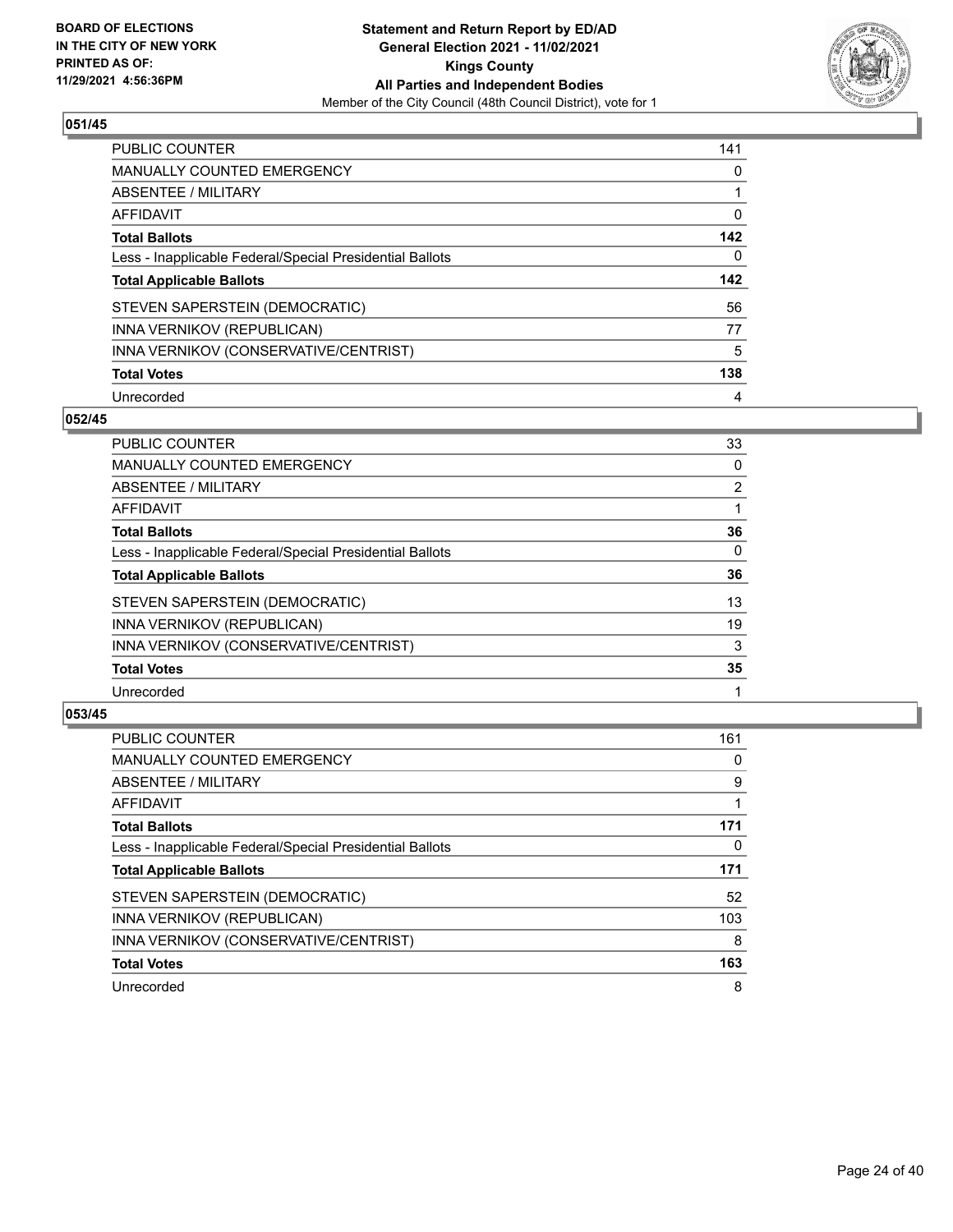

| <b>PUBLIC COUNTER</b>                                    | 148 |
|----------------------------------------------------------|-----|
| MANUALLY COUNTED EMERGENCY                               | 0   |
| ABSENTEE / MILITARY                                      | 9   |
| AFFIDAVIT                                                | 2   |
| <b>Total Ballots</b>                                     | 159 |
| Less - Inapplicable Federal/Special Presidential Ballots | 0   |
|                                                          |     |
| <b>Total Applicable Ballots</b>                          | 159 |
| STEVEN SAPERSTEIN (DEMOCRATIC)                           | 47  |
| INNA VERNIKOV (REPUBLICAN)                               | 100 |
| INNA VERNIKOV (CONSERVATIVE/CENTRIST)                    | 6   |
| <b>Total Votes</b>                                       | 153 |

#### **056/45**

| <b>PUBLIC COUNTER</b>                                    | 147      |
|----------------------------------------------------------|----------|
| MANUALLY COUNTED EMERGENCY                               | 0        |
| ABSENTEE / MILITARY                                      | 14       |
| <b>AFFIDAVIT</b>                                         |          |
| <b>Total Ballots</b>                                     | 162      |
| Less - Inapplicable Federal/Special Presidential Ballots | $\Omega$ |
| <b>Total Applicable Ballots</b>                          | 162      |
| STEVEN SAPERSTEIN (DEMOCRATIC)                           | 89       |
| INNA VERNIKOV (REPUBLICAN)                               | 64       |
| INNA VERNIKOV (CONSERVATIVE/CENTRIST)                    | 5        |
| <b>Total Votes</b>                                       | 158      |
| Unrecorded                                               | 4        |

| <b>PUBLIC COUNTER</b>                                    | 217            |
|----------------------------------------------------------|----------------|
| <b>MANUALLY COUNTED EMERGENCY</b>                        | 0              |
| ABSENTEE / MILITARY                                      | 14             |
| AFFIDAVIT                                                |                |
| <b>Total Ballots</b>                                     | 232            |
| Less - Inapplicable Federal/Special Presidential Ballots | 0              |
| <b>Total Applicable Ballots</b>                          | 232            |
| STEVEN SAPERSTEIN (DEMOCRATIC)                           | 89             |
| INNA VERNIKOV (REPUBLICAN)                               | 132            |
| INNA VERNIKOV (CONSERVATIVE/CENTRIST)                    | 8              |
| TY SMITH (WRITE-IN)                                      |                |
| <b>Total Votes</b>                                       | 230            |
| Unrecorded                                               | $\overline{2}$ |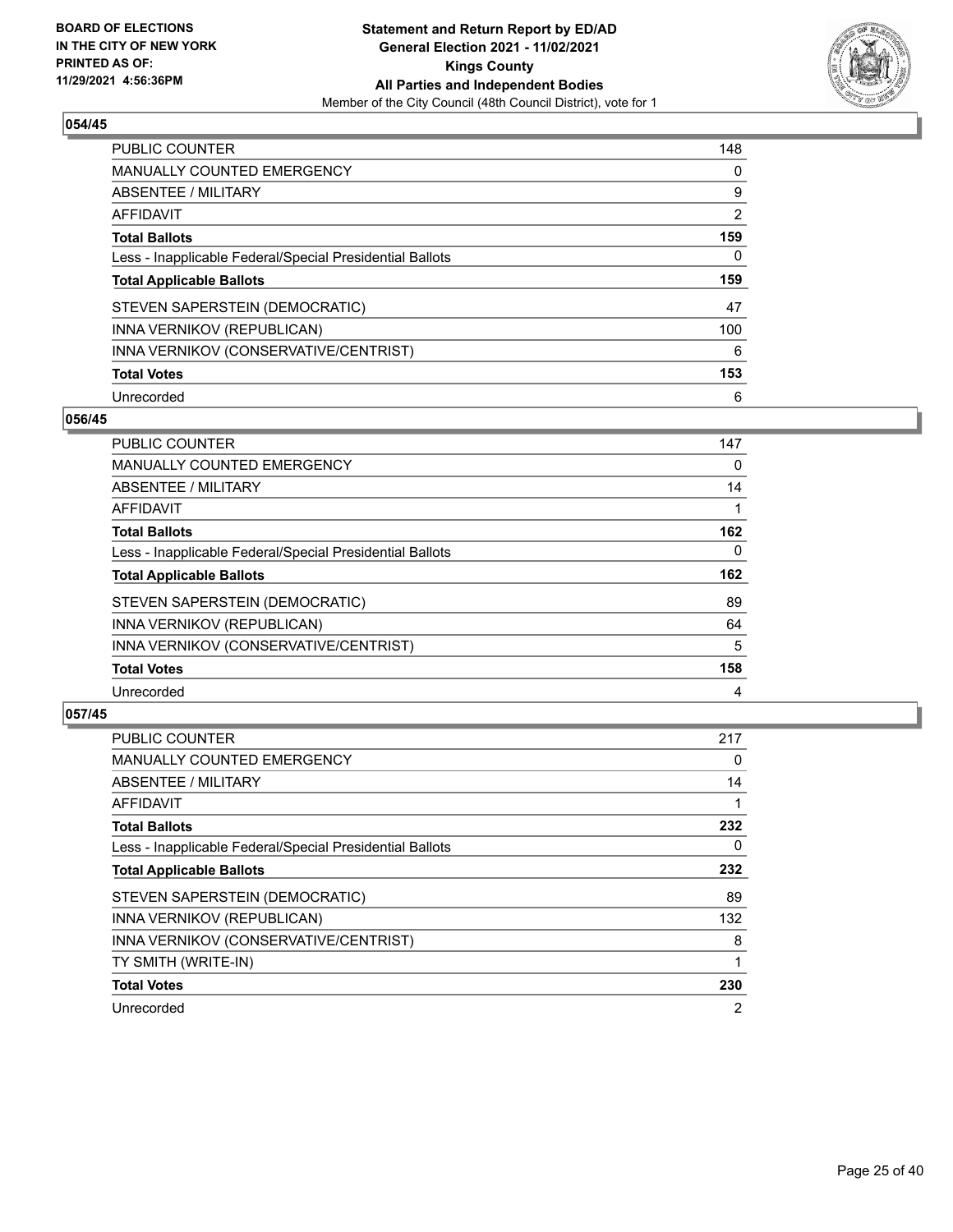

| <b>PUBLIC COUNTER</b>                                    | 160 |
|----------------------------------------------------------|-----|
| <b>MANUALLY COUNTED EMERGENCY</b>                        | 0   |
| ABSENTEE / MILITARY                                      | 12  |
| <b>AFFIDAVIT</b>                                         | 2   |
| <b>Total Ballots</b>                                     | 174 |
| Less - Inapplicable Federal/Special Presidential Ballots | 0   |
|                                                          |     |
| <b>Total Applicable Ballots</b>                          | 174 |
| STEVEN SAPERSTEIN (DEMOCRATIC)                           | 69  |
| INNA VERNIKOV (REPUBLICAN)                               | 90  |
| INNA VERNIKOV (CONSERVATIVE/CENTRIST)                    | 11  |
| <b>Total Votes</b>                                       | 170 |

#### **059/45**

| <b>PUBLIC COUNTER</b>                                    | 152               |
|----------------------------------------------------------|-------------------|
| <b>MANUALLY COUNTED EMERGENCY</b>                        | 0                 |
| <b>ABSENTEE / MILITARY</b>                               | $12 \overline{ }$ |
| AFFIDAVIT                                                | 1                 |
| <b>Total Ballots</b>                                     | 165               |
| Less - Inapplicable Federal/Special Presidential Ballots | 0                 |
| <b>Total Applicable Ballots</b>                          | 165               |
| STEVEN SAPERSTEIN (DEMOCRATIC)                           | 71                |
| INNA VERNIKOV (REPUBLICAN)                               | 83                |
| INNA VERNIKOV (CONSERVATIVE/CENTRIST)                    | 4                 |
| SARI SETTON (WRITE-IN)                                   | 1                 |
| UNATTRIBUTABLE WRITE-IN (WRITE-IN)                       | 2                 |
| <b>Total Votes</b>                                       | 161               |
| Unrecorded                                               | 4                 |

| <b>PUBLIC COUNTER</b>                                    | 130 |
|----------------------------------------------------------|-----|
| MANUALLY COUNTED EMERGENCY                               | 0   |
| ABSENTEE / MILITARY                                      |     |
| <b>AFFIDAVIT</b>                                         |     |
| <b>Total Ballots</b>                                     | 138 |
| Less - Inapplicable Federal/Special Presidential Ballots | 0   |
| <b>Total Applicable Ballots</b>                          | 138 |
| STEVEN SAPERSTEIN (DEMOCRATIC)                           | 86  |
| INNA VERNIKOV (REPUBLICAN)                               | 41  |
| INNA VERNIKOV (CONSERVATIVE/CENTRIST)                    | 5   |
| <b>Total Votes</b>                                       | 132 |
| Unrecorded                                               | 6   |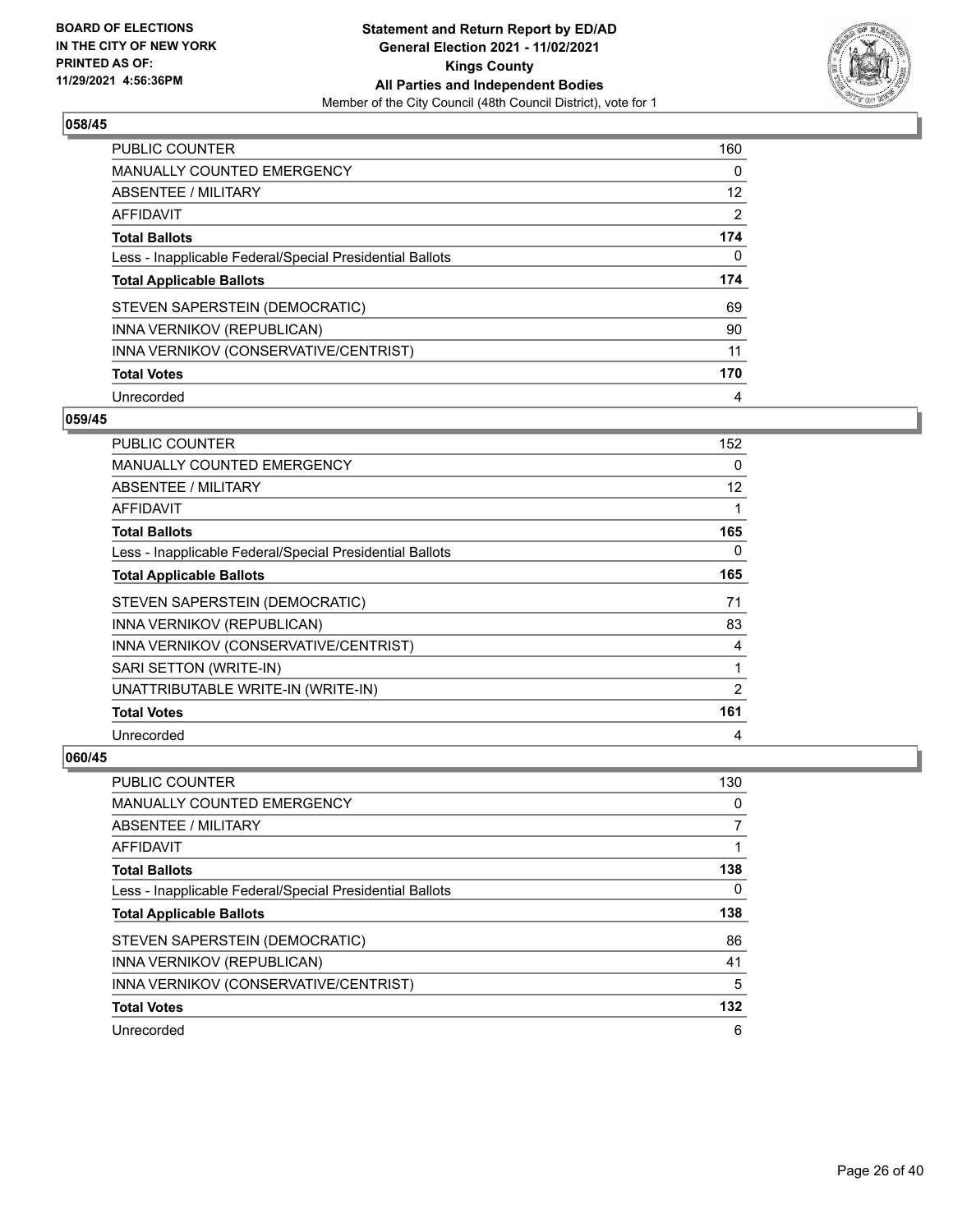

| PUBLIC COUNTER                                           | 60                |
|----------------------------------------------------------|-------------------|
| <b>MANUALLY COUNTED EMERGENCY</b>                        | 0                 |
| ABSENTEE / MILITARY                                      | $\overline{2}$    |
| AFFIDAVIT                                                |                   |
| <b>Total Ballots</b>                                     | 63                |
| Less - Inapplicable Federal/Special Presidential Ballots | 0                 |
| <b>Total Applicable Ballots</b>                          | 63                |
| STEVEN SAPERSTEIN (DEMOCRATIC)                           | 50                |
| INNA VERNIKOV (REPUBLICAN)                               | $12 \overline{ }$ |
| INNA VERNIKOV (CONSERVATIVE/CENTRIST)                    | $\Omega$          |
| <b>Total Votes</b>                                       | 62                |
| Unrecorded                                               |                   |

#### **062/45**

| PUBLIC COUNTER                                           | 155            |
|----------------------------------------------------------|----------------|
| MANUALLY COUNTED EMERGENCY                               | $\Omega$       |
| ABSENTEE / MILITARY                                      | 11             |
| AFFIDAVIT                                                | 1              |
| <b>Total Ballots</b>                                     | 167            |
| Less - Inapplicable Federal/Special Presidential Ballots | 0              |
| <b>Total Applicable Ballots</b>                          | 167            |
| STEVEN SAPERSTEIN (DEMOCRATIC)                           | 83             |
| INNA VERNIKOV (REPUBLICAN)                               | 77             |
| INNA VERNIKOV (CONSERVATIVE/CENTRIST)                    | 4              |
| UNATTRIBUTABLE WRITE-IN (WRITE-IN)                       | 1              |
| <b>Total Votes</b>                                       | 165            |
| Unrecorded                                               | $\overline{2}$ |

| <b>PUBLIC COUNTER</b>                                    | 86 |
|----------------------------------------------------------|----|
| <b>MANUALLY COUNTED EMERGENCY</b>                        | 0  |
| ABSENTEE / MILITARY                                      | 5  |
| AFFIDAVIT                                                |    |
| <b>Total Ballots</b>                                     | 92 |
| Less - Inapplicable Federal/Special Presidential Ballots | 0  |
| <b>Total Applicable Ballots</b>                          | 92 |
| STEVEN SAPERSTEIN (DEMOCRATIC)                           | 50 |
| INNA VERNIKOV (REPUBLICAN)                               | 38 |
| INNA VERNIKOV (CONSERVATIVE/CENTRIST)                    | 3  |
| MALIHA MANNAN (WRITE-IN)                                 | 1  |
| <b>Total Votes</b>                                       | 92 |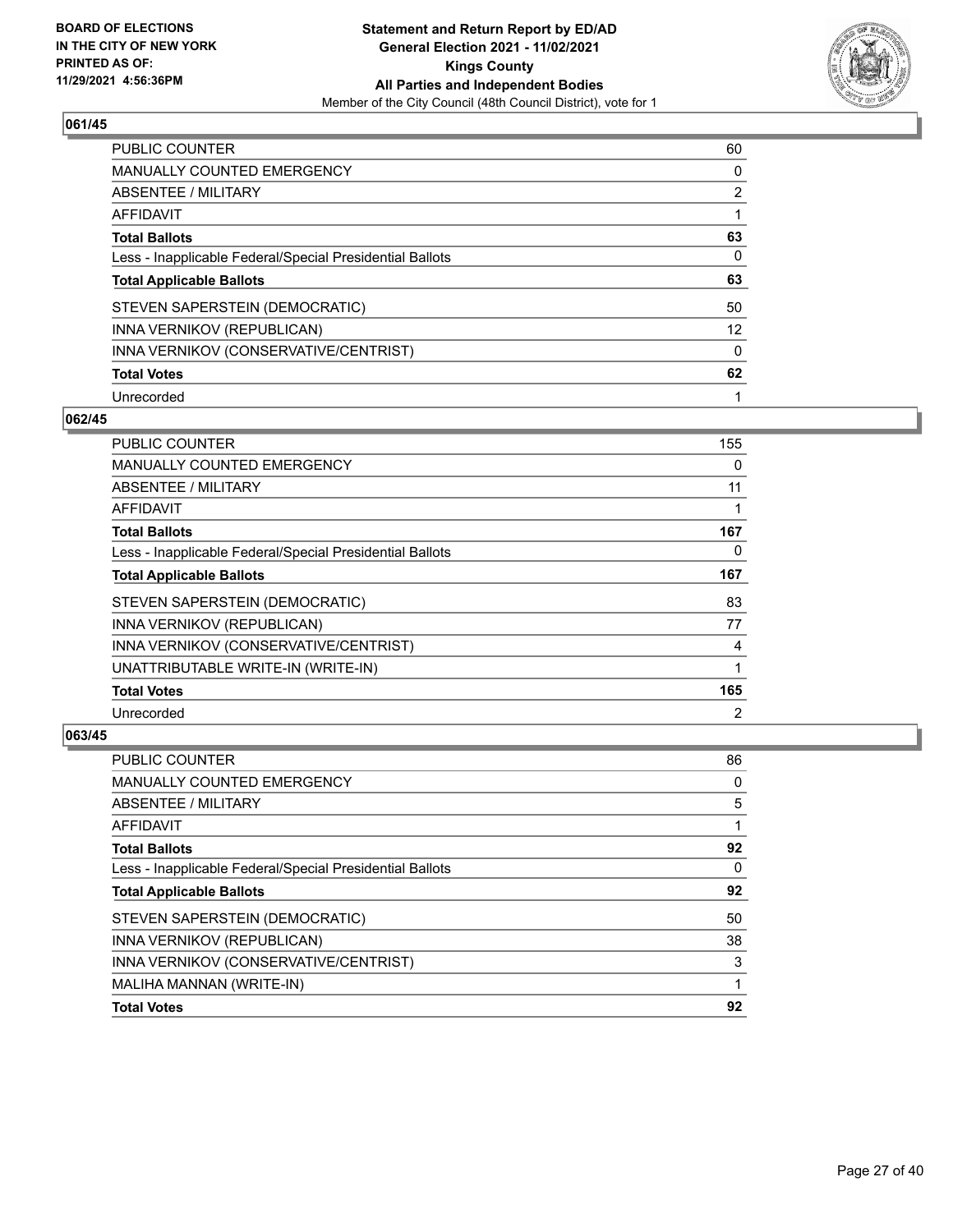

| <b>PUBLIC COUNTER</b>                                    | 169 |
|----------------------------------------------------------|-----|
| MANUALLY COUNTED EMERGENCY                               | 0   |
| ABSENTEE / MILITARY                                      | 12  |
| AFFIDAVIT                                                | 0   |
| <b>Total Ballots</b>                                     | 181 |
| Less - Inapplicable Federal/Special Presidential Ballots | 0   |
| <b>Total Applicable Ballots</b>                          | 181 |
| STEVEN SAPERSTEIN (DEMOCRATIC)                           | 36  |
| INNA VERNIKOV (REPUBLICAN)                               | 130 |
| INNA VERNIKOV (CONSERVATIVE/CENTRIST)                    | 8   |
|                                                          |     |
| <b>Total Votes</b>                                       | 174 |

#### **065/45**

| PUBLIC COUNTER                                           | 120      |
|----------------------------------------------------------|----------|
| <b>MANUALLY COUNTED EMERGENCY</b>                        | 0        |
| ABSENTEE / MILITARY                                      | 12       |
| <b>AFFIDAVIT</b>                                         | 2        |
| <b>Total Ballots</b>                                     | 134      |
| Less - Inapplicable Federal/Special Presidential Ballots | $\Omega$ |
| <b>Total Applicable Ballots</b>                          | 134      |
| STEVEN SAPERSTEIN (DEMOCRATIC)                           | 46       |
| INNA VERNIKOV (REPUBLICAN)                               | 79       |
| INNA VERNIKOV (CONSERVATIVE/CENTRIST)                    | 2        |
| <b>Total Votes</b>                                       | 127      |
| Unrecorded                                               |          |

| <b>PUBLIC COUNTER</b>                                    | 168      |
|----------------------------------------------------------|----------|
| MANUALLY COUNTED EMERGENCY                               | $\Omega$ |
| ABSENTEE / MILITARY                                      | 30       |
| AFFIDAVIT                                                | 2        |
| <b>Total Ballots</b>                                     | 200      |
| Less - Inapplicable Federal/Special Presidential Ballots | 0        |
| <b>Total Applicable Ballots</b>                          | 200      |
| STEVEN SAPERSTEIN (DEMOCRATIC)                           | 65       |
| INNA VERNIKOV (REPUBLICAN)                               | 120      |
| INNA VERNIKOV (CONSERVATIVE/CENTRIST)                    | 10       |
| MARIYA MARKH (WRITE-IN)                                  |          |
| <b>Total Votes</b>                                       | 196      |
| Unrecorded                                               | 4        |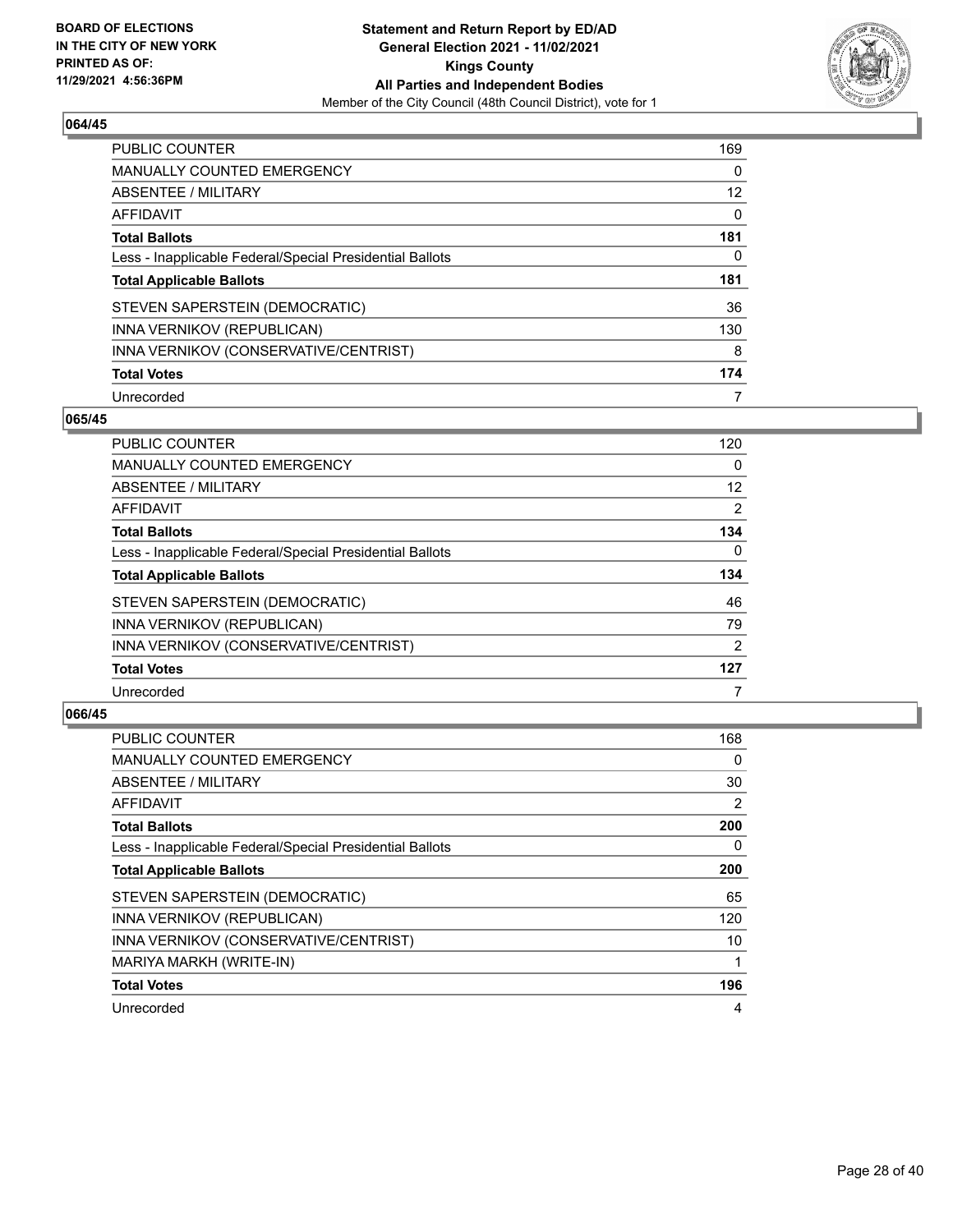

| PUBLIC COUNTER                                           | 168 |
|----------------------------------------------------------|-----|
| <b>MANUALLY COUNTED EMERGENCY</b>                        | 0   |
| ABSENTEE / MILITARY                                      | 9   |
| AFFIDAVIT                                                | 3   |
| <b>Total Ballots</b>                                     | 180 |
| Less - Inapplicable Federal/Special Presidential Ballots | 0   |
| <b>Total Applicable Ballots</b>                          | 180 |
| STEVEN SAPERSTEIN (DEMOCRATIC)                           | 54  |
| INNA VERNIKOV (REPUBLICAN)                               | 109 |
| INNA VERNIKOV (CONSERVATIVE/CENTRIST)                    | 7   |
| <b>Total Votes</b>                                       | 170 |
| Unrecorded                                               | 10  |

#### **068/45**

| <b>PUBLIC COUNTER</b>                                    | 234      |
|----------------------------------------------------------|----------|
| <b>MANUALLY COUNTED EMERGENCY</b>                        | 0        |
| ABSENTEE / MILITARY                                      | 13       |
| <b>AFFIDAVIT</b>                                         |          |
| <b>Total Ballots</b>                                     | 248      |
| Less - Inapplicable Federal/Special Presidential Ballots | $\Omega$ |
| <b>Total Applicable Ballots</b>                          | 248      |
| STEVEN SAPERSTEIN (DEMOCRATIC)                           | 94       |
| INNA VERNIKOV (REPUBLICAN)                               | 140      |
| INNA VERNIKOV (CONSERVATIVE/CENTRIST)                    | 11       |
| <b>Total Votes</b>                                       | 245      |
| Unrecorded                                               | 3        |

| <b>PUBLIC COUNTER</b>                                    | 252 |
|----------------------------------------------------------|-----|
| MANUALLY COUNTED EMERGENCY                               | 0   |
| ABSENTEE / MILITARY                                      | 18  |
| AFFIDAVIT                                                |     |
| <b>Total Ballots</b>                                     | 271 |
| Less - Inapplicable Federal/Special Presidential Ballots | 0   |
| <b>Total Applicable Ballots</b>                          | 271 |
| STEVEN SAPERSTEIN (DEMOCRATIC)                           | 90  |
| INNA VERNIKOV (REPUBLICAN)                               | 165 |
| INNA VERNIKOV (CONSERVATIVE/CENTRIST)                    | 8   |
| NAOMI LEHNER (WRITE-IN)                                  |     |
| <b>Total Votes</b>                                       | 264 |
| Unrecorded                                               |     |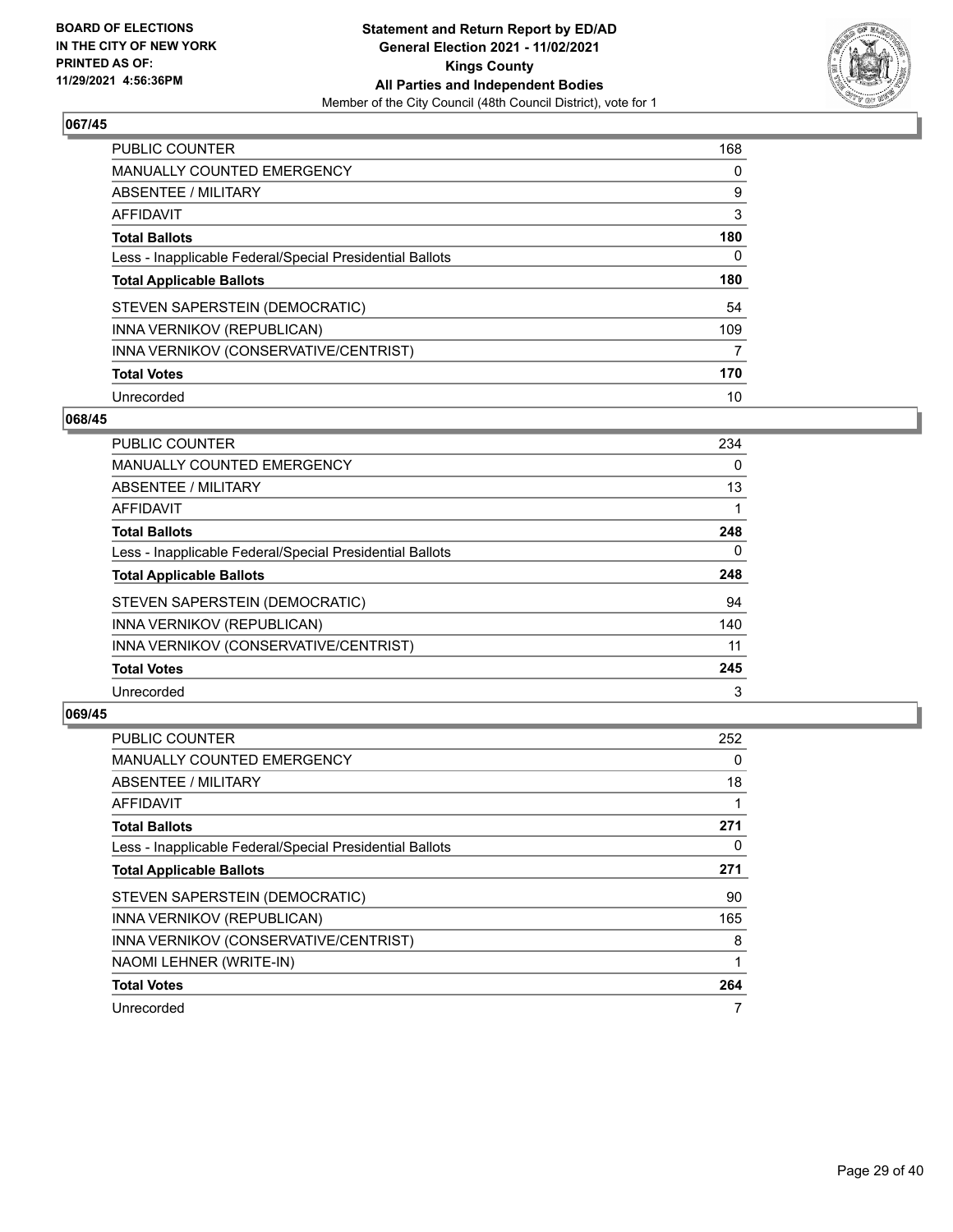

| <b>PUBLIC COUNTER</b>                                    | 282 |
|----------------------------------------------------------|-----|
| MANUALLY COUNTED EMERGENCY                               | 0   |
| ABSENTEE / MILITARY                                      | 3   |
| AFFIDAVIT                                                | 2   |
| <b>Total Ballots</b>                                     | 287 |
| Less - Inapplicable Federal/Special Presidential Ballots | 0   |
|                                                          |     |
| <b>Total Applicable Ballots</b>                          | 287 |
| STEVEN SAPERSTEIN (DEMOCRATIC)                           | 89  |
| INNA VERNIKOV (REPUBLICAN)                               | 188 |
| INNA VERNIKOV (CONSERVATIVE/CENTRIST)                    | 6   |
| <b>Total Votes</b>                                       | 283 |

#### **071/45**

| PUBLIC COUNTER                                           | 156      |
|----------------------------------------------------------|----------|
| <b>MANUALLY COUNTED EMERGENCY</b>                        | $\Omega$ |
| ABSENTEE / MILITARY                                      | 15       |
| AFFIDAVIT                                                | 0        |
| <b>Total Ballots</b>                                     | 171      |
| Less - Inapplicable Federal/Special Presidential Ballots | $\Omega$ |
| <b>Total Applicable Ballots</b>                          | 171      |
| STEVEN SAPERSTEIN (DEMOCRATIC)                           | 58       |
| INNA VERNIKOV (REPUBLICAN)                               | 101      |
| INNA VERNIKOV (CONSERVATIVE/CENTRIST)                    | 5        |
| UNATTRIBUTABLE WRITE-IN (WRITE-IN)                       | 1        |
| <b>Total Votes</b>                                       | 165      |
| Unrecorded                                               | 6        |

| PUBLIC COUNTER                                           | 147 |
|----------------------------------------------------------|-----|
| <b>MANUALLY COUNTED EMERGENCY</b>                        | 0   |
| ABSENTEE / MILITARY                                      | 25  |
| AFFIDAVIT                                                | 0   |
| <b>Total Ballots</b>                                     | 172 |
| Less - Inapplicable Federal/Special Presidential Ballots | 0   |
|                                                          |     |
| <b>Total Applicable Ballots</b>                          | 172 |
| STEVEN SAPERSTEIN (DEMOCRATIC)                           | 63  |
| INNA VERNIKOV (REPUBLICAN)                               | 107 |
| INNA VERNIKOV (CONSERVATIVE/CENTRIST)                    | 0   |
| <b>Total Votes</b>                                       | 170 |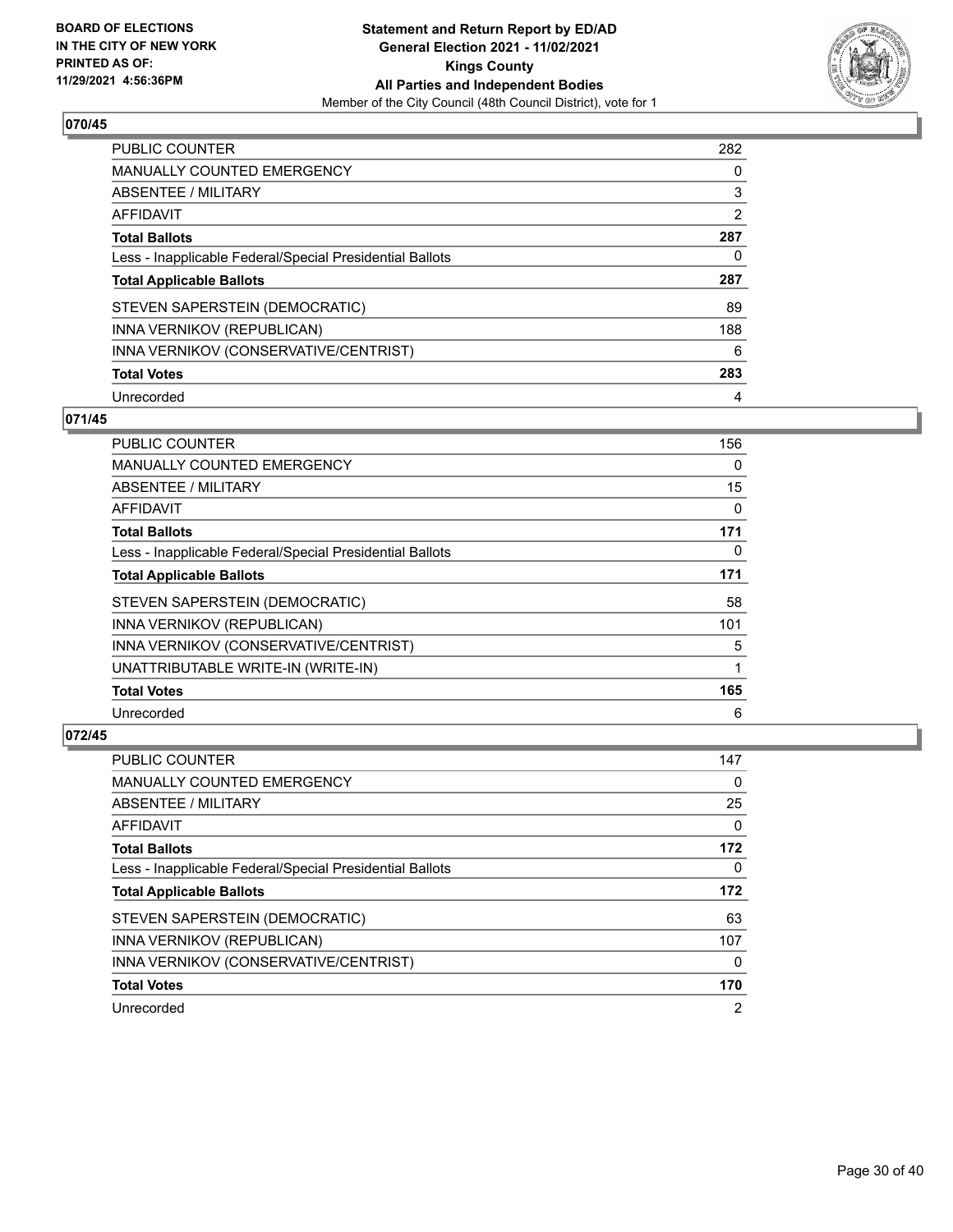

| PUBLIC COUNTER                                           | 173 |
|----------------------------------------------------------|-----|
| MANUALLY COUNTED EMERGENCY                               | 0   |
| ABSENTEE / MILITARY                                      | 4   |
| AFFIDAVIT                                                | 5   |
| <b>Total Ballots</b>                                     | 182 |
| Less - Inapplicable Federal/Special Presidential Ballots | 0   |
| <b>Total Applicable Ballots</b>                          | 182 |
| STEVEN SAPERSTEIN (DEMOCRATIC)                           | 67  |
| INNA VERNIKOV (REPUBLICAN)                               | 101 |
| INNA VERNIKOV (CONSERVATIVE/CENTRIST)                    | 4   |
| <b>Total Votes</b>                                       | 172 |
| Unrecorded                                               | 10  |

#### **074/45**

| PUBLIC COUNTER                                           | 306            |
|----------------------------------------------------------|----------------|
| <b>MANUALLY COUNTED EMERGENCY</b>                        | 0              |
| ABSENTEE / MILITARY                                      | 15             |
| <b>AFFIDAVIT</b>                                         | $\overline{2}$ |
| <b>Total Ballots</b>                                     | 323            |
| Less - Inapplicable Federal/Special Presidential Ballots | $\Omega$       |
| <b>Total Applicable Ballots</b>                          | 323            |
| STEVEN SAPERSTEIN (DEMOCRATIC)                           | 41             |
| INNA VERNIKOV (REPUBLICAN)                               | 275            |
| INNA VERNIKOV (CONSERVATIVE/CENTRIST)                    | 4              |
| <b>Total Votes</b>                                       | 320            |
| Unrecorded                                               | 3              |

| <b>PUBLIC COUNTER</b>                                    | 295 |
|----------------------------------------------------------|-----|
| <b>MANUALLY COUNTED EMERGENCY</b>                        | 0   |
| ABSENTEE / MILITARY                                      | 10  |
| AFFIDAVIT                                                | 2   |
| <b>Total Ballots</b>                                     | 307 |
| Less - Inapplicable Federal/Special Presidential Ballots | 0   |
| <b>Total Applicable Ballots</b>                          | 307 |
| STEVEN SAPERSTEIN (DEMOCRATIC)                           | 82  |
| INNA VERNIKOV (REPUBLICAN)                               | 211 |
| INNA VERNIKOV (CONSERVATIVE/CENTRIST)                    | 9   |
| <b>Total Votes</b>                                       | 302 |
| Unrecorded                                               | 5   |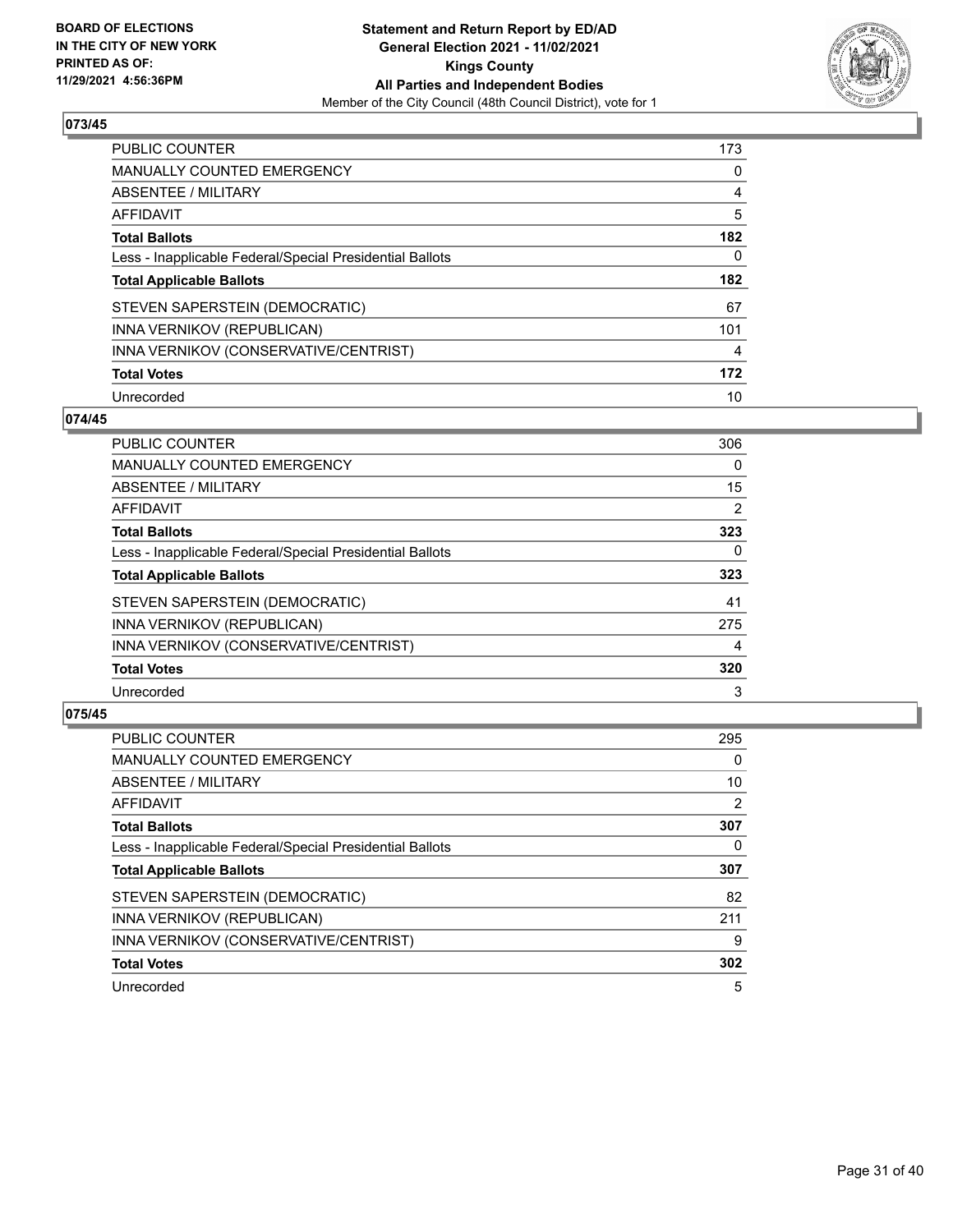

| PUBLIC COUNTER                                           | 176 |
|----------------------------------------------------------|-----|
| <b>MANUALLY COUNTED EMERGENCY</b>                        | 0   |
| ABSENTEE / MILITARY                                      | 3   |
| AFFIDAVIT                                                | 2   |
| <b>Total Ballots</b>                                     | 181 |
| Less - Inapplicable Federal/Special Presidential Ballots | 0   |
| <b>Total Applicable Ballots</b>                          | 181 |
| STEVEN SAPERSTEIN (DEMOCRATIC)                           | 37  |
| INNA VERNIKOV (REPUBLICAN)                               | 125 |
| INNA VERNIKOV (CONSERVATIVE/CENTRIST)                    | 11  |
| <b>Total Votes</b>                                       | 173 |
| Unrecorded                                               | 8   |

#### **077/45**

| <b>PUBLIC COUNTER</b>                                    | 165 |
|----------------------------------------------------------|-----|
| MANUALLY COUNTED EMERGENCY                               | 0   |
| ABSENTEE / MILITARY                                      | 2   |
| <b>AFFIDAVIT</b>                                         | 0   |
| <b>Total Ballots</b>                                     | 167 |
| Less - Inapplicable Federal/Special Presidential Ballots | 0   |
| <b>Total Applicable Ballots</b>                          | 167 |
| STEVEN SAPERSTEIN (DEMOCRATIC)                           | 57  |
| INNA VERNIKOV (REPUBLICAN)                               | 104 |
| INNA VERNIKOV (CONSERVATIVE/CENTRIST)                    | 3   |
| <b>Total Votes</b>                                       | 164 |
| Unrecorded                                               | 3   |

# **078/45**

| <b>PUBLIC COUNTER</b>                                    | 187 |
|----------------------------------------------------------|-----|
| <b>MANUALLY COUNTED EMERGENCY</b>                        | 0   |
| ABSENTEE / MILITARY                                      | 12  |
| AFFIDAVIT                                                | 1   |
| <b>Total Ballots</b>                                     | 200 |
| Less - Inapplicable Federal/Special Presidential Ballots | 0   |
| <b>Total Applicable Ballots</b>                          | 200 |
| STEVEN SAPERSTEIN (DEMOCRATIC)                           | 71  |
| INNA VERNIKOV (REPUBLICAN)                               | 106 |
| INNA VERNIKOV (CONSERVATIVE/CENTRIST)                    | 13  |
| <b>Total Votes</b>                                       | 190 |
| Unrecorded                                               | 10  |
| 079/45 COMBINED into: 072/45                             |     |

# **080/45 COMBINED into: 067/45**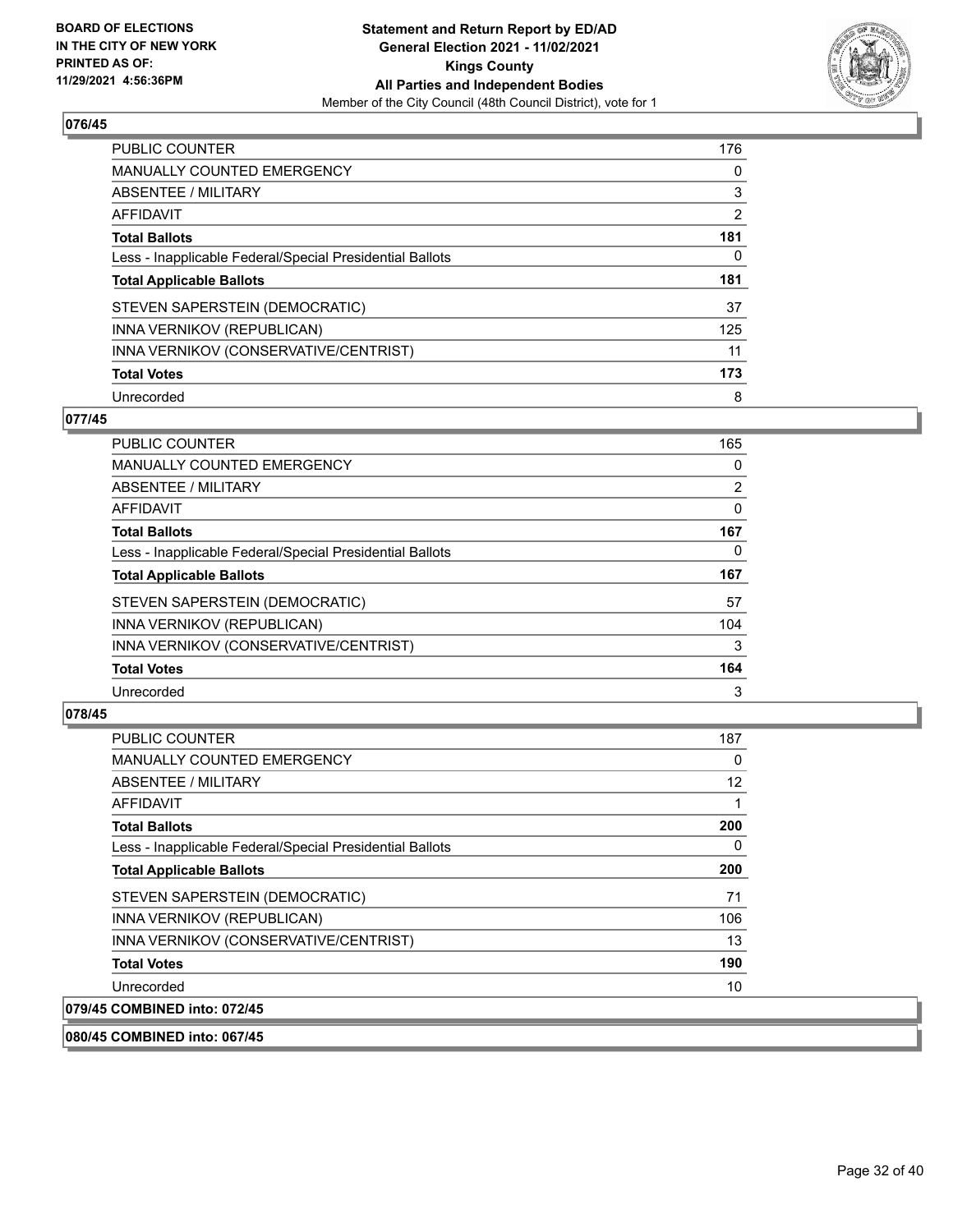

| PUBLIC COUNTER                                           | 233      |
|----------------------------------------------------------|----------|
| <b>MANUALLY COUNTED EMERGENCY</b>                        | $\Omega$ |
| ABSENTEE / MILITARY                                      |          |
| AFFIDAVIT                                                | 0        |
| <b>Total Ballots</b>                                     | 240      |
| Less - Inapplicable Federal/Special Presidential Ballots | 0        |
| <b>Total Applicable Ballots</b>                          | 240      |
| STEVEN SAPERSTEIN (DEMOCRATIC)                           | 58       |
| INNA VERNIKOV (REPUBLICAN)                               | 165      |
| INNA VERNIKOV (CONSERVATIVE/CENTRIST)                    | 10       |
| <b>Total Votes</b>                                       | 233      |
| Unrecorded                                               |          |

## **018/46**

| <b>PUBLIC COUNTER</b>                                    | 196      |
|----------------------------------------------------------|----------|
| <b>MANUALLY COUNTED EMERGENCY</b>                        | 0        |
| ABSENTEE / MILITARY                                      | 9        |
| <b>AFFIDAVIT</b>                                         | $\Omega$ |
| <b>Total Ballots</b>                                     | 205      |
| Less - Inapplicable Federal/Special Presidential Ballots | $\Omega$ |
| <b>Total Applicable Ballots</b>                          | 205      |
| STEVEN SAPERSTEIN (DEMOCRATIC)                           | 40       |
| INNA VERNIKOV (REPUBLICAN)                               | 153      |
| INNA VERNIKOV (CONSERVATIVE/CENTRIST)                    | 6        |
| <b>Total Votes</b>                                       | 199      |
| Unrecorded                                               | 6        |

| PUBLIC COUNTER                                           | 320 |
|----------------------------------------------------------|-----|
| <b>MANUALLY COUNTED EMERGENCY</b>                        | 0   |
| ABSENTEE / MILITARY                                      |     |
| AFFIDAVIT                                                | 9   |
| <b>Total Ballots</b>                                     | 336 |
| Less - Inapplicable Federal/Special Presidential Ballots | 0   |
| <b>Total Applicable Ballots</b>                          | 336 |
| STEVEN SAPERSTEIN (DEMOCRATIC)                           | 99  |
| INNA VERNIKOV (REPUBLICAN)                               | 219 |
| INNA VERNIKOV (CONSERVATIVE/CENTRIST)                    | 7   |
| <b>Total Votes</b>                                       | 325 |
| Unrecorded                                               | 11  |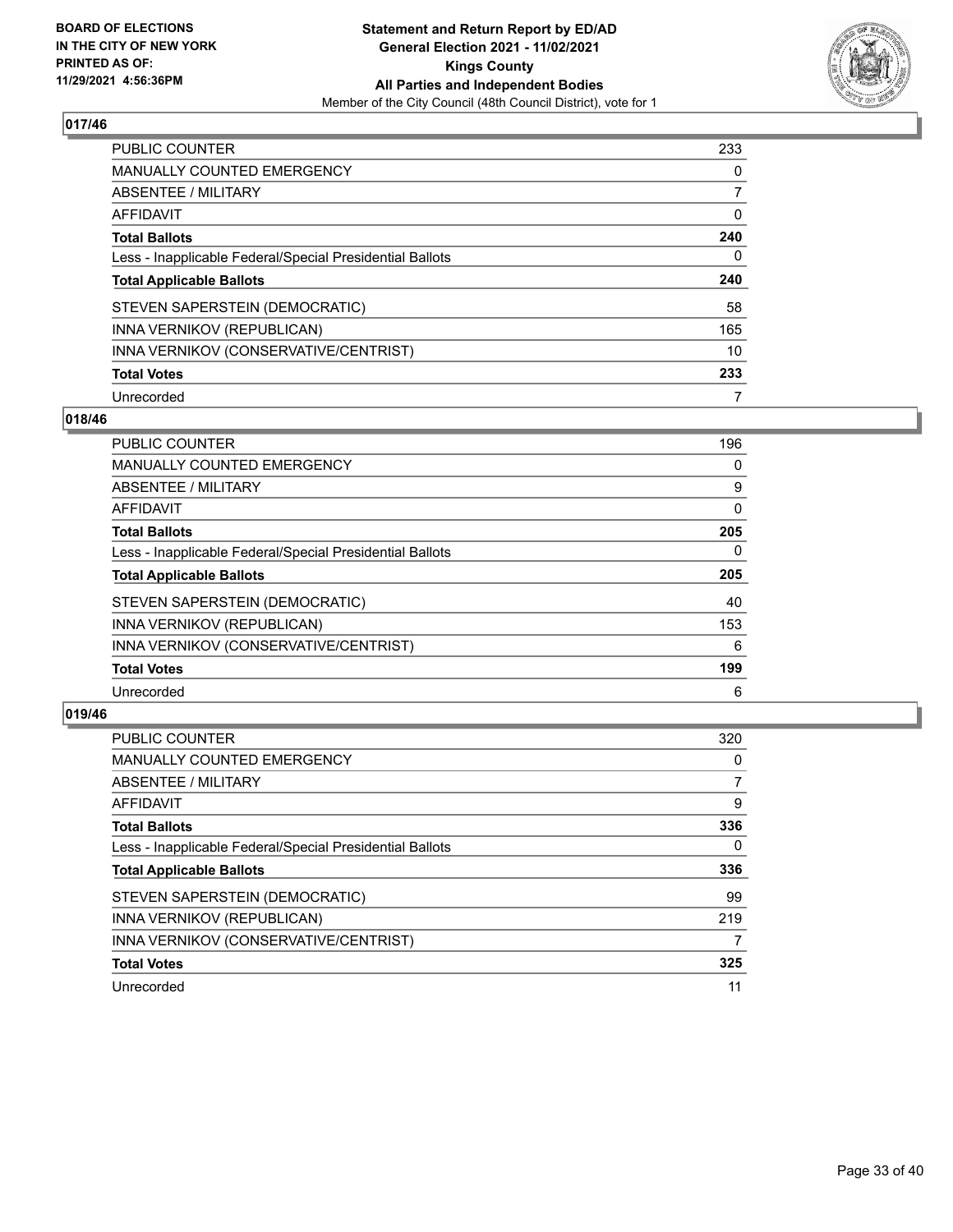

| <b>PUBLIC COUNTER</b>                                    | 152 |
|----------------------------------------------------------|-----|
| <b>MANUALLY COUNTED EMERGENCY</b>                        | 0   |
| ABSENTEE / MILITARY                                      | 23  |
| AFFIDAVIT                                                |     |
| <b>Total Ballots</b>                                     | 176 |
| Less - Inapplicable Federal/Special Presidential Ballots | 0   |
| <b>Total Applicable Ballots</b>                          | 176 |
|                                                          |     |
| STEVEN SAPERSTEIN (DEMOCRATIC)                           | 74  |
| INNA VERNIKOV (REPUBLICAN)                               | 84  |
| INNA VERNIKOV (CONSERVATIVE/CENTRIST)                    | 8   |
| <b>Total Votes</b>                                       | 166 |

#### **021/46**

| <b>PUBLIC COUNTER</b>                                    | 296      |
|----------------------------------------------------------|----------|
| <b>MANUALLY COUNTED EMERGENCY</b>                        | 0        |
| ABSENTEE / MILITARY                                      | 9        |
| <b>AFFIDAVIT</b>                                         | $\Omega$ |
| <b>Total Ballots</b>                                     | 305      |
| Less - Inapplicable Federal/Special Presidential Ballots | $\Omega$ |
| <b>Total Applicable Ballots</b>                          | 305      |
| STEVEN SAPERSTEIN (DEMOCRATIC)                           | 74       |
| INNA VERNIKOV (REPUBLICAN)                               | 204      |
| INNA VERNIKOV (CONSERVATIVE/CENTRIST)                    | 5        |
| <b>Total Votes</b>                                       | 283      |
| Unrecorded                                               | 22       |

| <b>PUBLIC COUNTER</b>                                    | 280 |
|----------------------------------------------------------|-----|
| <b>MANUALLY COUNTED EMERGENCY</b>                        | 0   |
| ABSENTEE / MILITARY                                      | 4   |
| AFFIDAVIT                                                | 2   |
| <b>Total Ballots</b>                                     | 286 |
| Less - Inapplicable Federal/Special Presidential Ballots | 0   |
| <b>Total Applicable Ballots</b>                          | 286 |
| STEVEN SAPERSTEIN (DEMOCRATIC)                           | 73  |
| INNA VERNIKOV (REPUBLICAN)                               | 200 |
| INNA VERNIKOV (CONSERVATIVE/CENTRIST)                    | 5   |
| <b>Total Votes</b>                                       | 278 |
| Unrecorded                                               | 8   |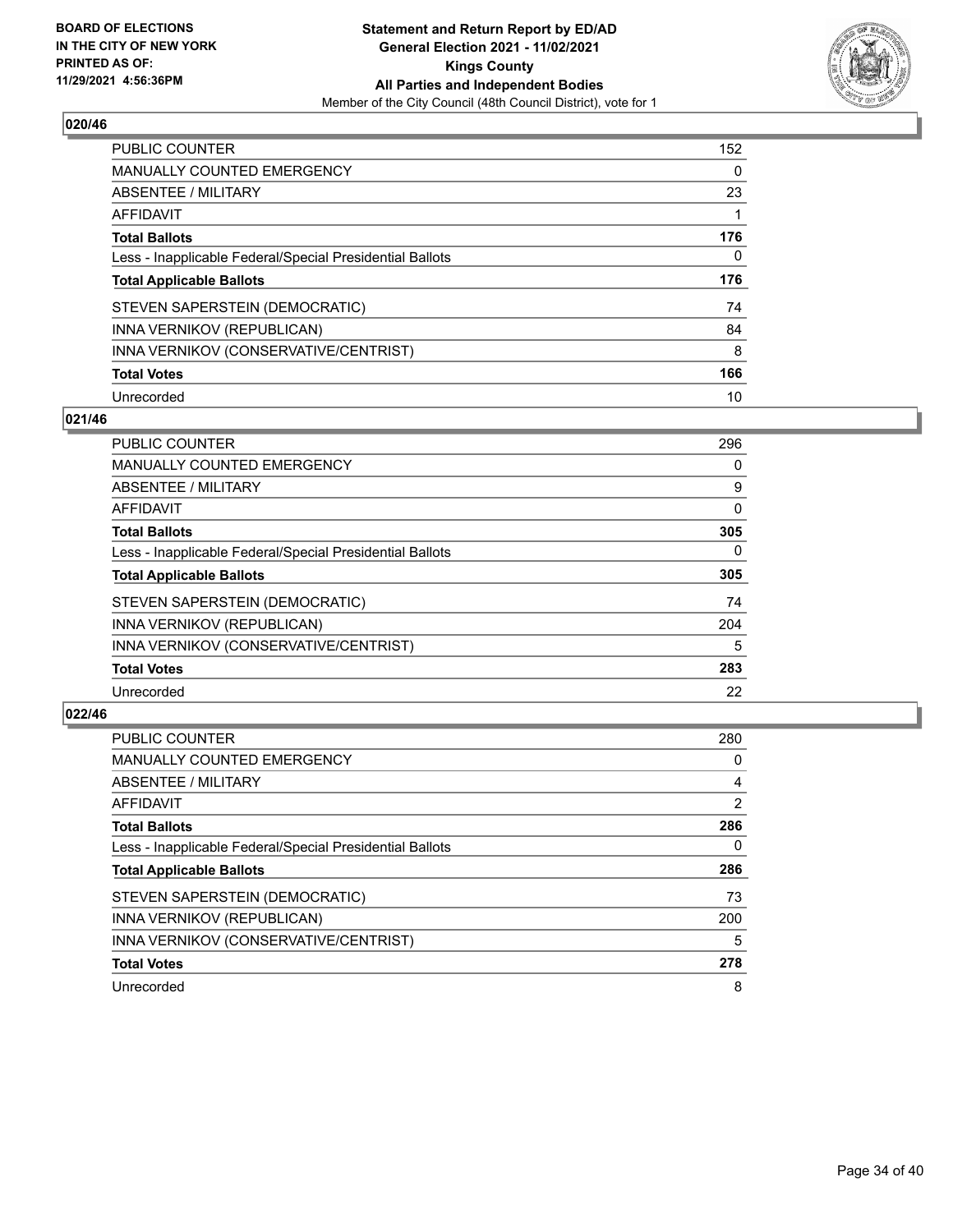

| <b>PUBLIC COUNTER</b>                                    | 266 |
|----------------------------------------------------------|-----|
| MANUALLY COUNTED EMERGENCY                               | 0   |
| ABSENTEE / MILITARY                                      | 5   |
| AFFIDAVIT                                                | 0   |
| <b>Total Ballots</b>                                     | 271 |
| Less - Inapplicable Federal/Special Presidential Ballots | 0   |
| <b>Total Applicable Ballots</b>                          | 271 |
| STEVEN SAPERSTEIN (DEMOCRATIC)                           | 97  |
| INNA VERNIKOV (REPUBLICAN)                               | 153 |
| INNA VERNIKOV (CONSERVATIVE/CENTRIST)                    | 8   |
| <b>Total Votes</b>                                       | 258 |
| Unrecorded                                               | 13  |

#### **024/46**

| PUBLIC COUNTER                                           | 307            |
|----------------------------------------------------------|----------------|
| MANUALLY COUNTED EMERGENCY                               | 0              |
| ABSENTEE / MILITARY                                      | 9              |
| AFFIDAVIT                                                | $\overline{2}$ |
| <b>Total Ballots</b>                                     | 318            |
| Less - Inapplicable Federal/Special Presidential Ballots | $\Omega$       |
| <b>Total Applicable Ballots</b>                          | 318            |
| STEVEN SAPERSTEIN (DEMOCRATIC)                           | 84             |
| INNA VERNIKOV (REPUBLICAN)                               | 213            |
| INNA VERNIKOV (CONSERVATIVE/CENTRIST)                    | 7              |
| <b>Total Votes</b>                                       | 304            |
| Unrecorded                                               | 14             |

| PUBLIC COUNTER                                           | 305      |
|----------------------------------------------------------|----------|
| <b>MANUALLY COUNTED EMERGENCY</b>                        | 0        |
| ABSENTEE / MILITARY                                      | 5        |
| <b>AFFIDAVIT</b>                                         |          |
| <b>Total Ballots</b>                                     | 311      |
| Less - Inapplicable Federal/Special Presidential Ballots | $\Omega$ |
| <b>Total Applicable Ballots</b>                          | 311      |
| STEVEN SAPERSTEIN (DEMOCRATIC)                           | 96       |
| INNA VERNIKOV (REPUBLICAN)                               | 193      |
| INNA VERNIKOV (CONSERVATIVE/CENTRIST)                    | 7        |
| <b>Total Votes</b>                                       | 296      |
| Unrecorded                                               | 15       |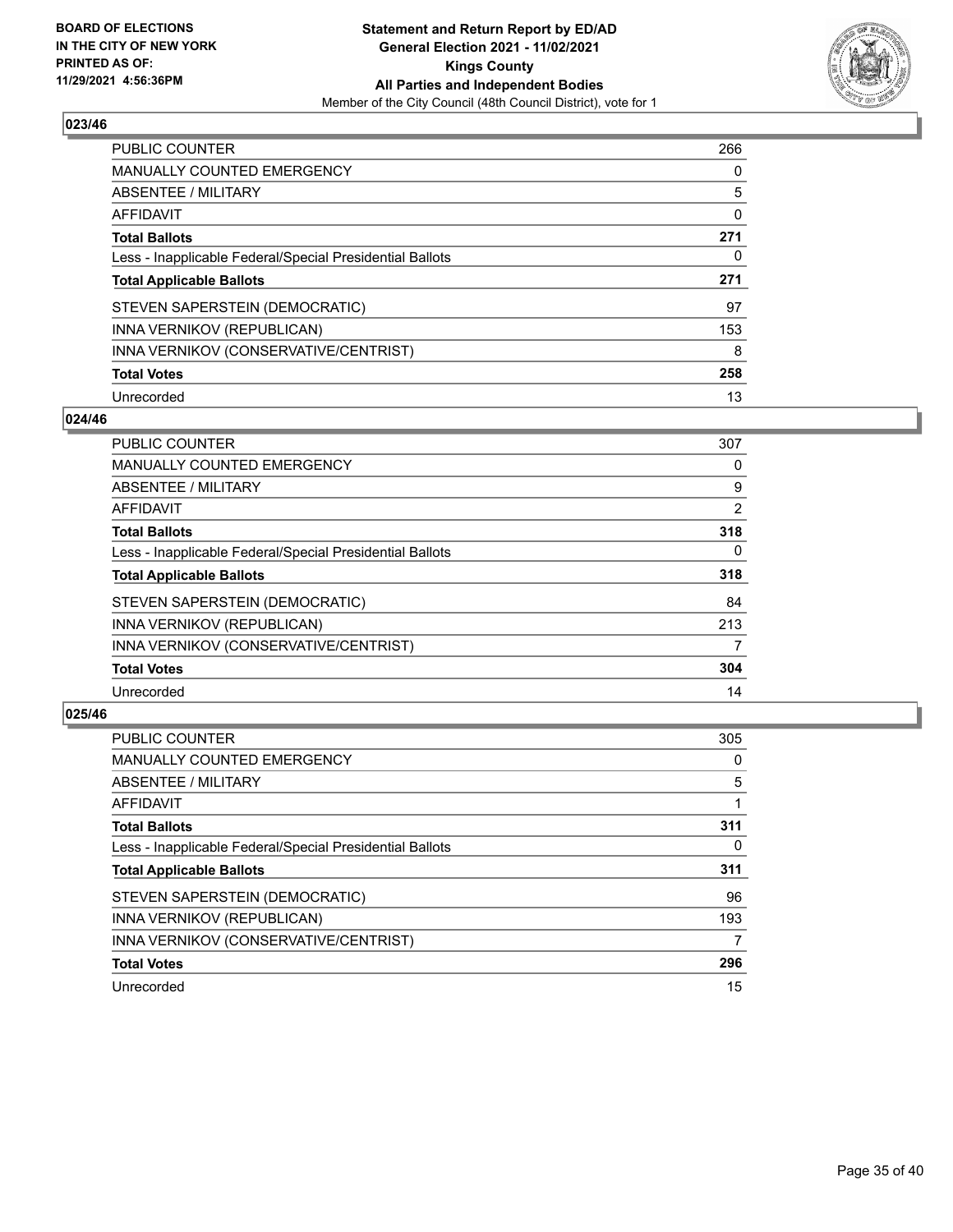

| <b>PUBLIC COUNTER</b>                                    | 152 |
|----------------------------------------------------------|-----|
| <b>MANUALLY COUNTED EMERGENCY</b>                        | 0   |
| ABSENTEE / MILITARY                                      | 24  |
| AFFIDAVIT                                                | 2   |
| <b>Total Ballots</b>                                     | 178 |
| Less - Inapplicable Federal/Special Presidential Ballots | 0   |
| <b>Total Applicable Ballots</b>                          | 178 |
|                                                          |     |
| STEVEN SAPERSTEIN (DEMOCRATIC)                           | 69  |
| INNA VERNIKOV (REPUBLICAN)                               | 99  |
| INNA VERNIKOV (CONSERVATIVE/CENTRIST)                    | 7   |
| <b>Total Votes</b>                                       | 175 |

#### **044/46**

| PUBLIC COUNTER                                           | 132      |
|----------------------------------------------------------|----------|
| MANUALLY COUNTED EMERGENCY                               | $\Omega$ |
| ABSENTEE / MILITARY                                      | 26       |
| AFFIDAVIT                                                | 2        |
| <b>Total Ballots</b>                                     | 160      |
| Less - Inapplicable Federal/Special Presidential Ballots | $\Omega$ |
| <b>Total Applicable Ballots</b>                          | 160      |
| STEVEN SAPERSTEIN (DEMOCRATIC)                           | 51       |
| INNA VERNIKOV (REPUBLICAN)                               | 101      |
| INNA VERNIKOV (CONSERVATIVE/CENTRIST)                    | 4        |
| EDDIE MARK (WRITE-IN)                                    | 1        |
| <b>Total Votes</b>                                       | 157      |
| Unrecorded                                               | 3        |

| <b>PUBLIC COUNTER</b>                                    | 154 |
|----------------------------------------------------------|-----|
| MANUALLY COUNTED EMERGENCY                               | 0   |
| ABSENTEE / MILITARY                                      | 9   |
| AFFIDAVIT                                                |     |
| <b>Total Ballots</b>                                     | 164 |
| Less - Inapplicable Federal/Special Presidential Ballots | 0   |
| <b>Total Applicable Ballots</b>                          | 164 |
| STEVEN SAPERSTEIN (DEMOCRATIC)                           | 60  |
| INNA VERNIKOV (REPUBLICAN)                               | 89  |
| INNA VERNIKOV (CONSERVATIVE/CENTRIST)                    | 5   |
| UNATTRIBUTABLE WRITE-IN (WRITE-IN)                       | 3   |
| <b>Total Votes</b>                                       | 157 |
| Unrecorded                                               | 7   |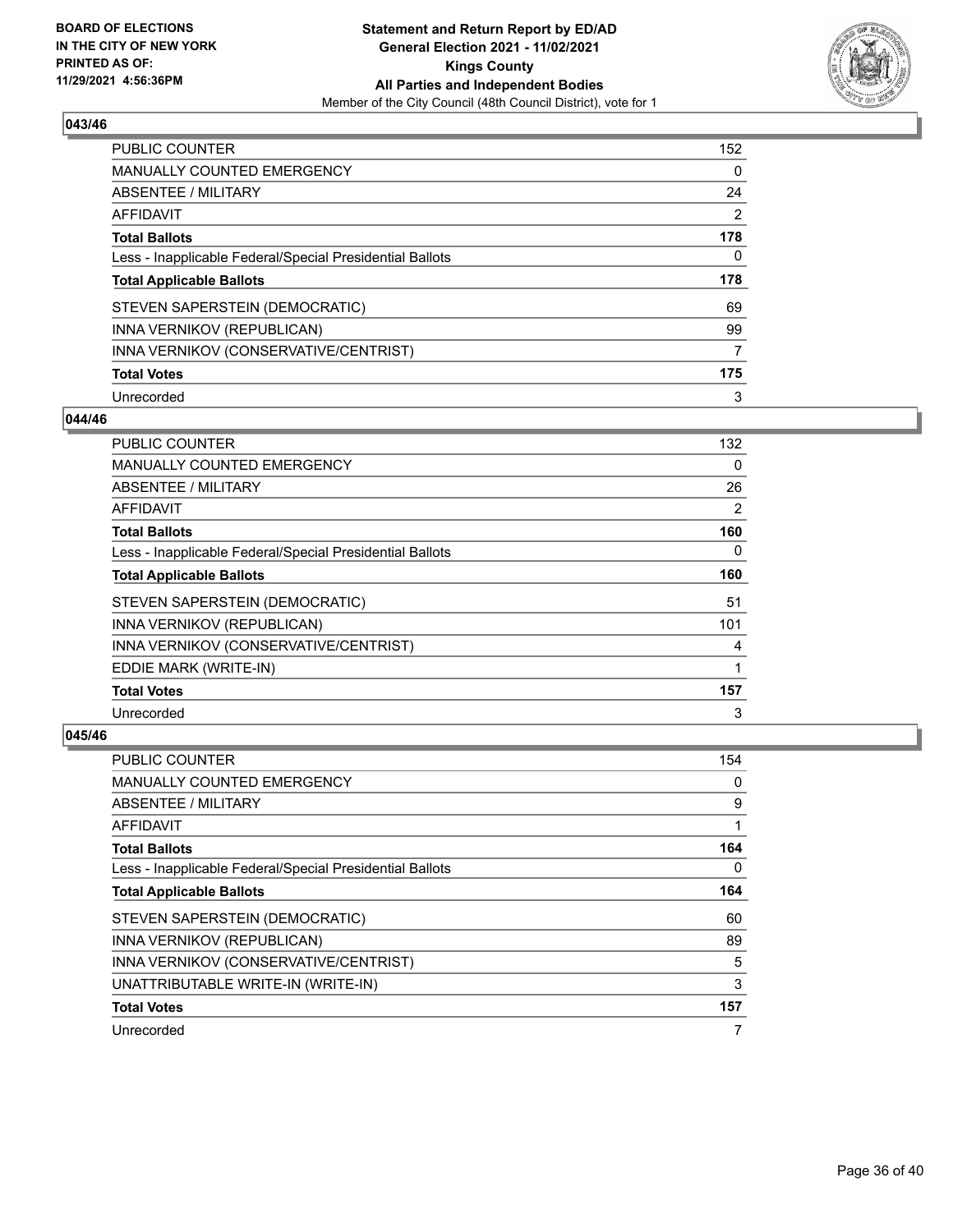

| <b>PUBLIC COUNTER</b>                                    | 181 |
|----------------------------------------------------------|-----|
| <b>MANUALLY COUNTED EMERGENCY</b>                        | 0   |
| ABSENTEE / MILITARY                                      | 17  |
| <b>AFFIDAVIT</b>                                         | 3   |
| <b>Total Ballots</b>                                     | 201 |
| Less - Inapplicable Federal/Special Presidential Ballots | 0   |
| <b>Total Applicable Ballots</b>                          | 201 |
| STEVEN SAPERSTEIN (DEMOCRATIC)                           | 66  |
| INNA VERNIKOV (REPUBLICAN)                               | 118 |
| INNA VERNIKOV (CONSERVATIVE/CENTRIST)                    | 5   |
| UNATTRIBUTABLE WRITE-IN (WRITE-IN)                       | 1   |
| <b>Total Votes</b>                                       | 190 |
| Unrecorded                                               | 11  |

## **073/46**

| <b>PUBLIC COUNTER</b>                                    | 123 |
|----------------------------------------------------------|-----|
| MANUALLY COUNTED EMERGENCY                               | 0   |
| ABSENTEE / MILITARY                                      | 6   |
| AFFIDAVIT                                                | 3   |
| <b>Total Ballots</b>                                     | 132 |
| Less - Inapplicable Federal/Special Presidential Ballots | 0   |
| <b>Total Applicable Ballots</b>                          | 132 |
| STEVEN SAPERSTEIN (DEMOCRATIC)                           | 57  |
| INNA VERNIKOV (REPUBLICAN)                               | 63  |
| INNA VERNIKOV (CONSERVATIVE/CENTRIST)                    | 6   |
| UNATTRIBUTABLE WRITE-IN (WRITE-IN)                       |     |
| <b>Total Votes</b>                                       | 127 |
| Unrecorded                                               | 5   |

| <b>PUBLIC COUNTER</b>                                    | 107 |
|----------------------------------------------------------|-----|
| <b>MANUALLY COUNTED EMERGENCY</b>                        | 0   |
| ABSENTEE / MILITARY                                      | 20  |
| AFFIDAVIT                                                |     |
| <b>Total Ballots</b>                                     | 128 |
| Less - Inapplicable Federal/Special Presidential Ballots | 0   |
| <b>Total Applicable Ballots</b>                          | 128 |
| STEVEN SAPERSTEIN (DEMOCRATIC)                           | 52  |
| INNA VERNIKOV (REPUBLICAN)                               | 64  |
| INNA VERNIKOV (CONSERVATIVE/CENTRIST)                    | 4   |
| <b>Total Votes</b>                                       | 120 |
|                                                          |     |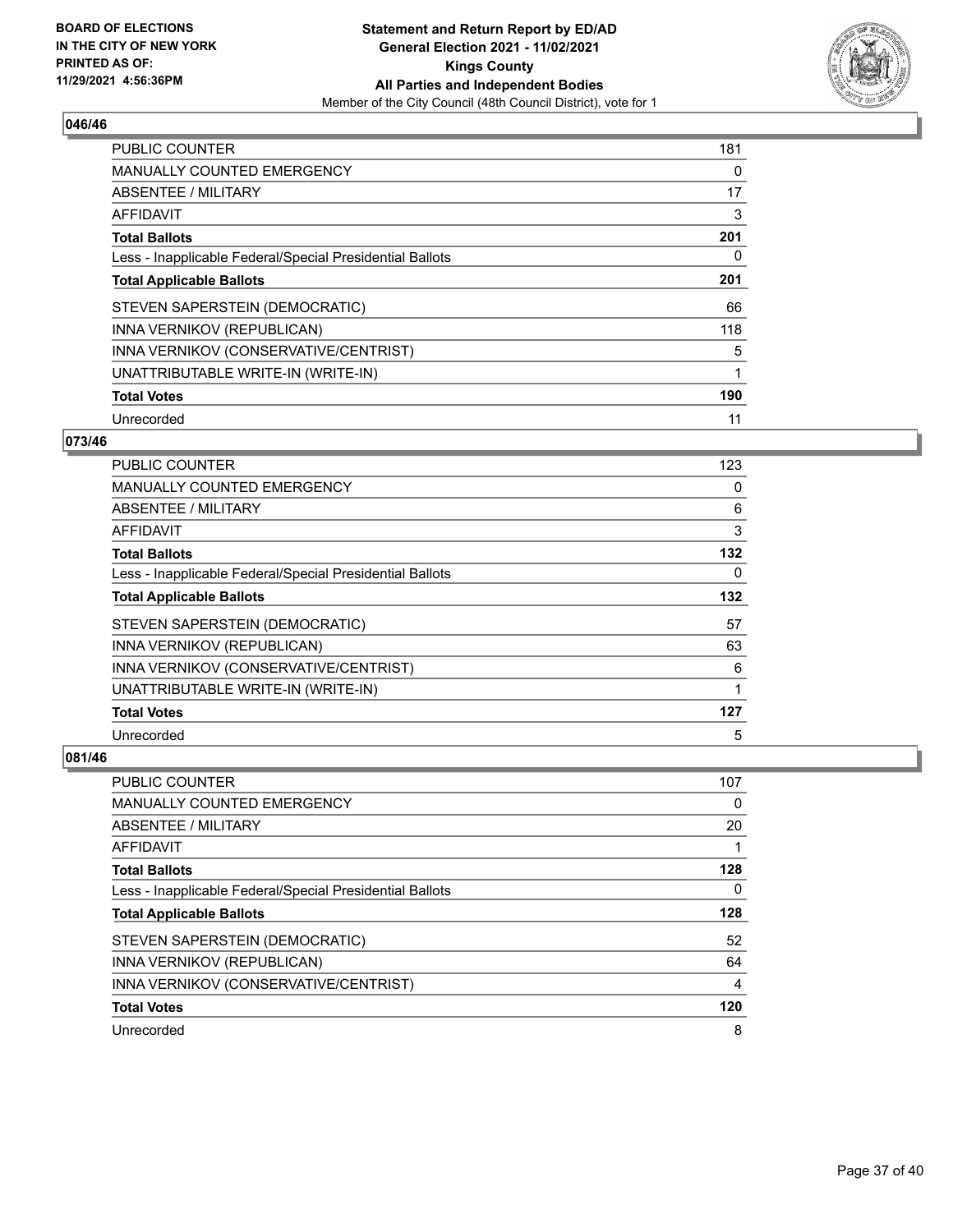

| <b>PUBLIC COUNTER</b>                                    | 52             |
|----------------------------------------------------------|----------------|
| <b>MANUALLY COUNTED EMERGENCY</b>                        | 0              |
| ABSENTEE / MILITARY                                      | $\overline{4}$ |
| <b>AFFIDAVIT</b>                                         | 0              |
| <b>Total Ballots</b>                                     | 56             |
| Less - Inapplicable Federal/Special Presidential Ballots | 0              |
| <b>Total Applicable Ballots</b>                          | 56             |
| STEVEN SAPERSTEIN (DEMOCRATIC)                           | 22             |
| INNA VERNIKOV (REPUBLICAN)                               | 29             |
| INNA VERNIKOV (CONSERVATIVE/CENTRIST)                    | 1              |
| UNATTRIBUTABLE WRITE-IN (WRITE-IN)                       | 1              |
| <b>Total Votes</b>                                       | 53             |
| Unrecorded                                               | 3              |
|                                                          |                |

## **053/48 COMBINED into: 049/48**

| <b>PUBLIC COUNTER</b>                                    | 274 |
|----------------------------------------------------------|-----|
| <b>MANUALLY COUNTED EMERGENCY</b>                        | 0   |
| ABSENTEE / MILITARY                                      | 18  |
| <b>AFFIDAVIT</b>                                         | 3   |
| <b>Total Ballots</b>                                     | 295 |
| Less - Inapplicable Federal/Special Presidential Ballots | 0   |
| <b>Total Applicable Ballots</b>                          | 295 |
| STEVEN SAPERSTEIN (DEMOCRATIC)                           | 122 |
| INNA VERNIKOV (REPUBLICAN)                               | 154 |
| INNA VERNIKOV (CONSERVATIVE/CENTRIST)                    | 12  |
| DAVID SANDLER (WRITE-IN)                                 | 1   |
| <b>Total Votes</b>                                       | 289 |
| Unrecorded                                               | 6   |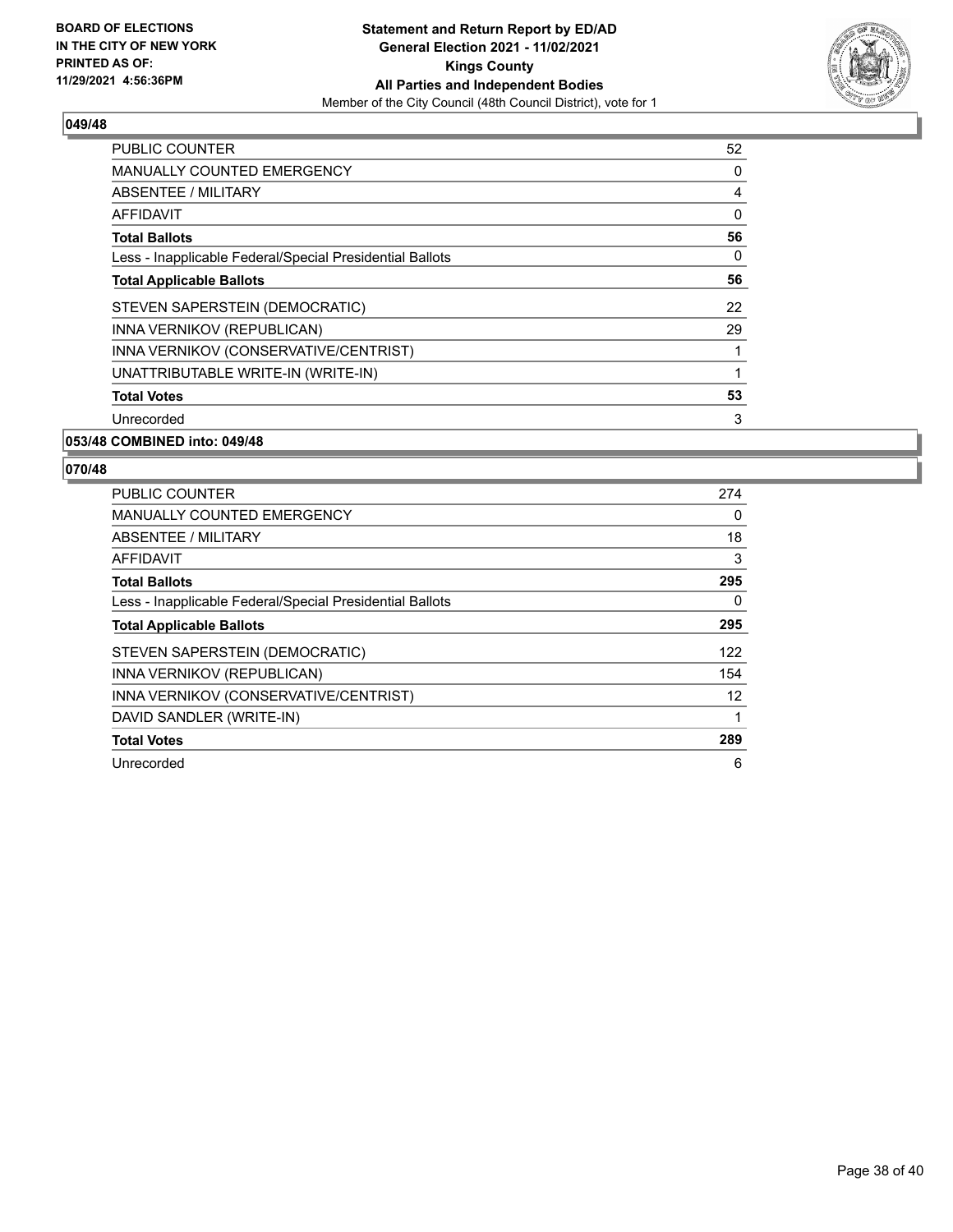

| PUBLIC COUNTER                                           | 5        |
|----------------------------------------------------------|----------|
| <b>MANUALLY COUNTED EMERGENCY</b>                        | 0        |
| ABSENTEE / MILITARY                                      | $\Omega$ |
| AFFIDAVIT                                                | $\Omega$ |
| <b>Total Ballots</b>                                     | 5        |
| Less - Inapplicable Federal/Special Presidential Ballots | 0        |
| <b>Total Applicable Ballots</b>                          | 5        |
| STEVEN SAPERSTEIN (DEMOCRATIC)                           | 4        |
| INNA VERNIKOV (REPUBLICAN)                               |          |
| INNA VERNIKOV (CONSERVATIVE/CENTRIST)                    | 0        |
| <b>Total Votes</b>                                       | 5        |

| <b>PUBLIC COUNTER</b>                                    | 0        |
|----------------------------------------------------------|----------|
| <b>MANUALLY COUNTED EMERGENCY</b>                        | $\Omega$ |
| ABSENTEE / MILITARY                                      | 8        |
| AFFIDAVIT                                                | 0        |
| <b>Total Ballots</b>                                     | 8        |
| Less - Inapplicable Federal/Special Presidential Ballots | 0        |
| <b>Total Applicable Ballots</b>                          | 8        |
| STEVEN SAPERSTEIN (DEMOCRATIC)                           |          |
| INNA VERNIKOV (REPUBLICAN)                               | 0        |
| INNA VERNIKOV (CONSERVATIVE/CENTRIST)                    |          |
| <b>Total Votes</b>                                       | 8        |
|                                                          |          |